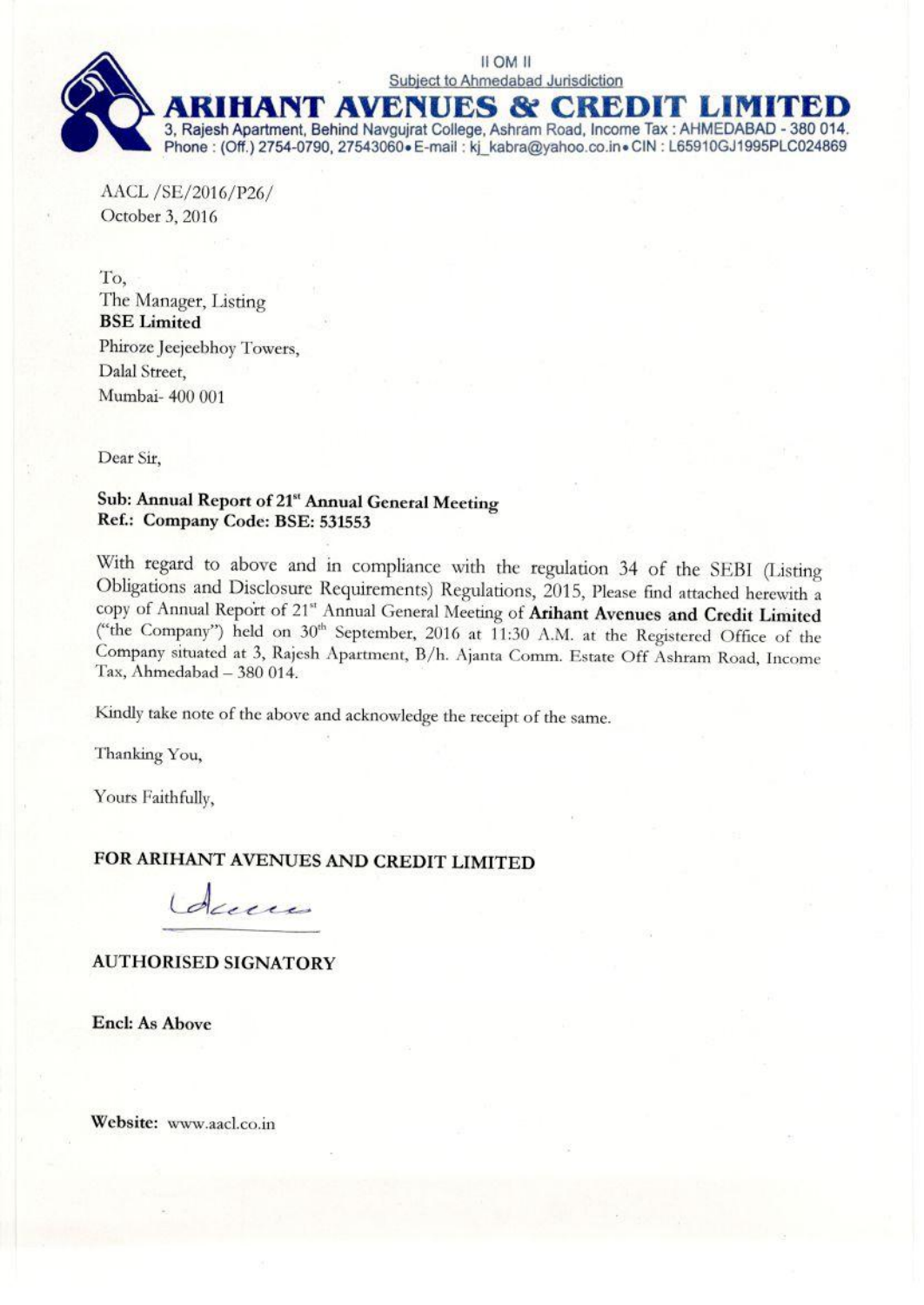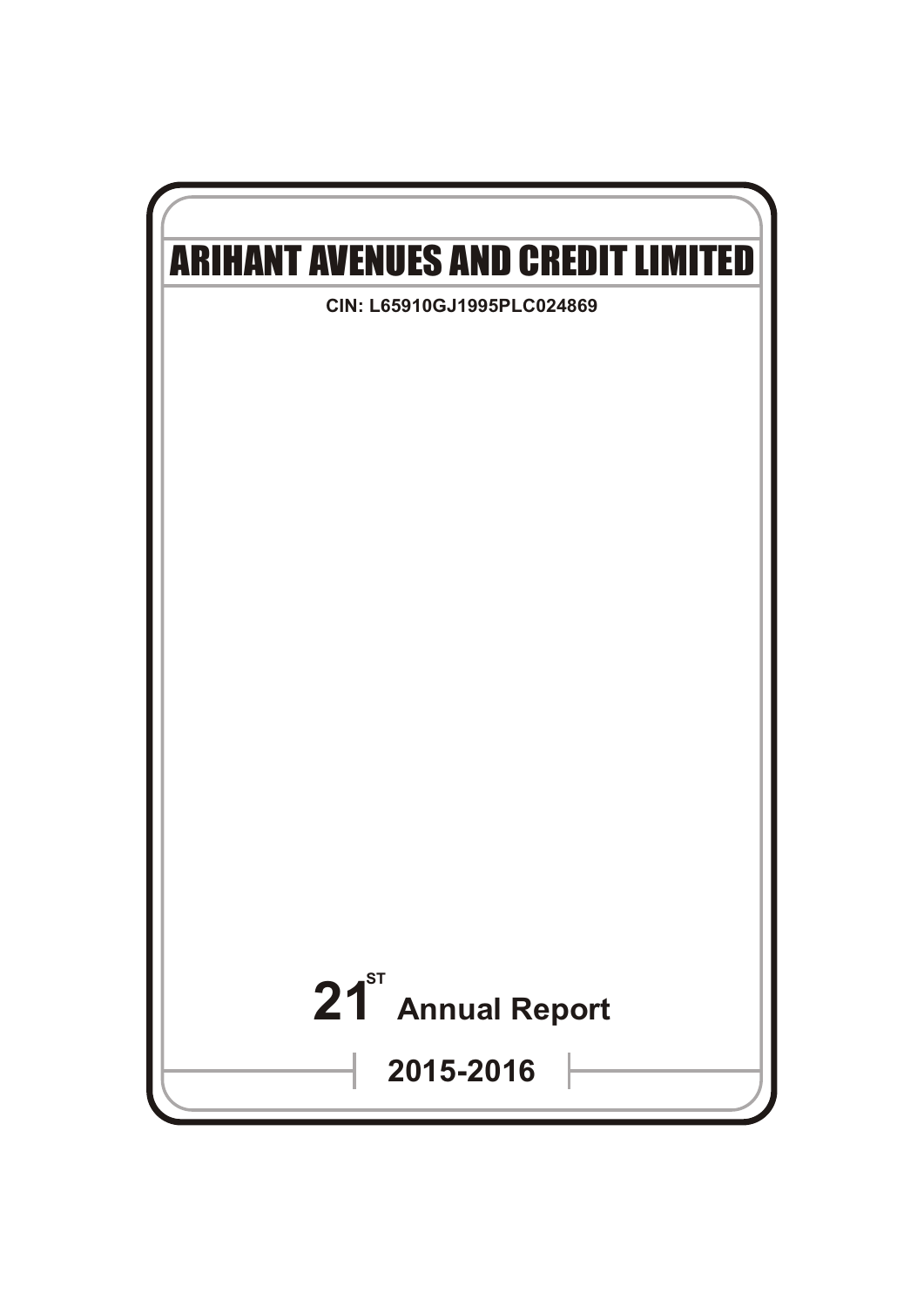### **BOARD OF DIRECTORS:**

| 1. Mr. Krishna Awtar Kabra |
|----------------------------|
|----------------------------|

- 
- 3. Mrs. Mukta Maheshwari Director
- 4. Mr. Neerajkumar Maheshwari Director
- 5. Mr. Jayantilal Nanalal Shah Director (Independent)
- 6. Mr. Pawan Kumar Nagarmal Somani Director (Independent)
- 7. Mr. Dineshchandra Amichand Turakhia Director (Independent)
- 8. Mr. Dineshkumar Sheshnarayan Maheshwari Director (Independent)
- 

# **KEY MANERGERIAL PERSONNEL**

- 1. Mr. Krishna Awtar Kabra Managing Director
- 2. Mr. Satyanarayan Kabra Whole Time Director
- 3. Mr. Vijaybhai Vrajlal Mehta Chief Financial Officer

# **BANKERS**

Axis Bank Ltd (Lawgarden Branch) Trishul-Opposite, Samrtheshwar Temple, Nr. Law Garden, Ellisbridge, Ahmedabad, Gujarat 380006

# **STATUTORY AUDITORS**

V.K. Moondra & Co. (FRN: 106563W) Chartered Accountants Shop No. 201 - 202, Sarap, Opp. Navjivan Press, Ashram Rd, Sattar Taluka Society, Usmanpura, Ahmedabad, Gujarat 380014

Managing Director 2. Mr. Satyanarayan Kabra Whole Time Director (Up to  $9^{\text{th}}$  August.2016) (w. e. f.  $9<sup>th</sup>$  August, 2016 ) (Up to  $9^{\text{th}}$  August, 2016) 9. Mr. Vipul Vashi Director (Independent) (w. e. f.  $9^{\text{th}}$  August, 2016)

> (Up to  $9<sup>th</sup>$  August, 2016) (CFO)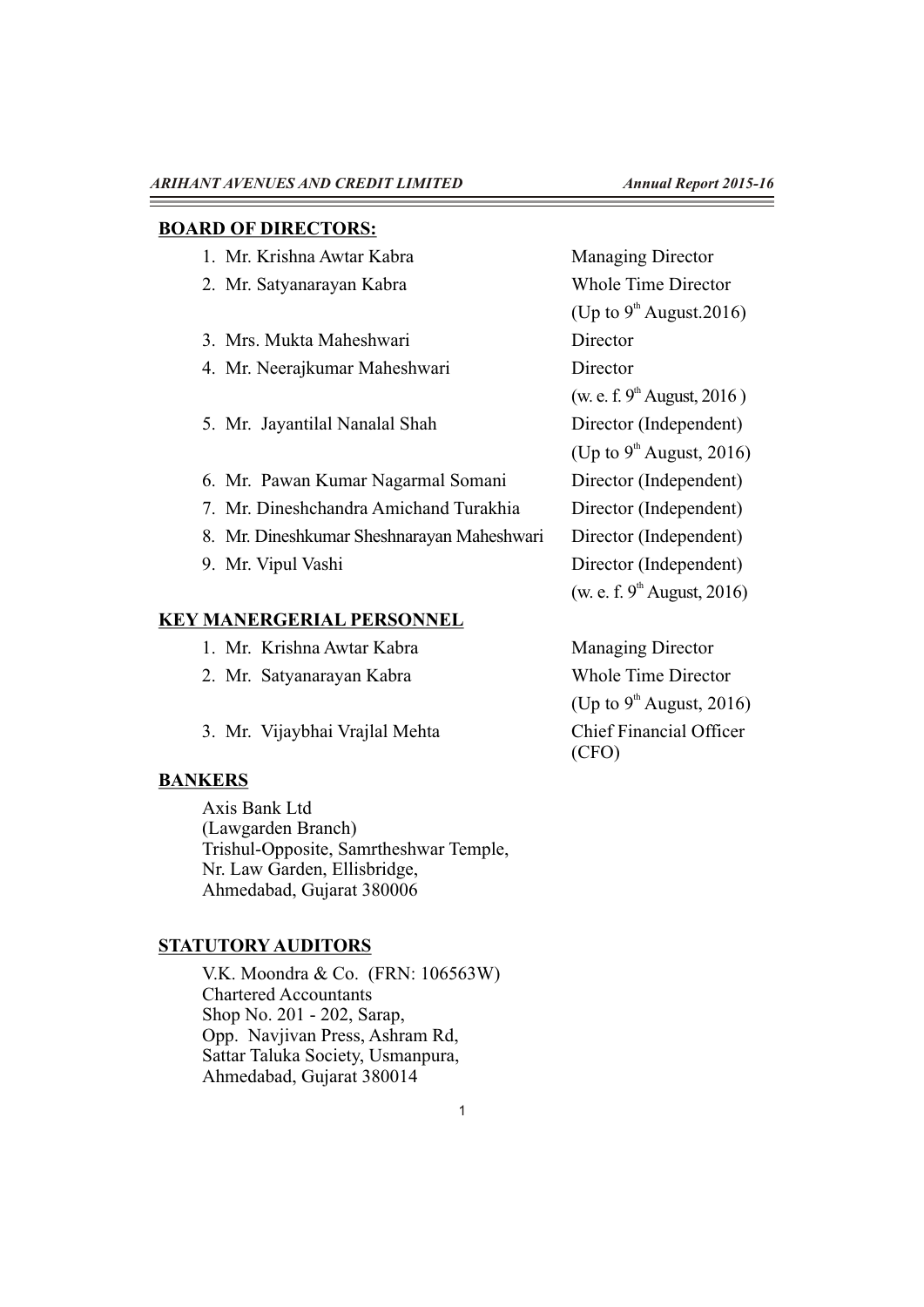# **SECRETARIALAUDITORS**

M/s. Umesh Ved & Associates, Practising Company Secretaries 304, Shoppers Plaza - V, Opp. Municipal Market, Navrangpura, Ahmedabad, Gujarat 380009

# **SHARES LISTED WITH :**

Bombay Stock Exchange

# **REGISTRAR & SHARE TRANSFER AGENT**

Link Intime India Private Limited 303, Shoppers Plaza-V, Opp. Municipal Market, Navrangpura, Ahmedabad - 380009

# **REGISTERED OFFICE**

3, Rajesh Apartment, B/H, Ajanta Comm. Estate, Off Ashram Road, Ahmedabad - Gujarat 380014

| Sr. No. | <b>Particulars</b>              | Page No. |
|---------|---------------------------------|----------|
| 1.      | Notice                          | 3        |
| 2.      | Directors' Report               | 13       |
| 3.      | Secretarial Audit Report        | 26       |
| 4.      | <b>Extract of Annual Return</b> | 33       |
| 5.      | Independent Auditor's Report    | 42       |
| 6.      | <b>Balance Sheet</b>            | 48       |
| 7.      | Profit & Loss Statement         | 50       |
| 8.      | <b>Cash Flow Statement</b>      | 51       |
| 9.      | Notes to Accounts               | 52       |
| 10      | Form MGT - 11 - Proxy Form      | 65       |
| 11.     | Attendance Slip                 | 66       |

#### **INDEX**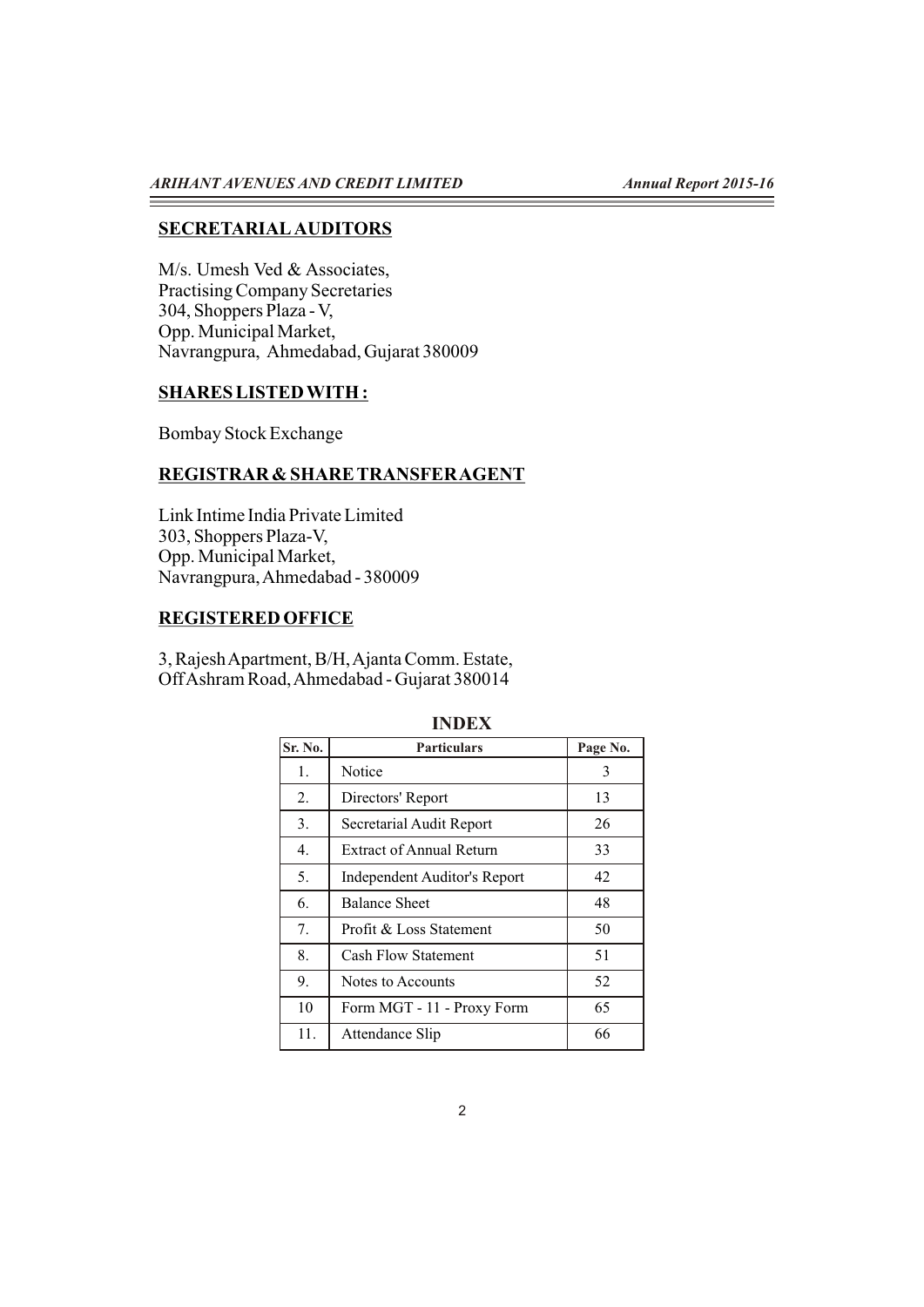#### **ARIHANT AVENUES AND CREDIT LIMITED**

Registered Office: 3, Rajesh Apartment, B/H , Ajanta Comm. Estate, Off Ashram Road, Ahmedabad Gujarat 380014

CIN: L65910GJ1995PLC024869 Website : www.aacl.co.in Phone: +91-79-2754 0790 E-mail Id.: info@aacl.co.in

# **NOTICE**

**NOTICE** is hereby given that Twenty first  $(21<sup>s</sup>)$  Annual General Meeting of the members of Arihant Avenues and Credit Limited (CIN: L65910GJ1995PLC024869) will be held on Friday,  $30<sup>th</sup>$  day of September, 2016 at 11: 30 a.m. at the Registered Office of the Company situated at 3, Rajesh Apartment, B/h. Ajanta Comm. Estate Off Ashram Road, Income Tax, Ahmedabad 380 014 to transact the following business:

#### **ORDINARYBUSINESS:**

- 1. To receive, consider and adopt the Audited Balance sheet as on  $31<sup>st</sup>$  March, 2016 and Profit and Loss Account for the year ended on that date together with the Cash flow Statement along with the Directors Report and Auditors Report thereon.
- 2. To appoint a Director in place of Mrs. Mukta Maheshwari (DIN: 00194635), Director of the Company who retires by rotation and being eligible offers himself for reappointment.
- 3. To consider and if thought fit to pass with or without modification the following resolution as an Ordinary Resolution

"**RESOLVED THAT** pursuant to the provisions of Sections 139, 141,142 and other applicable provisions, if any, of the Companies Act, 2013, and the Rules made there under, the appointment of M/s. V.K. Moondra & Co. (Firm Registration No. 106563W), as Auditors of the Company approved by ordinary resolution passed at the  $19<sup>th</sup>$  Annual General Meeting of the Company, to hold office from the conclusion of the  $19<sup>th</sup>$  Annual General Meeting until the conclusion of the  $22<sup>nd</sup>$  Annual General Meeting subject to Shareholders approval at each annual general meeting, be and is hereby ratified for the balance term and accordingly they continue to hold office from the conclusion of the 21 $^{\text{st}}$  Annual General Meeting until the conclusion of the 22 $^{\text{nd}}$  Annual General Meeting on such remuneration as may be fixed by the Board, apart from reimbursement of out of pocket expenses as may be incurred by them for the purpose of audit."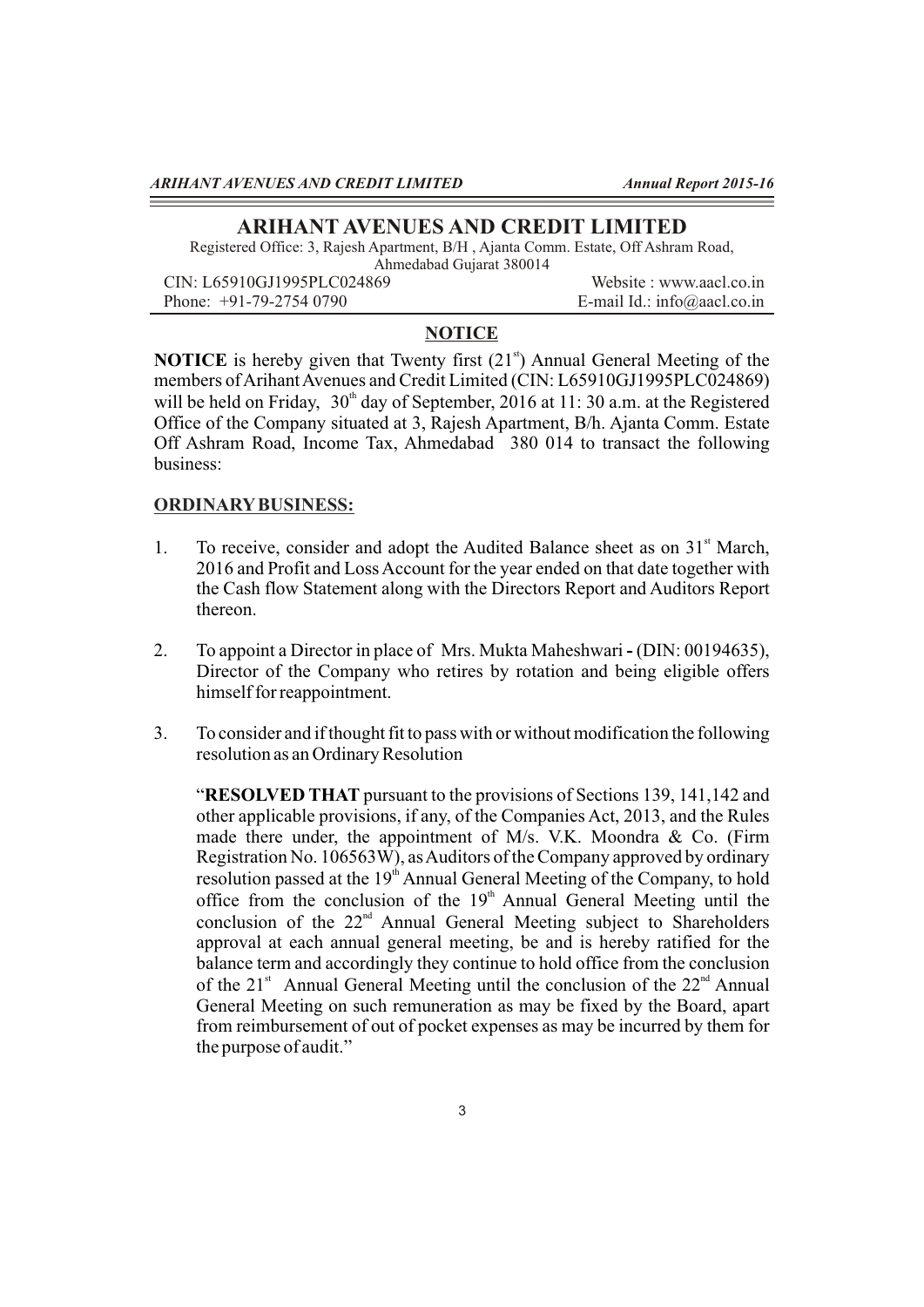#### **SPECIALBUSINESS:**

4. To consider and if thought fit, to pass with or without modifications if any, the following resolution as an **Ordinary Resolution :-**

**"RESOLVED THAT** pursuant to recommendation of the Nomination and Remuneration Committee, and approval of the Board and subject to the provisions of section 149, 161 & all other applicable provisions the Companies Act 2013 & the Companies (Appointment & Qualification of Directors) Rules 2014 (including any statutory modifications or re-enactment thereof for time being in force.) Mr. Neerajkumar Maheshwari (DIN : 01010325) who was appointed as an Additional Director of the Company by the Board of Directors w.e.f.  $9<sup>th</sup>$  August, 2016, who holds office up to the date of the forth coming Annual General Meeting, being eligible for appointment as a Director of the Company and in respect of whom the company has received a notice in writing proposing his candidature for the office of the Director be and is here by appointed as a Director of the Company.

5. To consider and if thought fit, to pass with or without modifications if any, the following resolution as an **Ordinary Resolution :-**

**"RESOLVED THAT** pursuant to provisions of section 149, 152 read with schedule IV & all other applicable provisions the Companies Act 2013 & the Companies (Appointment & Qualification of Directors) Rules 2014 (including any statutory modifications or re-enactment thereof for time being in force.) Mr. Vipul Vashi (DIN : 06930448), who was appointed as an Additional Director of the Company by the Board of Directors w.e.f.  $09<sup>th</sup>$  August, 2016 under Section 161 of the Companies Act, 2013 and who holds office up to the date of the forth coming Annual General Meeting, being eligible for reappointment as an Independent Director of the Company to hold office for five consecutive years for a term up to the annual general meeting of the Company for the year 2021, whose period of office shall not be liable to determination by retirement of Directors by rotation."

# **By Order of the Board of Directors of ARIHANT AVENUES AND CREDIT LIMITED**

**Date : 09-08-2016 Place : Ahmedabad** **Krishna Awtar Kabra Managing Director DIN: 00650817**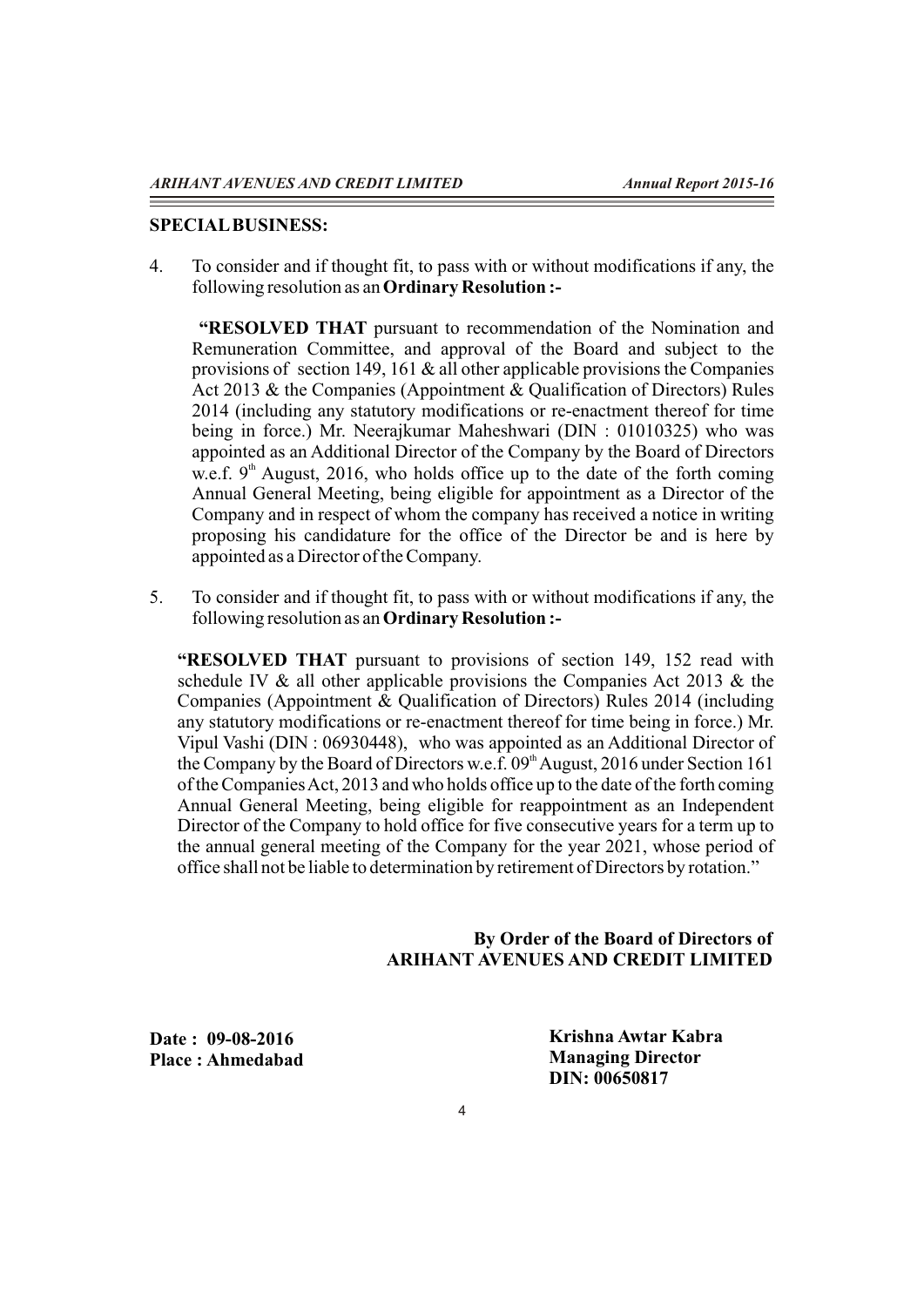### **NOTES:**

- 1. A member entitled to attend and vote at the meeting is also entitled to appoint one or more proxies and that a proxy need not be a member of the company. Proxies in order to be effective must be deposited not less than 48 hours before the commencement of the meeting. A member cannot hold more than 50 proxies. Proxies submitted on behalf of the Companies, Societies, etc., must be supported by an appropriate resolution/authority as applicable.
- 2. The Register of Members and Share Transfer Books will remain close from  $24<sup>th</sup>$ September,  $2016$  to  $30<sup>th</sup>$  September, 2016 (both days inclusive).
- 3. Members are requested to intimate about the change in address, if any.
- 4. Members are requested to bring the copies of the annual report as the same will not be distributed at the annual general meeting.
- 5. Pursuant to Section 72 of the Companies Act, 2013, Members who hold shares in the physical form can nominate a person in respect of all the shares held by them singly or jointly.
- 6. Members may note that the copy of Annual Report for the year 2015-16 is also available on the website of the company.
- 7. In compliance with the provisions of Section 108 of the Companies Act, 2013 and Rules framed there under, Members have been provided with the facility to cast their vote electronically, through the e- voting services provided by the Central Depository Services (India) Ltd., on all resolutions set forth in this Notice.

Notice of the  $21<sup>st</sup>$  Annual General Meeting of the Company. Inter alia, indicating the process and manner of e-voting is being sent to all the members whose email Ids are registered with the Company/Depository Participant(s) for communication purpose through electronic mode unless any member has requested for a physical copy of the same. For members who have not registered their email address, physical copies of the Notice of the 21<sup>st</sup> Annual general Meeting of the Company, inter alia, indicating the process and manner of e-voting is being sent through the permitted mode.

# 8. THE INSTRUCTIONS FOR SHAREHOLDERS VOTING **ELECTRONICALLYARE AS UNDER:**

In compliance with the provisions of Section 108 and other applicable provisions, if any, of the Companies Act, 2013 read with Rule 20 of the Companies (Management and Administration) Amendment Rules, 2015 ("Amended Rules 2015") and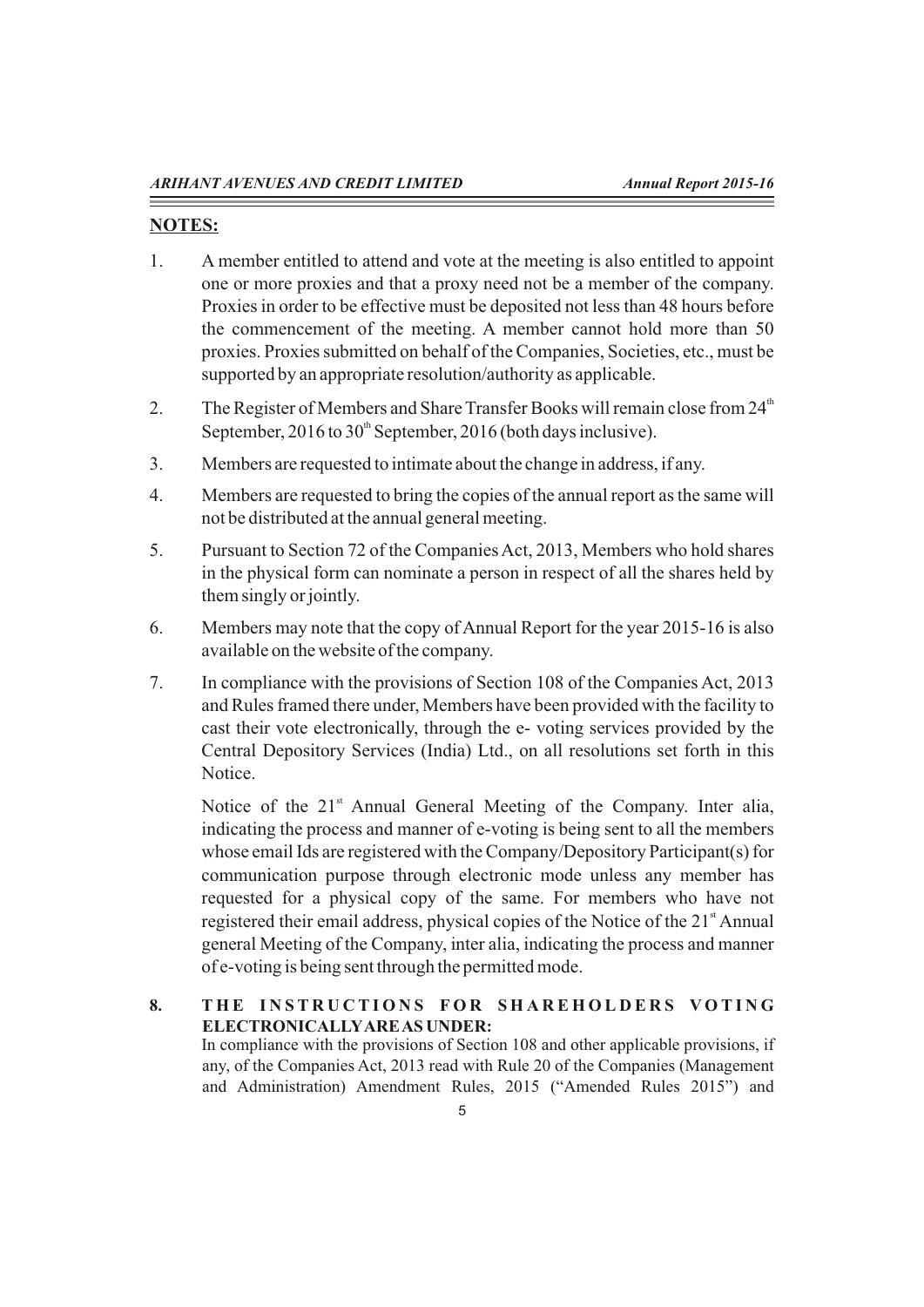Regulation 44 of SEBI (Listing Obligations and Disclosure Requirements) Regulations, 2015, as amended from time to time, the Company is pleased to provide members facility to exercise their right to vote at the  $21<sup>st</sup> AGM$  by electronic means("e-voting")

- (i) The voting period begins on  $27<sup>th</sup>$  September, 2016 (9:00 a.m.) and ends on  $29<sup>th</sup>$  September, 2016 (5:00 p.m.). During this period shareholders' of the Company, holding shares either in physical form or in dematerialized form, as on the cut-off date  $23<sup>rd</sup>$  September, 2016, may cast their vote electronically. The e-voting module shall be disabled by CDSLfor voting thereafter.
- (ii) The shareholders should log on to the e-voting website www.evotingindia.com.
- (iii) Click on Shareholders.
- (iv) Now Enter your User ID
	- a. For CDSL: 16 digits beneficiary ID,
	- b. For NSDL: 8 Character DPID followed by 8 Digits Client ID,
	- c. Members holding shares in Physical Form should enter Folio Number registered with the Company.
- (v) Next enter the Image Verification as displayed and Click on Login.
- (vi) If you are holding shares in demat form and had logged on to www.evotingindia.com and voted on an earlier voting of any company, then your existing password is to be used.

(vii) If you are a first time user follow the steps given below:

|                                         | For Members holding shares in Demat Form and Physical Form                                                                                                                                                         |  |  |  |
|-----------------------------------------|--------------------------------------------------------------------------------------------------------------------------------------------------------------------------------------------------------------------|--|--|--|
| PAN                                     | Enter your 10 digit alpha-numeric PAN issued by Income Tax Department<br>(Applicable for both demat shareholders as well as physical shareholders)                                                                 |  |  |  |
|                                         | • Members who have not updated their PAN with the<br>Company/Depository Participant are requested to use the sequence<br>number which is printed on Postal Ballot / Attendance Slip indicated in<br>the PAN field. |  |  |  |
| Dividend<br>Bank<br>Details             | Enter the Dividend Bank Details or Date of Birth (in dd/mm/yyyy format) as<br>recorded in your demat account or in the company records in order to login.                                                          |  |  |  |
| OR.<br>Date of<br><b>Birth</b><br>(DOB) | • If both the details are not recorded with the depository or company<br>please enter the member id / folio number in the Dividend Bank details<br>field as mentioned in instruction (iv).                         |  |  |  |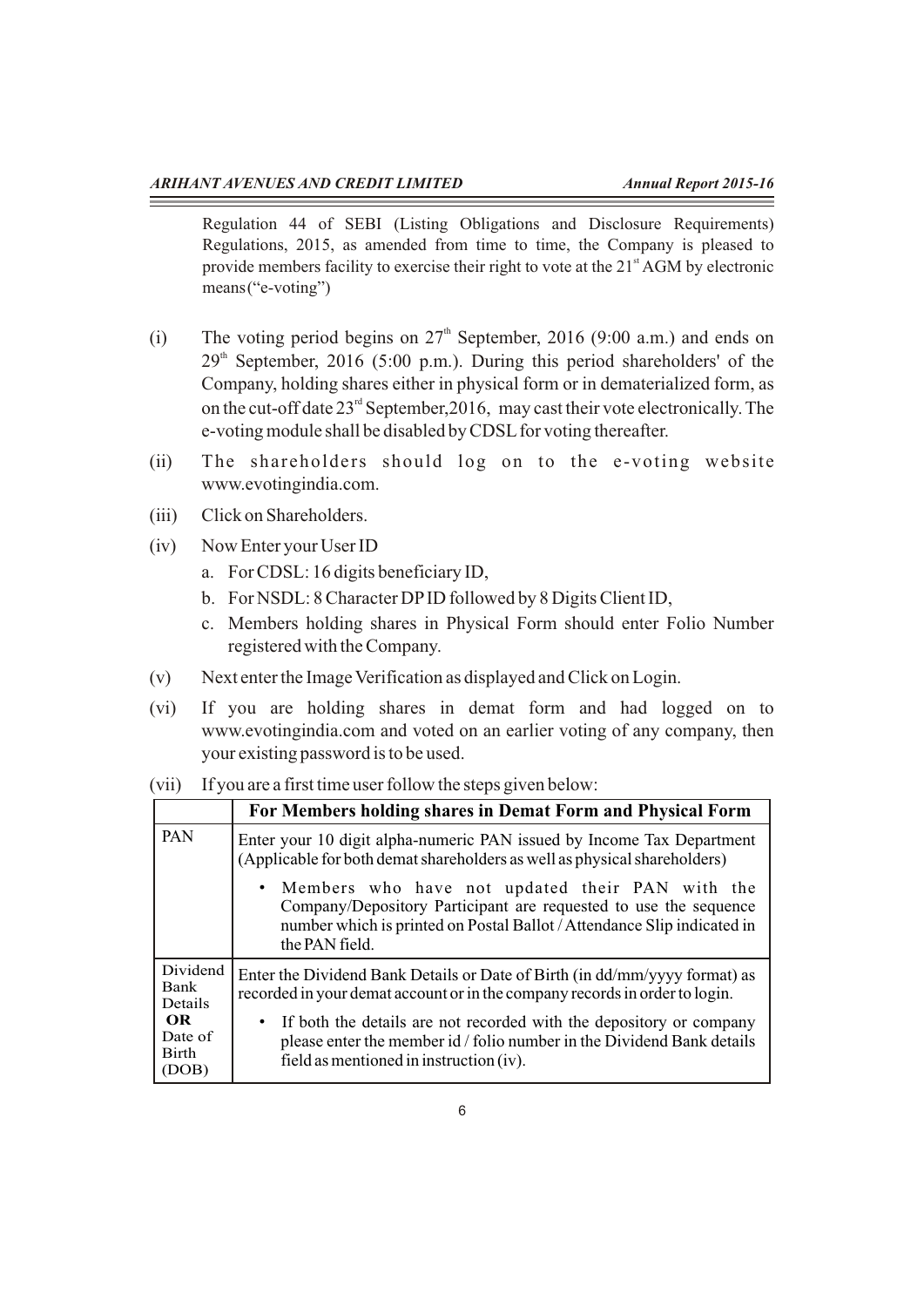- (viii) After entering these details appropriately, click on "SUBMIT" tab.
- (ix) Members holding shares in physical form will then directly reach the Company selection screen. However, members holding shares in demat form will now reach 'Password Creation' menu wherein they are required to mandatorily enter their login password in the new password field. Kindly note that this password is to be also used by the demat holders for voting for resolutions of any other company on which they are eligible to vote, provided that company opts for evoting through CDSL platform. It is strongly recommended not to share your password with any other person and take utmost care to keep your password confidential.
- (x) For Members holding shares in physical form, the details can be used only for e-voting on the resolutions contained in this Notice.
- (xi) Click on the EVSN for the relevant < **ARIHANTAVENUES AND CREDIT LIMITED** > on which you choose to vote.
- (xii) On the voting page, you will see "RESOLUTION DESCRIPTION" and against the same the option "YES/NO" for voting. Select the option YES or NO as desired. The option YES implies that you assent to the Resolution and option NO implies that you dissent to the Resolution.
- (xiii) Click on the "RESOLUTIONS FILE LINK" if you wish to view the entire Resolution details.
- (xiv) After selecting the resolution you have decided to vote on, click on "SUBMIT". Aconfirmation box will be displayed. If you wish to confirm your vote, click on "OK", else to change your vote, click on "CANCEL" and accordingly modify your vote.
- (xv) Once you "CONFIRM" your vote on the resolution, you will not be allowed to modify your vote.
- (xvi) You can also take out print of the voting done by you by clicking on "Click here to print" option on the Voting page.
- (xvii) If Demat account holder has forgotten the same password then Enter the User ID and the image verification code and click on Forgot Password & enter the details as prompted by the system.
- (xviii) **Shareholders can also cast their vote using CDSL's mobile app m-Voting available for android based mobiles. The m-Voting app can be downloaded from Google Play Store. Please follow the instructions as prompted by the mobile app while voting on yourmobile.**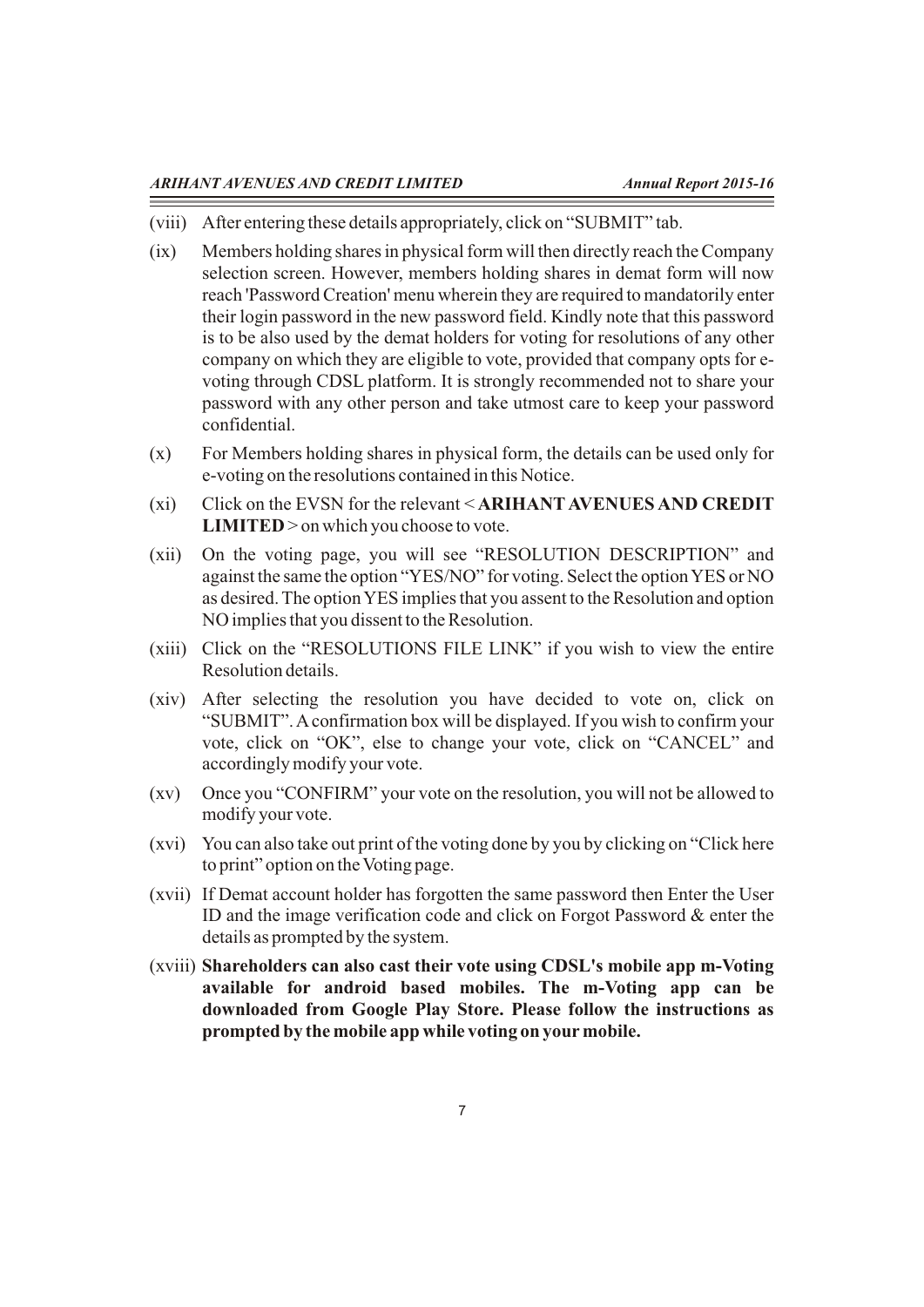- (xix) Note for Non Individual Shareholders and Custodians
	- **•** Non-Individual shareholders (i.e. other than Individuals, HUF, NRI etc.) and Custodian are required to log on to www.evotingindia.com and register themselves as Corporates.
	- **•** A scanned copy of the Registration Form bearing the stamp and sign of the entity should be emailed to helpdesk.evoting@cdslindia.com.
	- **•** After receiving the login details a compliance user should be created using the admin login and password. The Compliance user would be able to link the account(s) for which they wish to vote on.
	- The list of accounts should be mailed to helpdesk.evoting@cdslindia.com and on approval of the accounts they would be able to cast their vote.
	- **•** A scanned copy of the Board Resolution and Power of Attorney (POA) which they have issued in favour of the Custodian, if any, should be uploaded in PDF format in the system for the scrutinizer to verify the same.
- (xx) In case you have any queries or issues regarding e-voting, you may refer the Frequently Asked Questions ("FAQs") and e-voting manual available at www.evotingindia.com, under help section or write an email to helpdesk.evoting@cdslindia.com.
- (xxi) Mr. Umesh Ved, Company Secretary of M/s. Umesh Ved & Associates, (Membership No 4411, CP 2924), Ahmedabad has been appointed as the Scrutinizer to scrutinize the e-voting process in a fair and transparent manner.
- (xxii) The scrutinizer shall within a period of not exceeding three working days from the conclusion of the e- voting period unblock the votes in the presence of at least two witnesses not in employment of the Company and make a scrutinizer's report of the votes cast in favour or against, if any, forthwith to the Chairman of the Company.
- (xxiii) The results of the e-voting along with the scrutinizer's report shall be placed in company's website and on the website of CDSL within two days of passing of the resolution at the AGM of the Company. The results will also be communicated to the stock exchanges where the shares of the Company are listed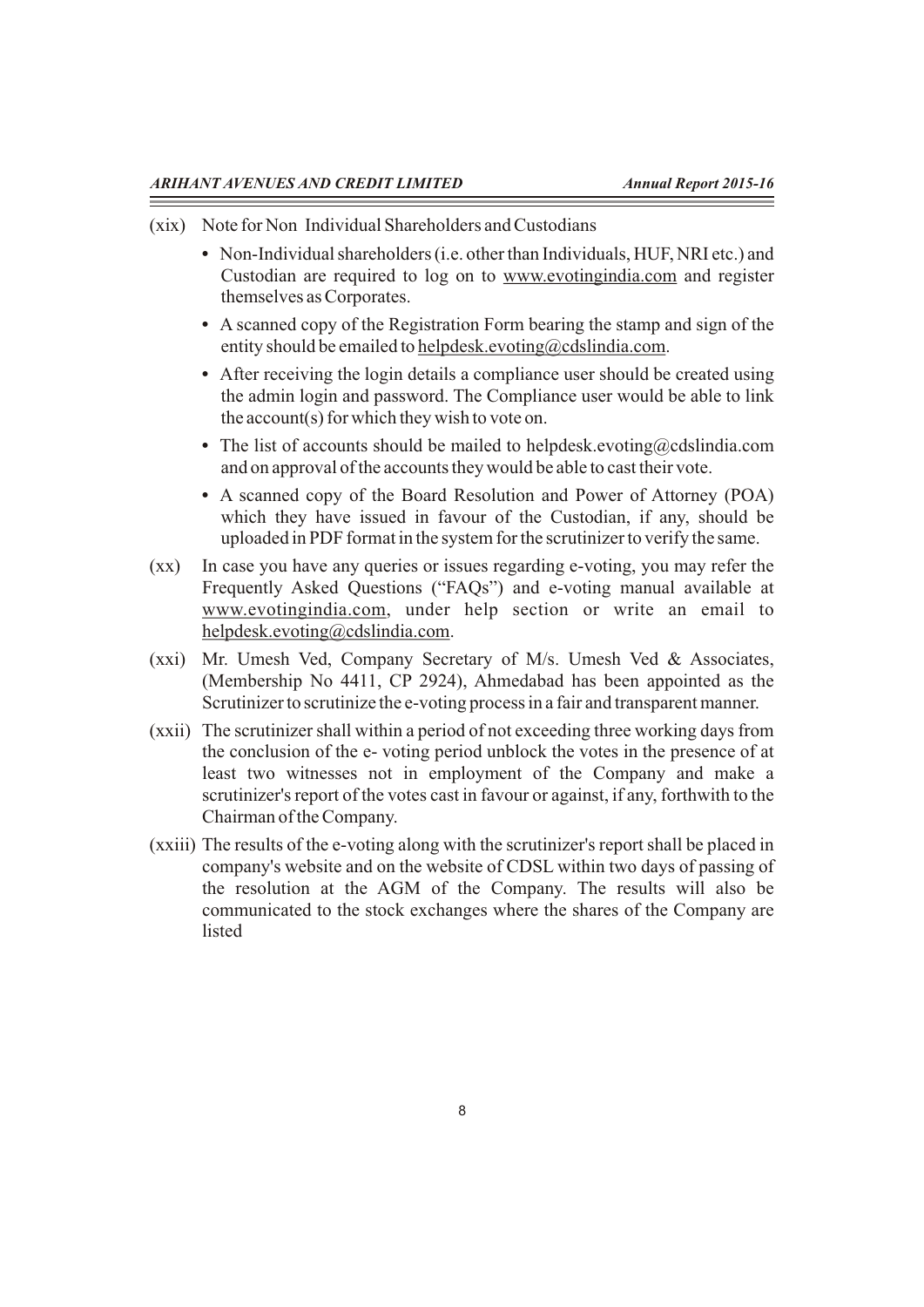# **STATEMENT PURSUANT TO SECTION 102(1) OFTHE COMPANIES ACT, 2013**

Statement pursuant to Section 102(1) of the Companies Act, 2013 for Item No. 4 and 5 of the accompanying notice is as under:

# **ITEM NO. 4:**

As per recommendation of the Nomination and Remuneration Committee, and approval of the Board and the provisions of section 149, 161 & all other applicable provisions the Companies Act 2013 & the Companies (Appointment & Qualification of Directors) Rules 2014 (including any statutory modifications or re-enactment thereof for time being in force.) Mr. Neerajkumar Maheshwari (DIN : 01010325) who was appointed as an Additional Director of the Company by the Board of Directors w.e.f.  $9<sup>th</sup>$  August, 2016, who holds office up to the date of the forth coming Annual General Meeting.

The Board feels that presence of Mr. Neerajkumar Maheshwari (DIN : 01010325) on the Board is desirable and would be beneficial to the company and hence recommend resolution No. 4 for adoption.

Mr. Neerajkumar Maheshwari, he and Mrs. Mukta Maheshwari Directors are deemed to be concerned or interested in said resolution. None of the other director and Key Managerial Personnel of Company are in any way, deemed to be concerned or interested financially or otherwise in the Ordinary resolution as set out at Item No. 4 of the Notice except to the extent of their shareholdings held in the company..

The Board recommends resolutions under Item No. 4 to be passed as ordinary resolution.

# **ITEM NO. 5:**

As per recommendation of the Nomination and Remuneration Committee, and approval of the Board and the provisions of 149, 152 read with schedule IV  $\&$  all other applicable provisions the Companies Act 2013  $\&$  the Companies (Appointment  $\&$ Qualification of Directors) Rules 2014 (including any statutory modifications or reenactment thereof for time being in force.) Mr. Vipul Vashi (DIN : 06930448) who was appointed as an Additional Director of the Company by the Board of Directors w.e.f.  $9<sup>th</sup>$  August, 2016, who holds office up to the date of the forth coming Annual General Meeting.

The Board feels that presence of Mr. Vipul Vashi (DIN : 06930448) on the Board is desirable and would be beneficial to the company and hence recommend resolution No. 5 for adoption.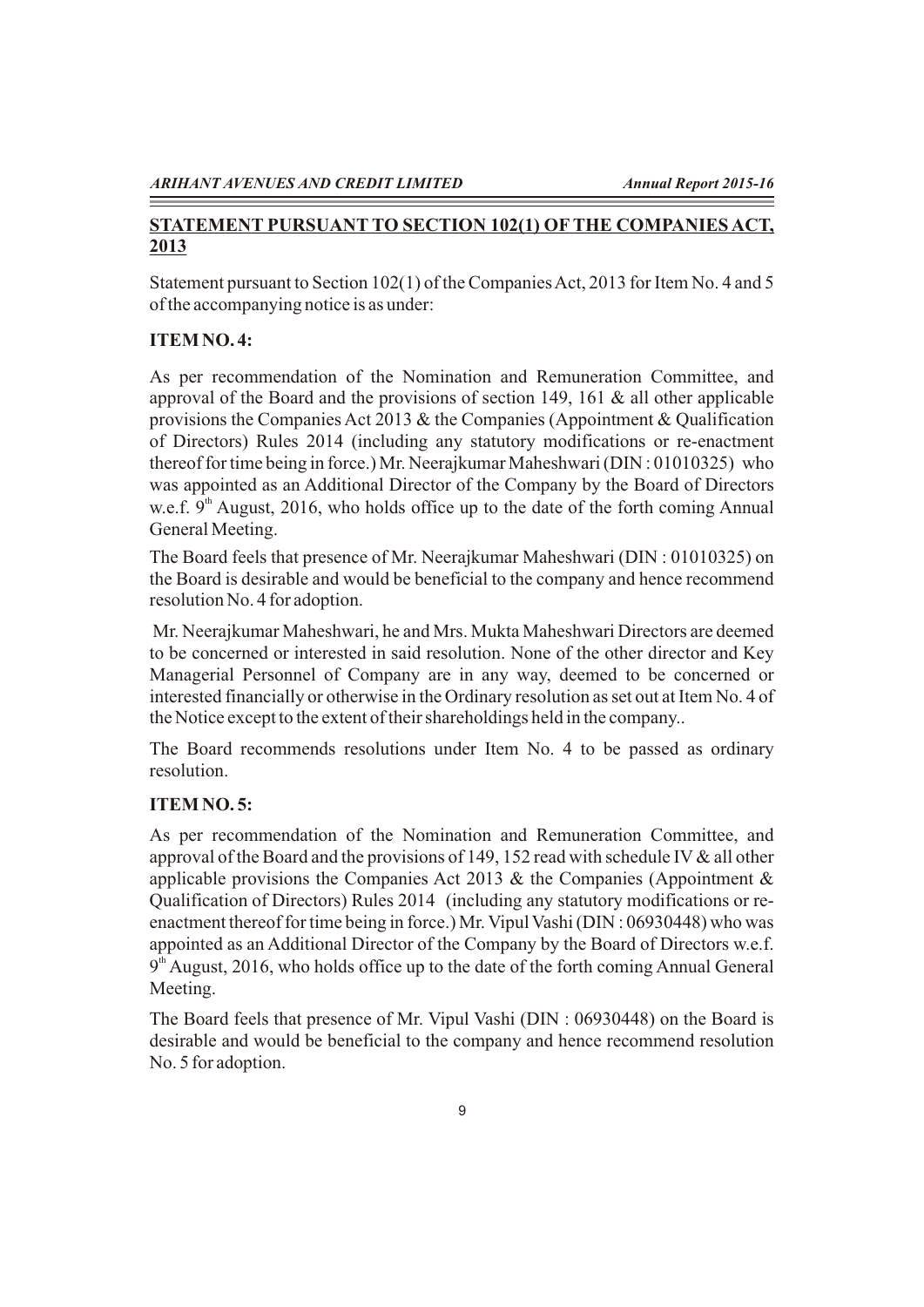$\equiv$ 

None of the Directors, Key Managerial Personnel of Company and their relatives, except Mr. Vipul Vashi the proposed director are in any way, deemed to be concerned or interested financially or otherwise in the Ordinary resolution as set out at Item No. 5 of the Notice except to the extent of their shareholdings held in the company.

The Board recommends resolutions under Item No. 5 to be passed as ordinary resolution.

# **By Order of the Board of Directors of ARIHANT AVENUES AND CREDIT LIMITED**

**Date : 09-08-2016 Place : Ahmedabad** **Krishna Awtar Kabra Managing Director DIN: 00650817**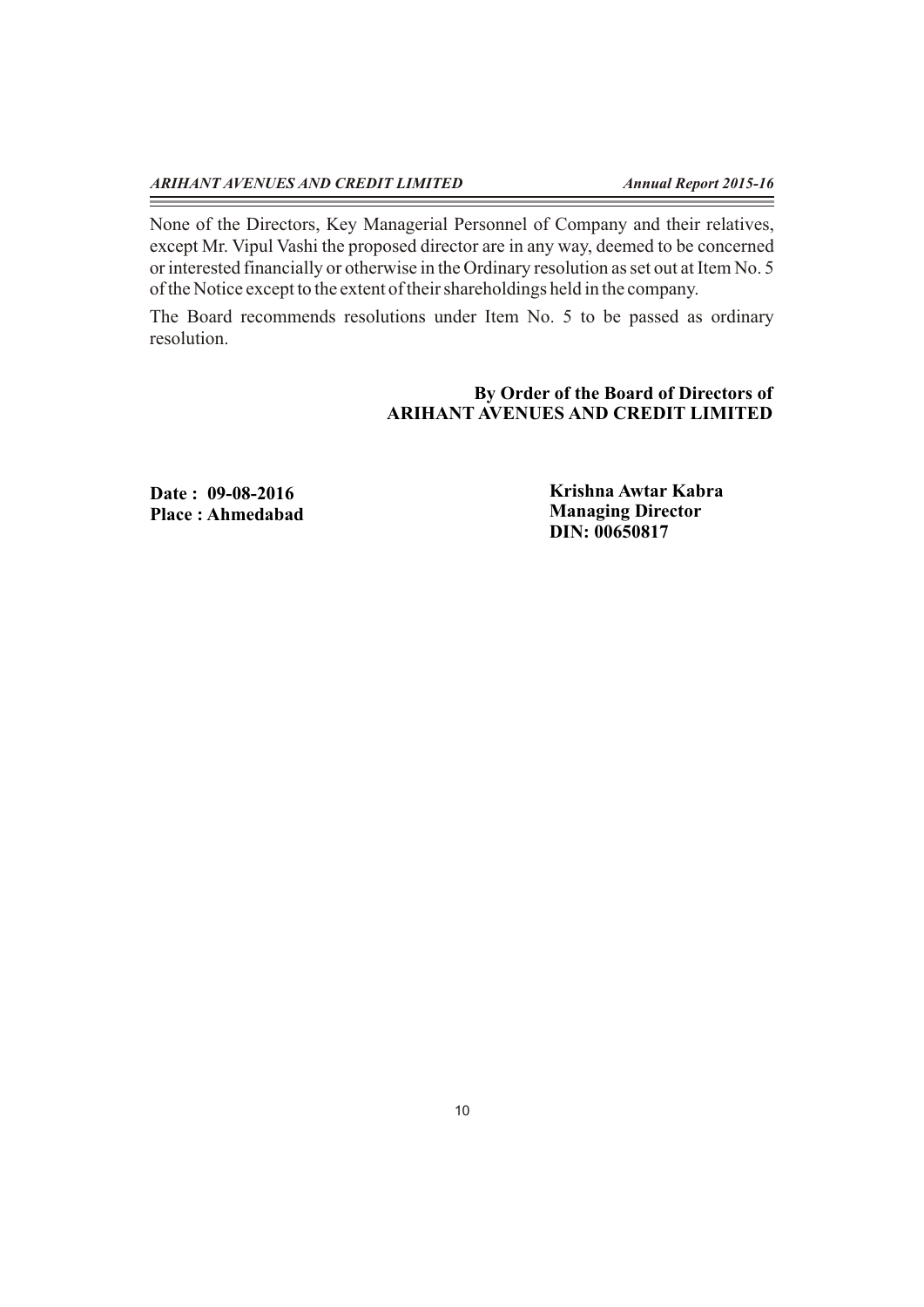# **Annexure to Items 2, 4 & 5 of the Notice**

Pursuant to Regulation 36 (3) of SEBI (Listing Obligations and Disclosures Requirements) Regulations, 2015 are provided below:

| Name of the<br><b>Director</b>                                                    | Mrs. Mukta Maheshwari                                                 | Mr. Niraj Maheshwari                                                                                                                      | Mr. Vipul Vashi                                                                                                  |
|-----------------------------------------------------------------------------------|-----------------------------------------------------------------------|-------------------------------------------------------------------------------------------------------------------------------------------|------------------------------------------------------------------------------------------------------------------|
| <b>Director</b><br>Identification<br>Number                                       | 00194635                                                              | 01010325                                                                                                                                  | 06930448                                                                                                         |
| <b>Father Name</b>                                                                | Gopal Lal Kabra                                                       | Premnarayan<br>Maheshwari                                                                                                                 | Rameshbhai Vashi                                                                                                 |
| Date of Birth                                                                     | 30.04.1973                                                            | 09.12.1973                                                                                                                                | 15.03.1970                                                                                                       |
| Date of<br>Appointment                                                            | 27.03.2015                                                            | 09.08.2016                                                                                                                                | 09.08.2016                                                                                                       |
| Qualification                                                                     | B.com                                                                 | B.com                                                                                                                                     | Diploma in Mechanical<br>Engineer                                                                                |
| Name of the<br>Companies(s)<br>in which he<br>is a director                       | 1. Maheshwari Logistics<br><b>Private Limited</b>                     | 1. Disha Paper Venture<br><b>Private Limited</b><br>2. Samarth Finstock<br>Limited<br>3. South Gujarat<br><b>Federation Of Industries</b> | <b>NIL</b>                                                                                                       |
| Name of the<br>company in which<br>he is Member/<br>Chairman in<br>the committees | <b>NIL</b>                                                            | <b>NIL</b>                                                                                                                                | <b>NIL</b>                                                                                                       |
| Specific<br>functional<br>Areas                                                   | Having good experience<br>in field of administration<br>and Marketing | Having good experience<br>in the filed of Financing<br>and General<br>Management.                                                         | Having good experience in<br>the product management,<br>professional communication<br>skills Business Strategy,. |
| Shareholding in<br>the Company as<br>on 31st March,<br>2016                       | 700                                                                   | 424150                                                                                                                                    | <b>NIL</b>                                                                                                       |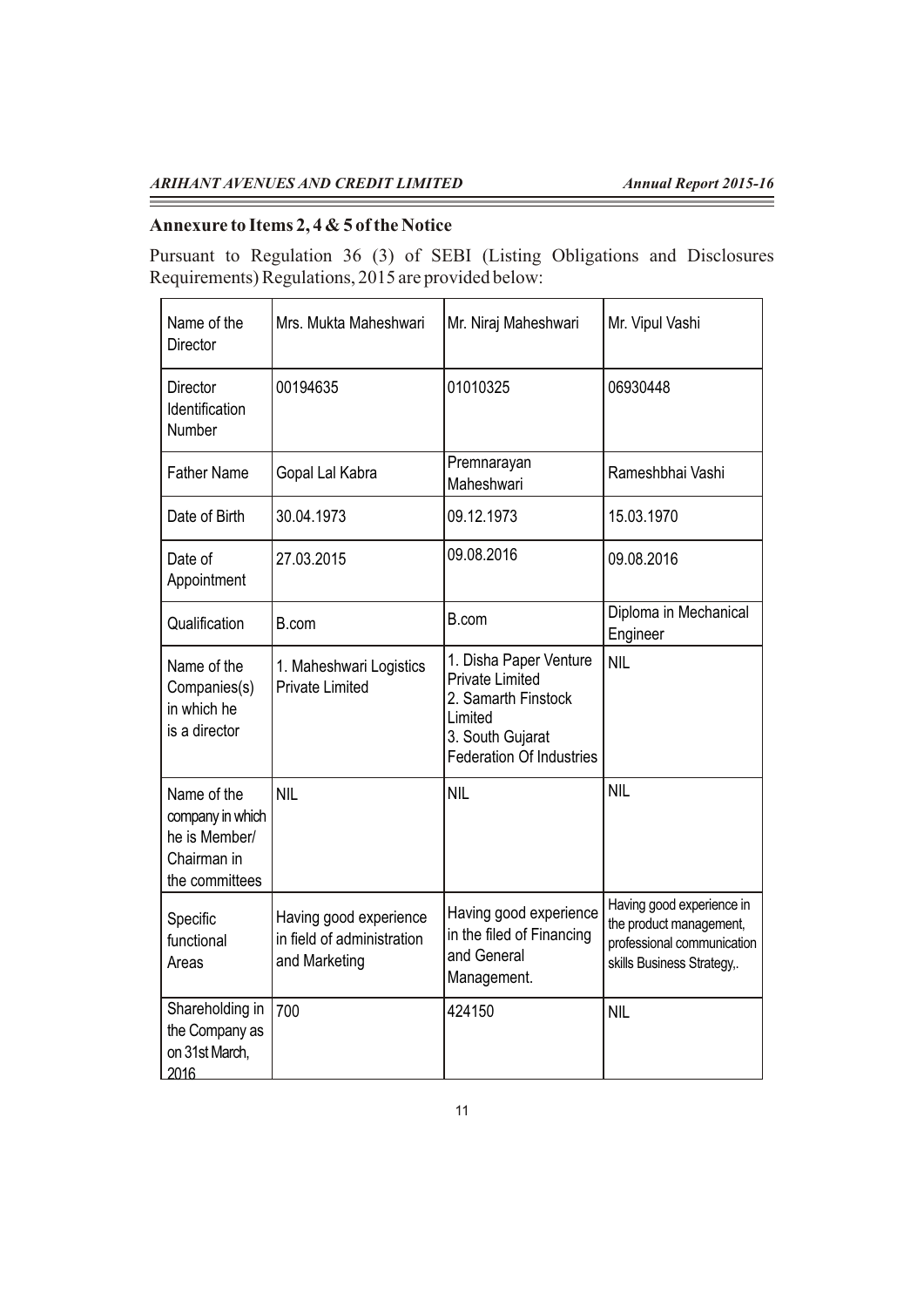

# **ROUTEMAPFORTHEANNUALGENERA LMEETIN G**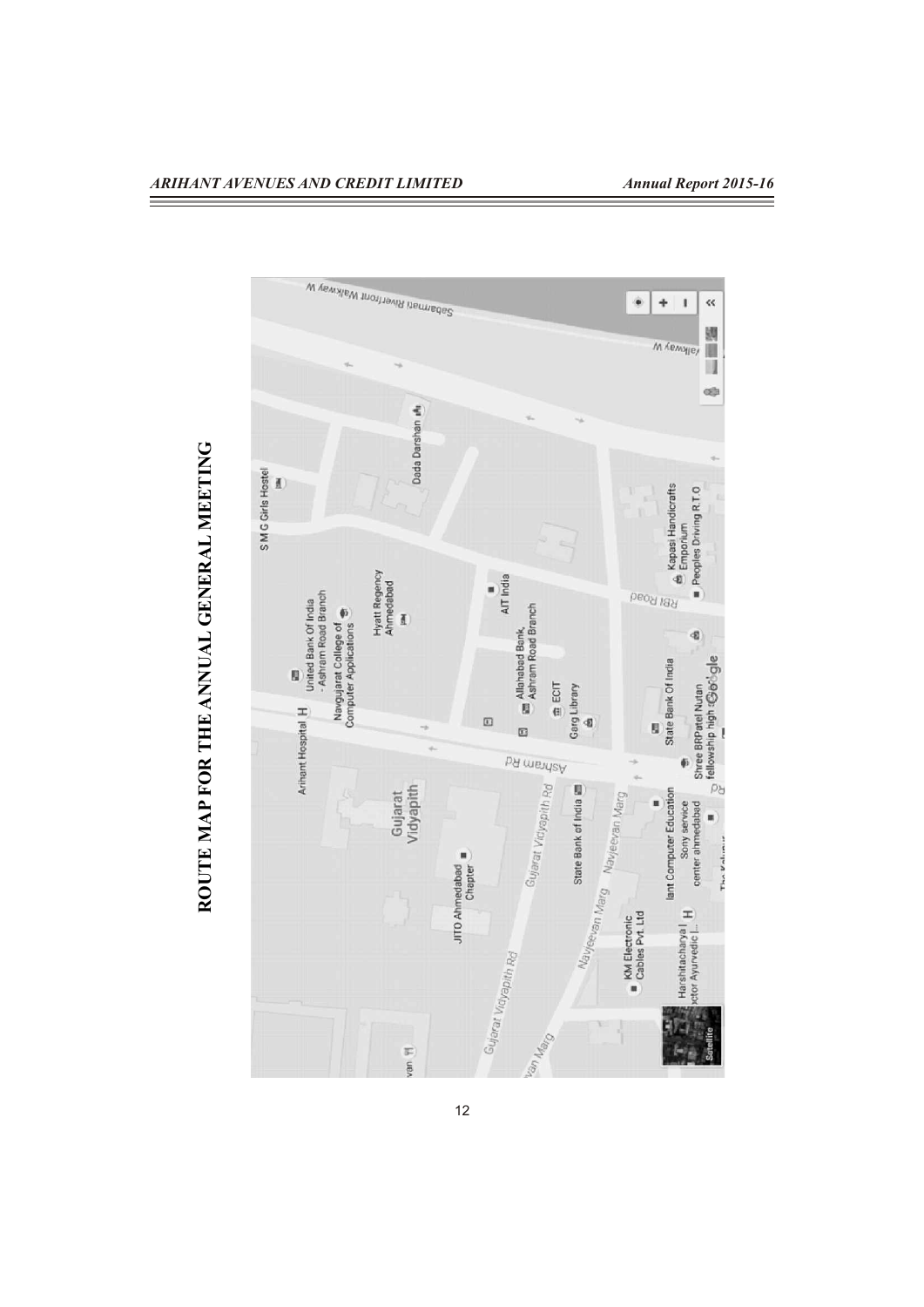# **DIRECTORS REPORT**

To,

The members,

Your Directors have the pleasure in presenting the  $21<sup>st</sup>$  Annual Report together with the Audited Statement of Accounts of Arihant Avenues and Credit Limited for the year ended on 31st March, 2016.

| <b>Particulars</b>                  | 2015-2016       | 2014-2015       |
|-------------------------------------|-----------------|-----------------|
|                                     | (Amount in Rs.) | (Amount in Rs.) |
| Revenue from operations             | 9,804,840.00    | 4,450,759.00    |
| <b>Total revenue</b>                | 9,804,840.00    | 4,450,759.00    |
| <b>Expenditure</b>                  |                 |                 |
| Employee benefits expenses          | 561,000.00      | 306,000.00      |
| Other expenses                      | 81,66,073.17    | 2,337,570.68    |
| <b>Total expenses</b>               | 8,727,073.17    | 2,643,570.68    |
| Profit before exceptional and extra |                 |                 |
| ordinary items and tax              | 1,077,766.83    | 1,807,188.32    |
| <b>Profit before tax</b>            | 1,077,766.83    | 1,807,188.32    |
| Tax expense :                       |                 |                 |
| Income tax for earlier years        | (55,934.00)     | 103,975.00      |
| Provision for income tax            | 0.00            | 400,000.00      |
| Net profit for the year             | 1,133,700.83    | 1,303,213.32    |

# **1. FINANCIALSUMMARYAND HIGHLIGHTS:**

# **2. APPROPRIATIONS:**

The Opening Balance of Surplus of Profit and Loss shown under the head "Reserves and Surplus" was Rs. 15,380,180.61/. During the year under the review, the profit of Rs. 1,133,700.83 was also added. The Closing Balance of Surplus of the Profit and Loss shown under the head "Reserves and Surplus" was Rs. 17,440,381.44/.

# **3. COMPANYPERFORMANCE:**

During the year under the review there was increase in total income of 120.30% in comparison to the previous year. The total expenses have increased by more than 230.12% and the net profit after tax have declined by about 13.00%. However, your Directors are expecting to achieve better results in time to come.

The company altered the object clause there by enable to carry on the activities relating to logistics services and trading into textile industries. This resulted into a higher top line, increase in revenue. However, the bottom line could not be improved due to stiff competition and general economic condition.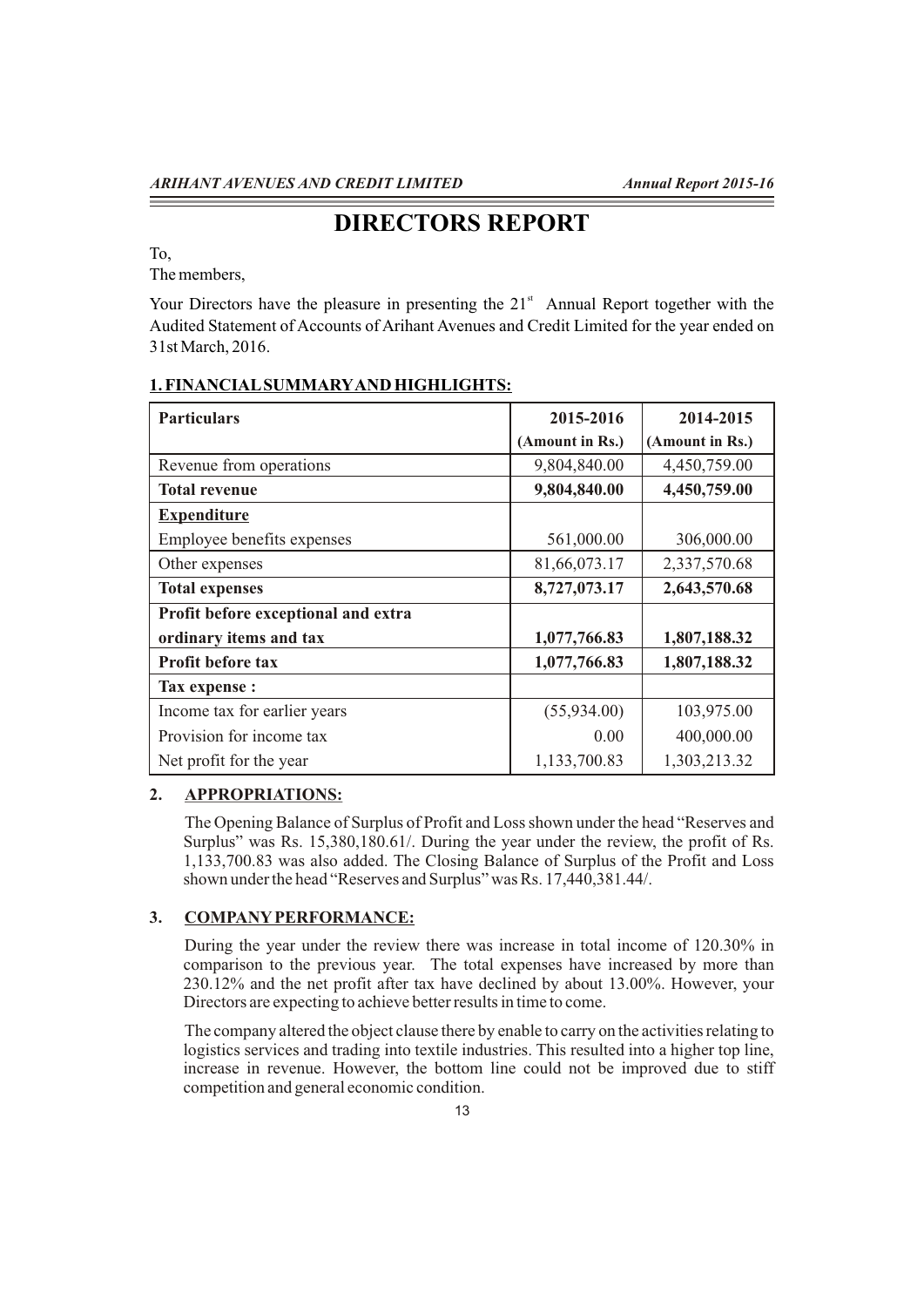Your Directors are hopeful to exploit the new activities in efficient manner and achieve better results in the future.

### **4. DIVIDEND:**

Your directors do not recommend payment of any dividend for the financial year ended 31<sup>st</sup> March, 2016, in order to conserve the resources of the Company. The Company will retain the earnings for use in the operations of future projects and strive to increase the net worth of the stakeholders.

# **5. CHANGE IN NATURE OFCOMPANYBUSINESS :**

During the year under review, the company, had altered its main object clause of Memorandum of Association of the Company as Domestic and International General Carriers, Transporter, Owner of any type of Carriers or Equipments, Stevedoring, Loading, Unloading and Labour Contractor, Port Services, Freight Collecting or Paying Agent of all kinds and classes of Items, Passengers on all routes and lines on National and International level subject to law in force through Land, Road, Railway, Sea, River, Canal, Water or Air and Manufacturers, Buyers, Sellers, Dealers, Distributors, Commission Agent, Preservers, Indenters, Importers, Exporters, Convertors, Processors of all kinds and classes of all kinds of Commodities, Paper, Equipments, Article, Chemicals, Consumable or Non Consumable or Durable Goods whether in raw material form or finished or Semi-finished form combined with the existing business of the Company, upon its undertaking by way of special resolution passed by Postal Ballot, the result of which was declared on 28th March, 2016.

#### **6. DETAILS OFDIRECTORS / KEYMANAGERIALPERSONNELAPPOINTED / RESIGNED:**

#### **i. Retirement by Rotation:**

Pursuant to the provisions of Section 152(6) of the Companies Act, 2013, Mrs. Mukta Maheshwari (DIN: 00194635) retires by rotation at the ensuing Annual General Meeting and being eligible, offers herself for re-appointment. Your directors recommend his re-appointment.

#### **ii. Cessation:**

• Mr. Satyanarayan Kabra (DIN: 540293) and Mr. Jayantial Shah (DIN: 650512), who has resigned as Director with effect from  $9<sup>th</sup>$  August, 2016. The Board Directors took on record the invaluable contribution made by Mr. Satyanarayan Kabra and Mr. Jayantial Shah, Directors of the Company from the time of his appointment until his Cessation.

#### **iii. Appointment of Additional:**

• Mr. Neerajkumar Maheshwari was appointed as an Additional Director on the Board w.e.f. 9<sup>th</sup> August, 2016. Mr. Neerajkumar Maheshwari, Additional Director to hold office till ensuing Annual General Meeting is proposed to be appointed as Director in accordance with provisions of section 160 of the Act. The necessary resolution proposing his appointment as Director has been proposed in the Notice convening the said Annual General meeting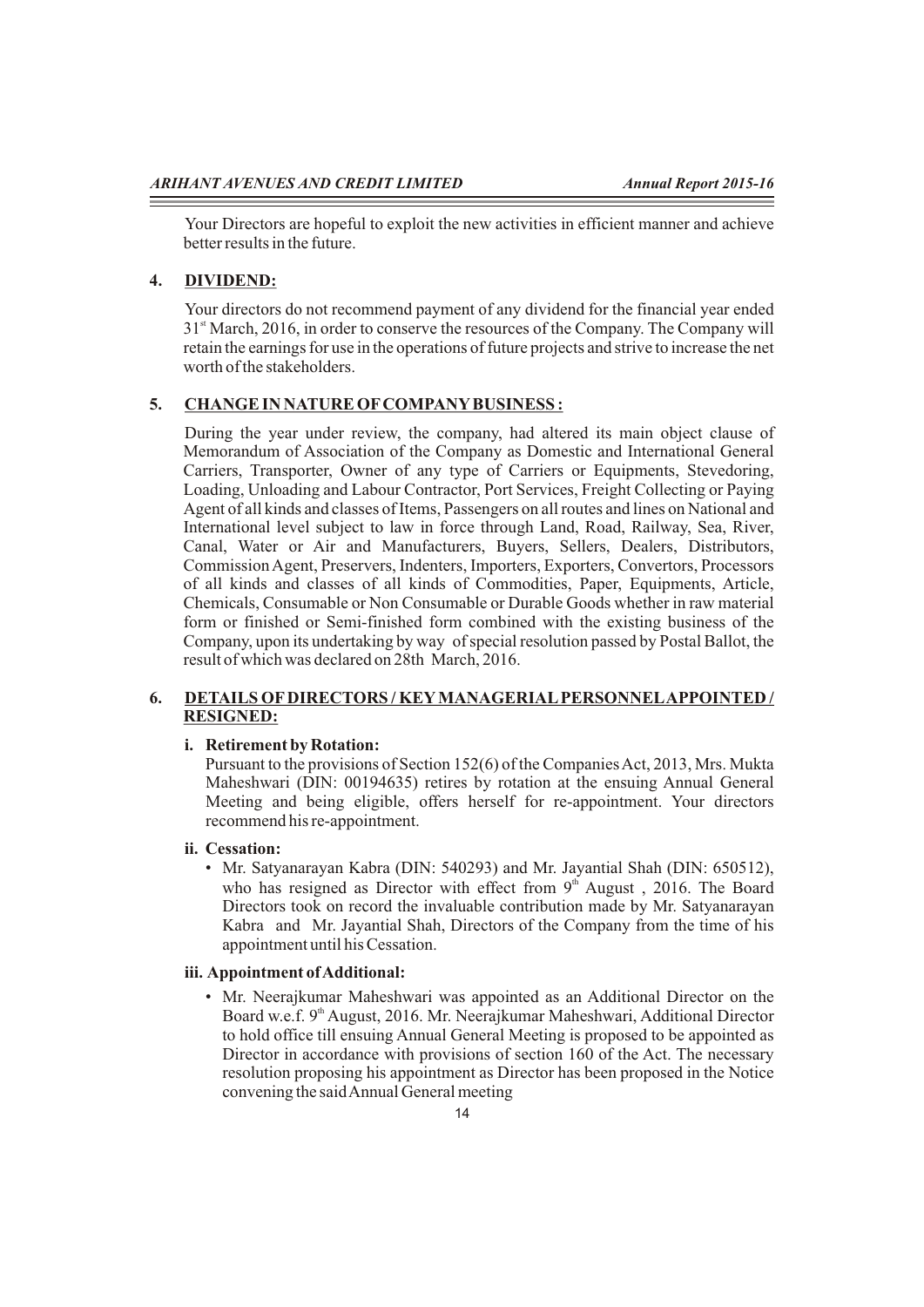• Mr. Vipul Vashi was appointed as an Additional Director on the Board w.e.f.  $9<sup>th</sup>$ August, 2016. Mr. Vipul Vashi, holds office till ensuing Annual General Meeting and proposed to be appointed as Director in accordance with provisions of section 160 of the Act. The necessary resolution proposing his appointment as Director has been proposed in the Notice convening the said Annual General meeting

#### **iv. Appointment of CEO & CFO**

There was no appointment of CEO & CFO during the year.

# **v. Key Managerial Personnel:**

The following persons were designated as Key Managerial Personnel:

- 1) Shri Vijaybhai Vrajlal Mehta: Chief Financial Officer (CFO)
- 2) Shri Krishna Awtar Kabra Managing Director

# **7. DETAILS OFHOLDING /SUBSIDARYCOMPANIES:**

The Company didn't had any Holding/ Subsidiary/ Joint Ventures/ Associate Companies at the start of the year, during the year or at the end of the year and hence there is no requirement of giving the statement containing the salient feature of the financial statement of the company's subsidiary or subsidiaries, associate company or companies and joint venture or ventures.

# **8. DEPOSIT:**

The Company has not invited any deposit within the meaning of Chapter V and other than the exempted deposit as prescribed under the provision of the Companies Act, 2013 and the rules framed there under, as amended from time to time. Hence there are no particulars to report about the deposit falling under Rule 8 (5) (v) and (vi) of Companies (Accounts) Rules, 2014.

### **9. DETAILS OF SIGNIFICANT AND MATERIAL ORDERS PASSED BY REGULATORS OR COURTS OR TRIBUNALS:**

During the year under review there were no significant and material orders passed by any Regulators or Court or Tribunals which may have impact on the going concern status. No order has been passed by any Regulators or Court or Tribunals which may have impact on the Company`s operation in future.

# **10. INTERNALFINANCIALCONTROLS:**

The internal financial controls with reference to the Financial Statements are commensurate with the size and nature of business of the Company. The Company has adopted the policies and procedures for ensuring the orderly and efficient conduct of its business, including adherence to Company's policies, safeguarding of its assets, prevention and detection of frauds and errors, the accuracy and completeness of the accounting records, and the timely preparation of reliable financial information.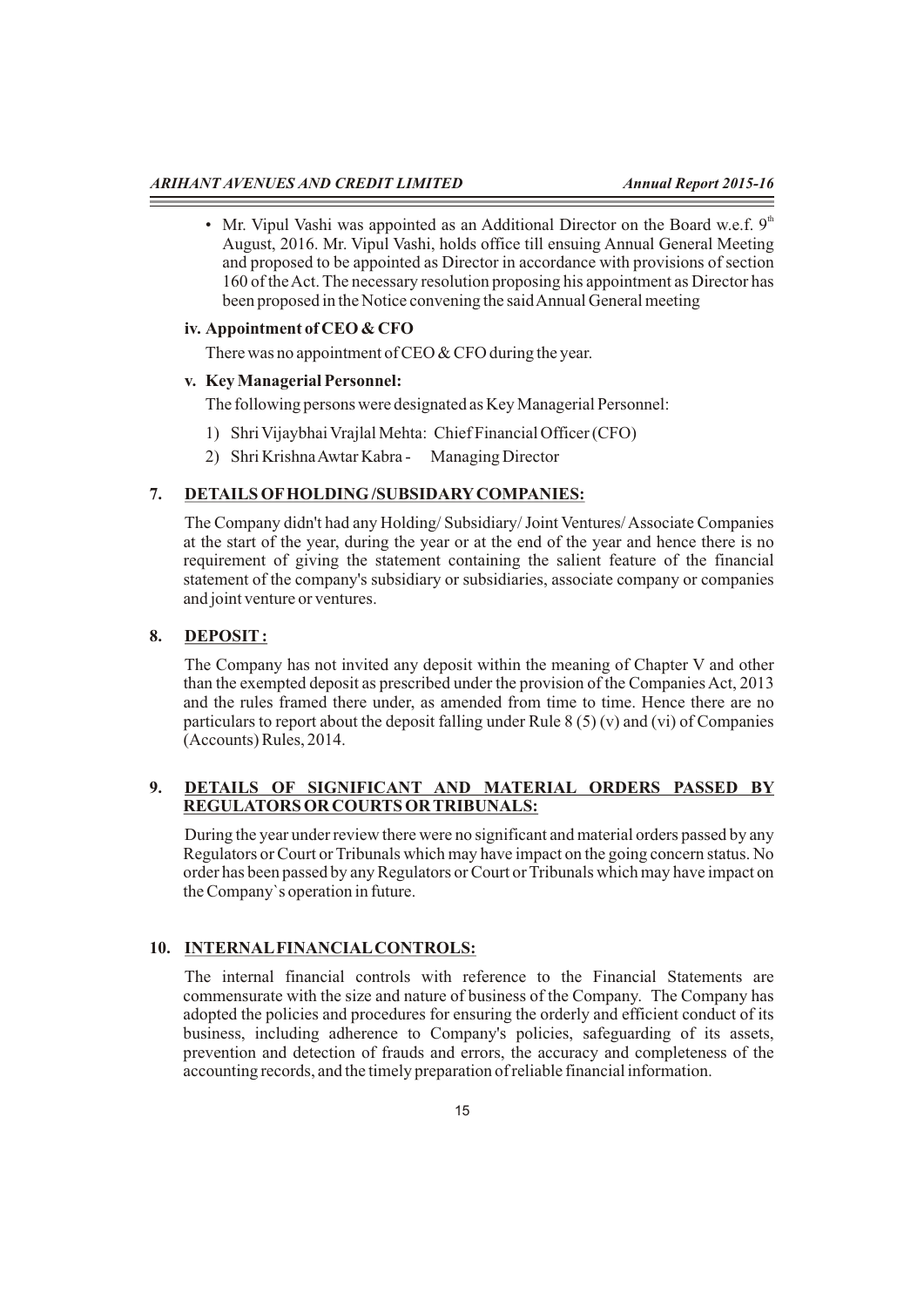#### **11. CONSERVATION OF ENERGY, TECHNOLOGY ABSORPTION, FOREIGN EXCHANGE EARNINGS AND OUTGO :**

Pursuant to Section 134(3)(m) of the Companies Act, 2013 read with Rule 8 ( 3 ) of Companies ( Accounts ) Rules, 2014, the Board of Directors hereby declare that there are no particulars to report for the Conservation of Energy & Technology Absorption. There is no foreign exchange earnings and outgo during the year under the review.

#### **12. PERSONNEL:**

There was no employee drawing remuneration requiring disclosure under the Rule 5 (2) of Companies ( Appointment and Remuneration of Managerial Personnel ) Rules, 2014.

#### **13. AUDITORS AND THEIR REPORTS:**

#### **(A) STATUTORYAUDITORS**

At the 19th Annual General Meeting held on 30th September, 2014, the members approved appointment of M/s. V.K. Moondra & Co. (Firm Registration No. 106563W) Chartered Accountants, Ahmedabad to hold office from the conclusion of the 19th Annual General Meeting until the conclusion of the 22nd Annual General Meeting, (Subject to ratification of appointment by members, at every Annual general meeting held after the 19th Annual General Meeting) on such remunerations may be fixed by the Board, apart from reimbursement of out of pocket expenses as may be incurred by them for the purpose of audit.

In Accordance with section 139 of the Act, Members are requested to ratify the appointment of the Auditors for the balance term to hold office from the conclusion of the 21st Annual general Meeting till the conclusion of the 22nd Annual general Meeting.

The observations made in their report are dealt with in the notes forming part of the Accounts at appropriate places which are selfexplanatory.

#### **(B) SECRETARIALAUDITORS:**

The Board of Directors of the Company has, in compliance with the provisions of Section 304(1) of the Companies Act, 2013 and rules made in this behalf, appointed M/s. Umesh Ved & Associates, Company Secretaries to carry out Secretarial Audit of the Company for the financial year 2015-16. The Report of the Secretarial Auditor is annexed to this Report as **"Annexure A"** which is self explanatory and give complete information.

#### **(C) INTERNALAUDITORS:**

The Board of Directors has appointed Mr. Harsh Jaju, Chartered Accountant, (M. No.: 140613) Chartered Accountant, are Internal Auditors of the Company. The Audit Committee of the Board of Directors in consultation with the Internal Auditors, formulate the scope, functioning periodicity and methodology for conducting the internal audit.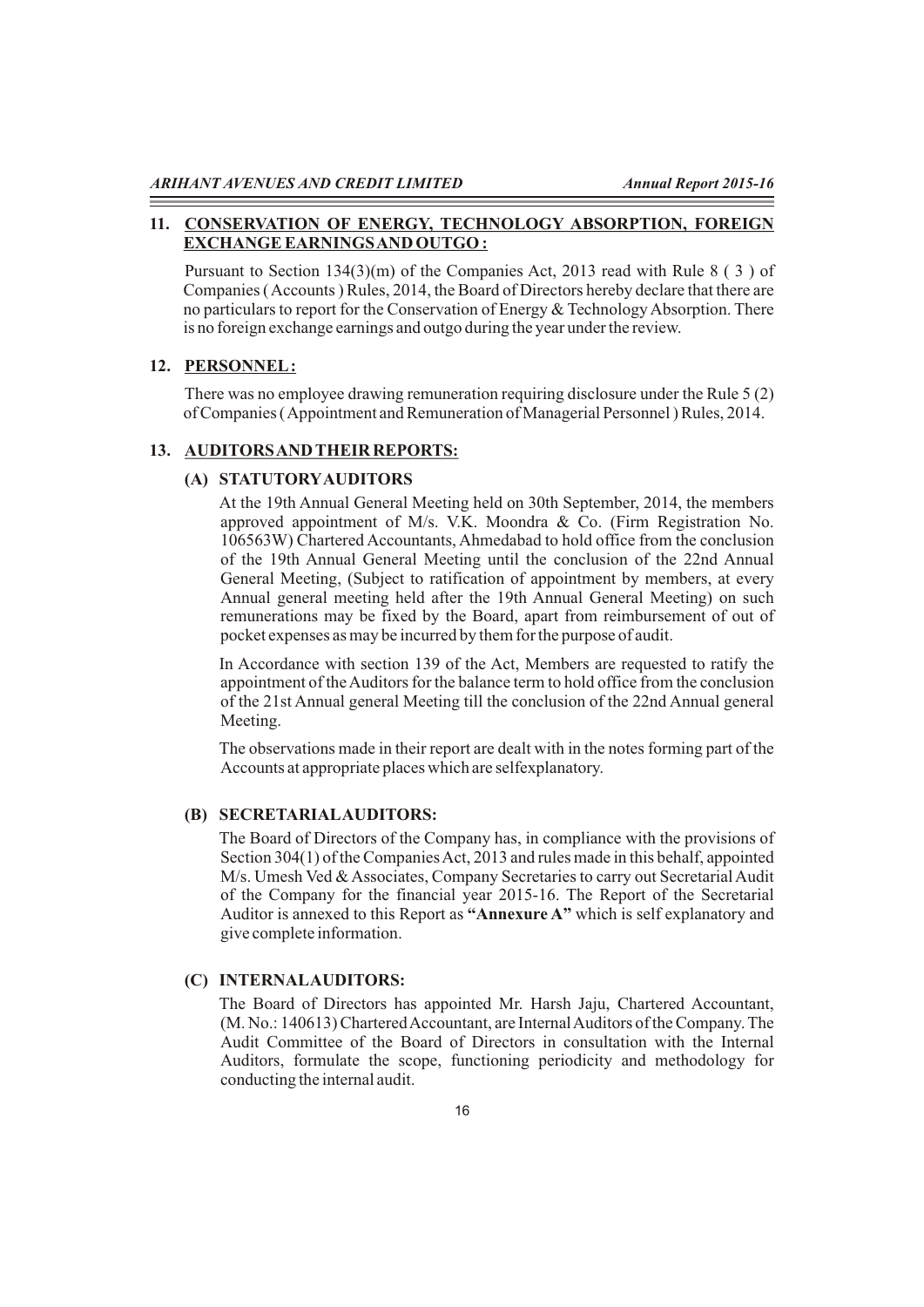Ξ

# **14. EXPLANATION TO THE QUALIFICATIONS IN AUDITOR'S REPORT AND SECRETARIALAUDITREPORT:**

There are no qualifications or adverse remarks in the Auditor's Report. Explanation on qualification adverse remark made in Secretarial Audit Report is as under.

| <b>Qualification/Adverse Remark</b>                                                                                                                                                                                                                                                                   | <b>Explanation</b>                                                                                                                                                                                                                                                                        |
|-------------------------------------------------------------------------------------------------------------------------------------------------------------------------------------------------------------------------------------------------------------------------------------------------------|-------------------------------------------------------------------------------------------------------------------------------------------------------------------------------------------------------------------------------------------------------------------------------------------|
| The Company is yet to appoint the<br>Company Secretary as specified under<br>the provisions of Section 203 of the<br>Companies Act, 2013.                                                                                                                                                             | The Company was not able to get a fit<br>and proper candidate at remuneration<br>commensurate with the size of the<br>Company. The Company did make<br>sufficient attempts to appoint full time<br>Company Secretary, however, was<br>unable to find / appoint any suitable<br>candidate. |
| Regulation 55A of the SEBI<br>(Depositories and Participants)<br>regulations, 1996 has been filed after<br>due date with Stock Exchange.                                                                                                                                                              | The company assure to do compliance<br>on time                                                                                                                                                                                                                                            |
| The Company has not provided<br>advertisement of closure of Register of<br>members in vernacular language in<br>newspaper as required under Rule<br>10(1) of Companies (Management and<br>Administration) Rules, 2014.                                                                                | The Company assure to provide the<br>notice in vernacular language in<br>newspaper as required under Rule<br>10(1) of Companies (Management and<br>Administration) Rules, 2014.                                                                                                           |
| The requisite Form MGT-14 is not<br>filed by the company with Registrar of<br>Company as specified under the<br>provisions of section 179 under<br>Companies Act, 2013 in respect of<br>appointment of Internal Auditor,<br>Annual Financial Statements, Board's<br>Report of Financial year 2014-15. | The company is in process of filing the<br>requisite form and the compliance of<br>the same will be made soon.<br>However, Board assures that it will be<br>complied with now onwards.                                                                                                    |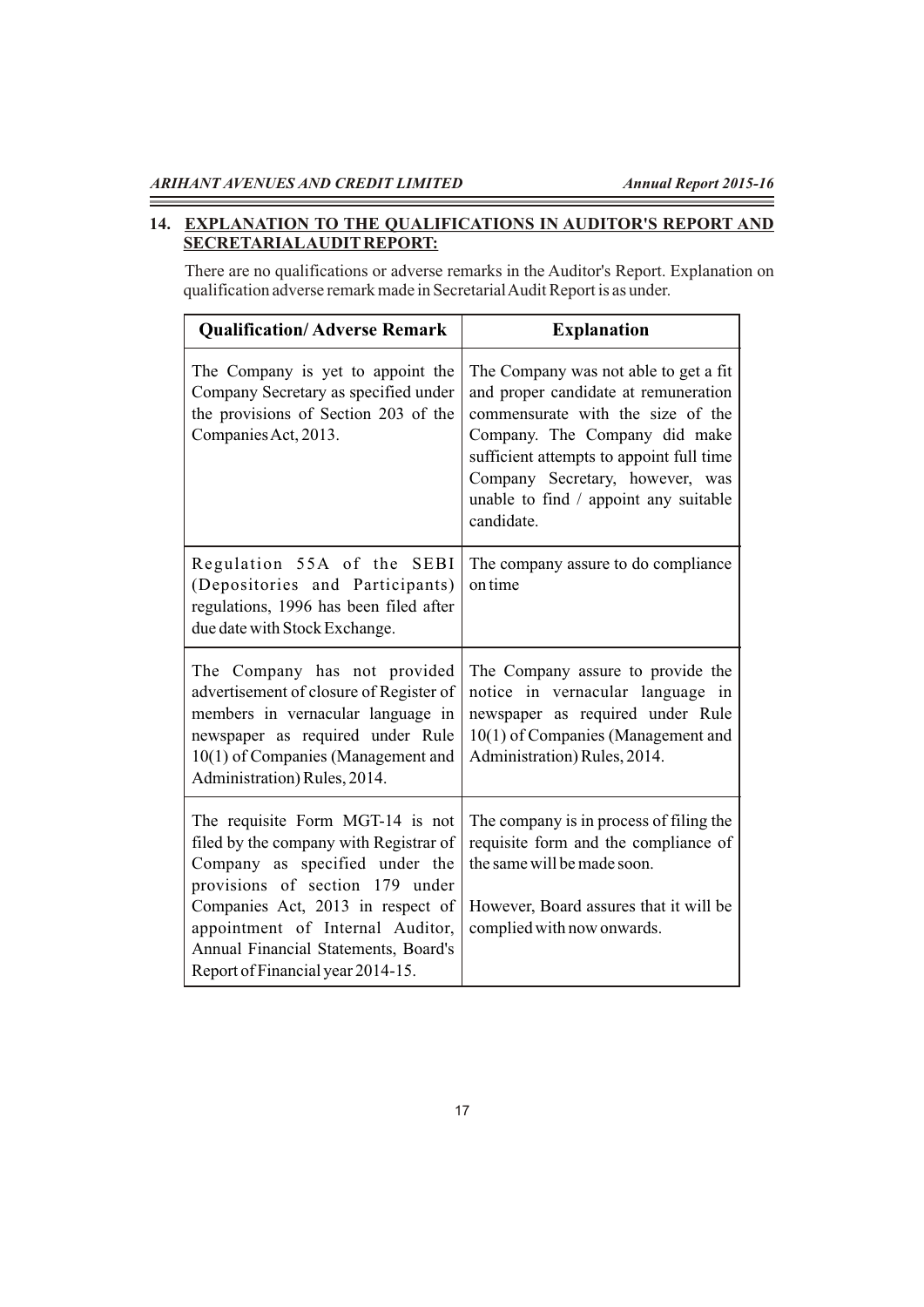# **15. DISCLOSURE UNDER SECTION 197(12) AND RULE 5(1) OF THE COMPANIES (APPOINTMENT AND REMUNERATION OF MANAGERIALPERSONNEL) RULES, 2014**

There was no employee drawing remuneration requiring disclosure under section 197(12) and Rule 5 (1) of Companies (Appointment and Remuneration of Managerial Personnel) Rules, 2014. Required details are annexed to this Report as "**Annexure B"**

# **16. LISTING OFSHARES** :

The shares of the company are listed at Bombay Stock Exchange. Listing fees of Stock Exchanges is paid for the year 2015 2016.

During the Financial Year under review, as per the Securities and Exchange Board of India (Delisting of Equity Shares) Regulations, 2009, the company has passed special resolution by Postal Ballot, the result of which was declared on  $28<sup>th</sup>$ March, 2016 for voluntary delisting of its Equity Shares from Ahmedabad Stock Exchange Limited.

The reply from Ahmedabad Stock Exchange Limited is still awaited.

### **17. DIRECTORS RESPONSIBITLYSTATEMENT:**

As required under the provisions of Section 134 of the Act, your Directors report that:

- (a) In the preparation of the annual accounts, the applicable accounting standards have been followed along with proper explanation relating to material departures.
- (b) The Directors have selected such accounting policies and applied them consistently and made judgments and estimates that are reasonable and prudent so as to give a true and fair view of the state of affairs of the Company at the end of the financial year and of the profits of the Company for that period.
- (c) The Directors have taken proper and sufficient care for the maintenance of adequate accounting records in accordance with the provisions of the Act for safeguarding the assets of the Company and for preventing and detecting fraud and other irregularities.
- (d) The Directors have prepared the annual accounts on a going concern basis.
- (e) The Directors have laid down internal financial controls as required by Explanation to Section 134(5)(e) of the Act) to be followed by the Company and such internal financial controls are adequate and are operating effectively.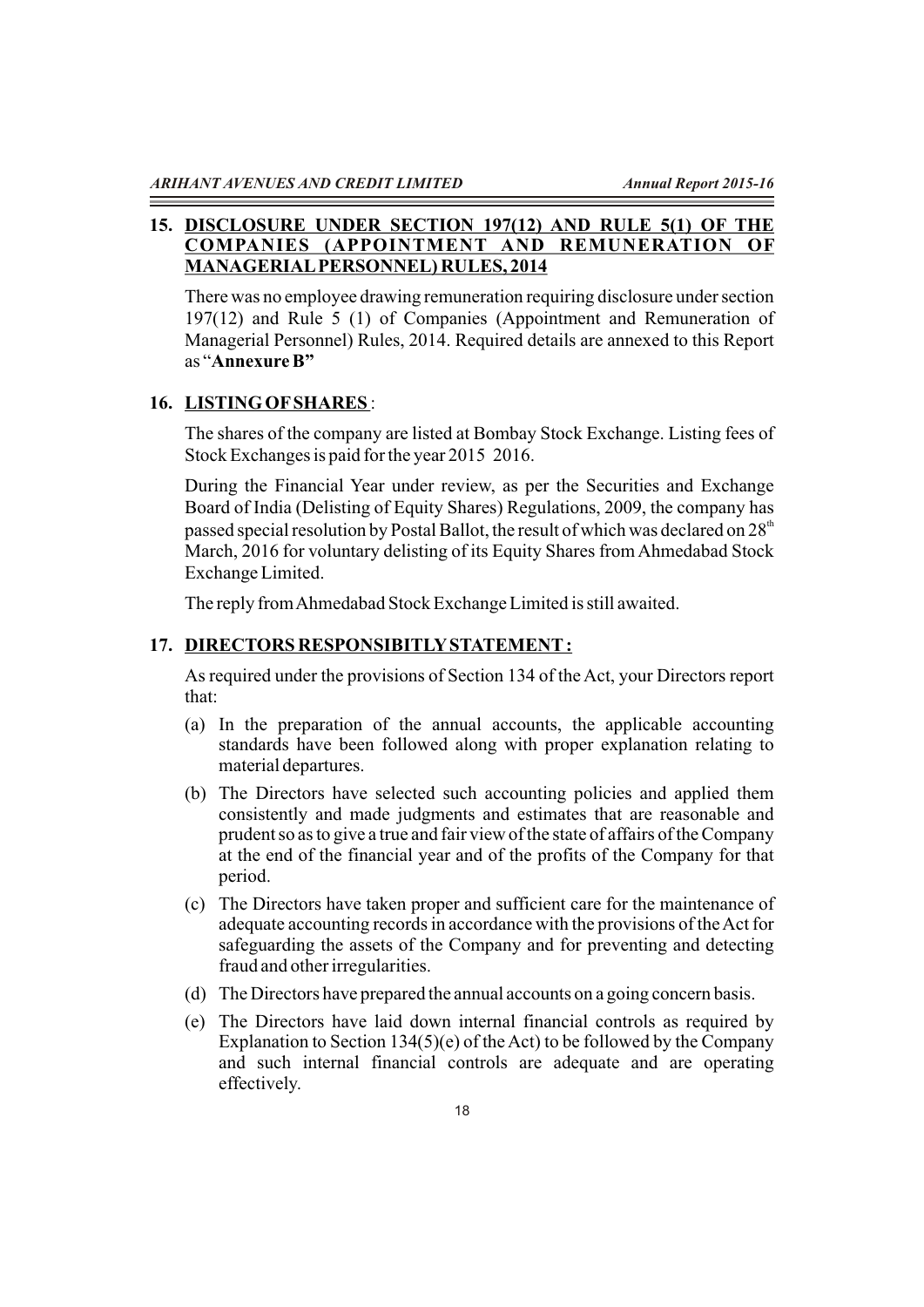(f) The Directors have devised proper systems to ensure compliance with the provisions of applicable laws and such systems are adequate and operating effectively.

# **18. CORPORATE GOVERNANCE:**

The Regulation 27(2)(a) of SEBI(Listing Obligation and Disclosure Requirement) Regulations, 2015 regarding Corporate Governance is not applicable to the Company, the paid-up capital of the company being less than Rs.10 corers and net worth is less than 25 crores, the threshold limit as prescribed therein.

# **19. RELATED PARTYTRANSACTIONS**

All related party transactions that were entered into during the year under report were on an arm's length basis and in the ordinary course of business. There are no materially significant related party transactions made by the Company during the year which may have potential conflict with the interest of the Company. There are no material related party transactions which are not in ordinary course of business or which are not on arm's length basis and hence there is no information to be provided as required under Section 134(3)(h) of the Companies Act, 2013 read with Rule 8(2) of the Companies (Accounts) Rules, 2014. The Board has approved a policy for related party transactions which has been uploaded on the Company's website. Related Party Transactions Policy is available on the Company`s Website. The details of the related party transactions are provided in the notes to the accounts. Members are requested to refer the same.

# **20. PARTICULARS OFLOANS / GUARANTEES / INVESTMENT:**

The particulars of loans, guarantee or investment made under Section 186 of the Companies Act, 2013 are furnished in the Notes to the Financial Statements for the year ended  $31<sup>st</sup>$  March, 2016.

# **21. RISK MANAGEMENTPOLICY**

The Company has a structured risk management policy. The Risk management process is designed to safeguard the organization from various risks through adequate and timely actions. It is designed to anticipate, evaluate and mitigate risks in order to minimize its impact on the business. The potential risks are inventoried and integrated with the management process such that they receive the necessary consideration during decision making. It is dealt with in greater details in the management discussion and analysis section.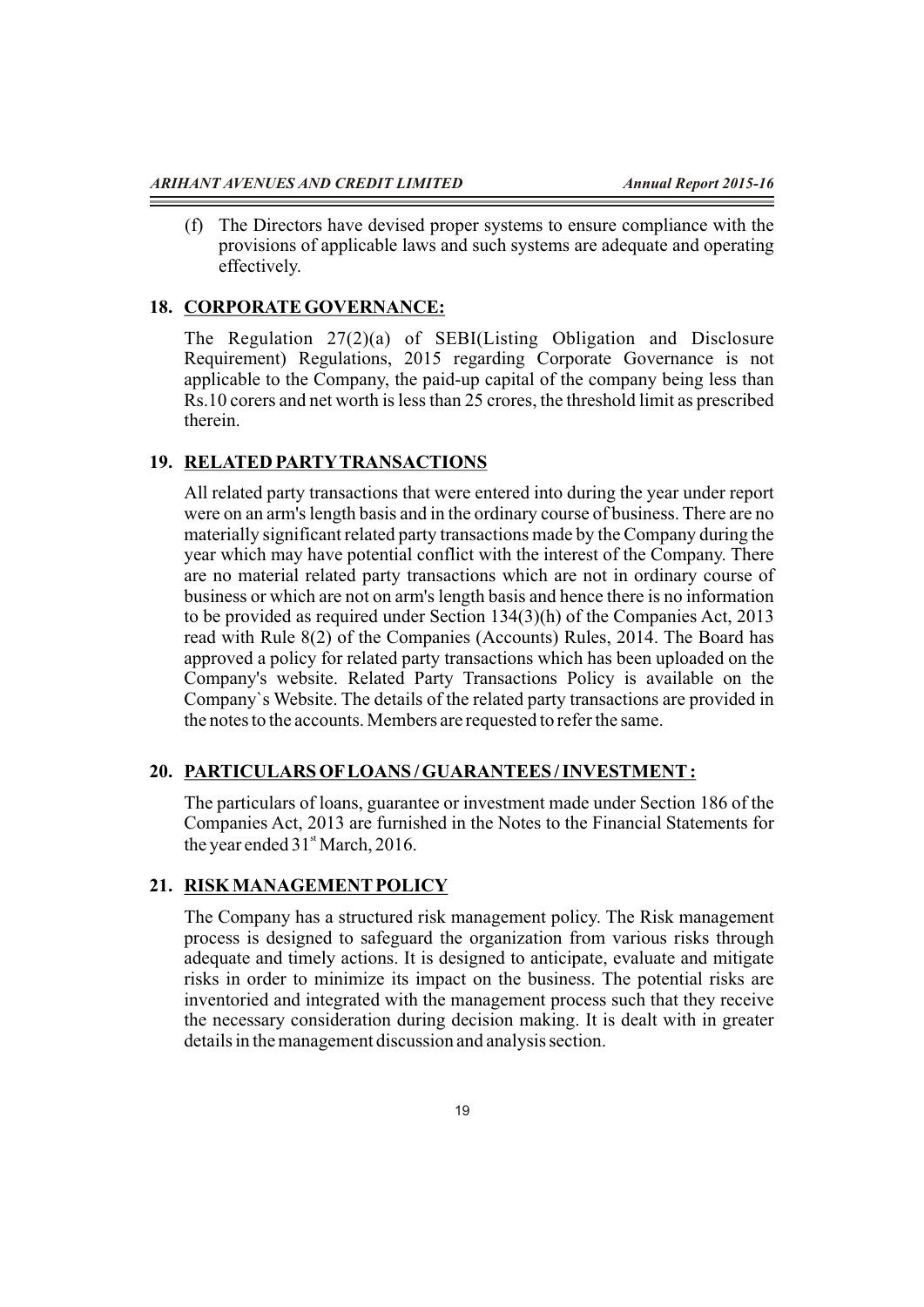### **22. INTERNAL FINANCIALCONTROLS:**

The internal financial controls with reference to the Financial Statements are commensurate with the size and nature of business of the Company. The Company has adopted the policies and procedures for ensuring the orderly and efficient conduct of its business, including adherence to Company's policies, safeguarding of its assets, prevention and detection of frauds and errors, the accuracy and completeness of the accounting records, and the timely preparation of reliable financial information.

### **23. DECLARATION BYINDEPENDENTDIRECTORS:**

The following Directors are independent in terms of Section 149(6) of the Act and the Listing Regulations:

- (a) Shri Jayantilal N. Shah (up to  $09<sup>th</sup>$  August, 2016)
- ( b ) Shri Dineshkumar Maheshwari
- ( c ) Shri Pawankumar N. Somani

( d ) Shri Dineshchandra Turakhia

 $(e)$  Shri Vipul Vashi (w. e. f. 09<sup>th</sup> August, 2016) The Company has received requisite declarations/ confirmations from all the above Directors confirming their independence.

# **24. EXTRACTOFTHE ANNUALRETURN**

Pursuant to provision of Section 92 and 134 and other applicable provision of the Companies Act, 2013 and of Rule 12 ( 1 ) of Companies ( Management and Administration ) Rules, 2014 the extract of the annual return in form MGT 9 for the Financial Year ended on 31st March, 2016 is annexed as "**Annexure C"** to this Report.

# **26. NUMBER OFBOARD MEETINGS:**

The calendar of meetings to be held in a year is decided in advance by the Board and circulated to the Directors. During the year, Five Board meetings were convened and held. The gap between two consecutive meetings was not more than one hundred and twenty days as provided in section 173 of the Act. The Details of Which are as under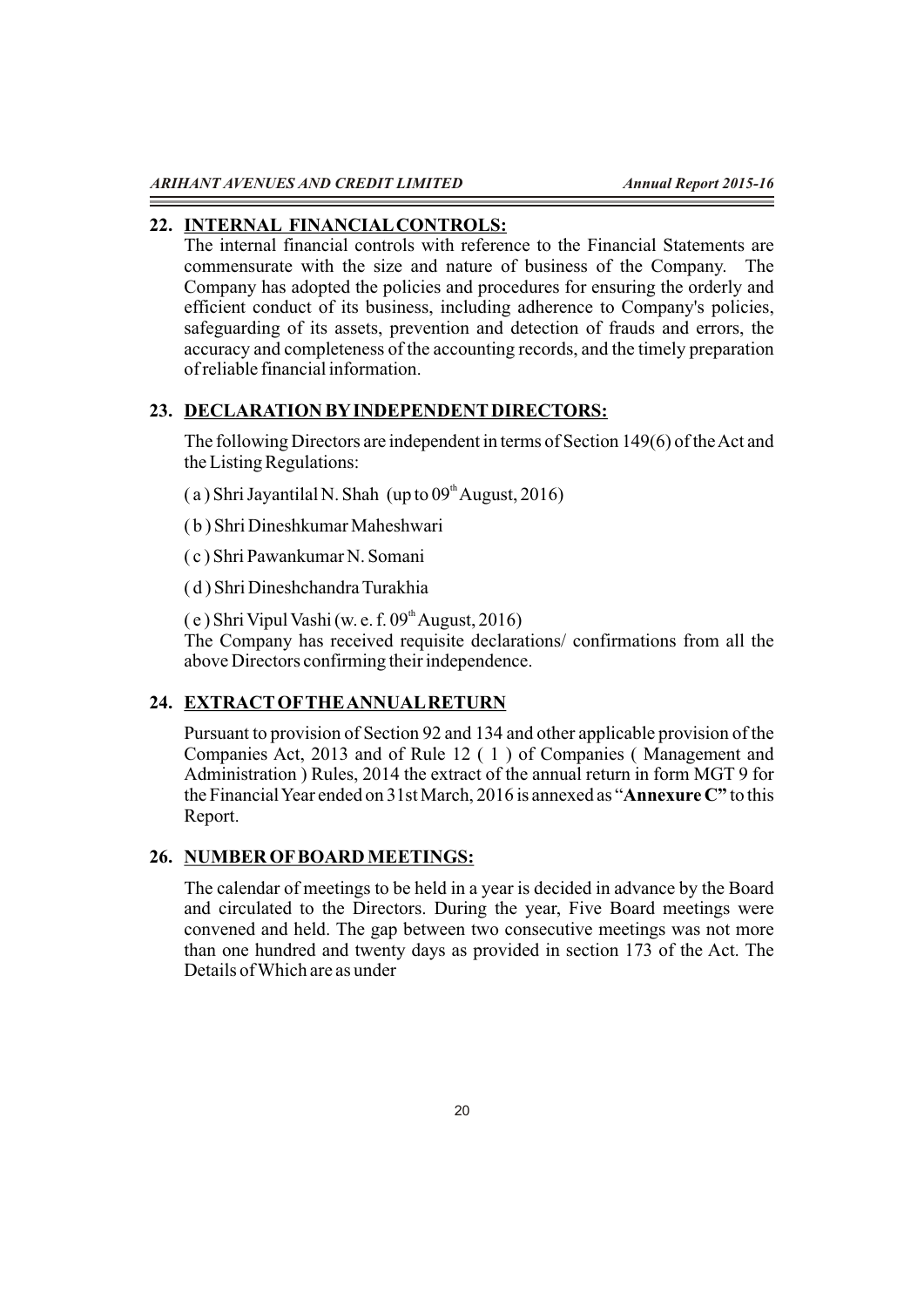# *ARIHANT AVENUES AND CREDIT LIMITED Annual Report 2015-16*

Ξ

| Sr.No. | <b>Date of Board Meeting</b> | <b>Directors Present</b>                                                                                                                                                                                                                            |
|--------|------------------------------|-----------------------------------------------------------------------------------------------------------------------------------------------------------------------------------------------------------------------------------------------------|
| 1.     | 28.05.2015                   | 1. Mr. Krishna Awtar Kabra<br>2. Mr. Satyanarayan Kabra<br>3. Mr. Jayantilal Nanalal Shah<br>4. Mr. Pawan Kumar Nagarmal Somani<br>5. Mr. Dineshchandra Amichand Turakhia<br>6. Mr. Dineshkumar Sheshnarayan Maheshwari<br>7. Mrs. Mukta Maheshwari |
| 2.     | 14.08.2015                   | 1. Mr. Krishna Awtar Kabra<br>2. Mr. Satyanarayan Kabra<br>3. Mr. Jayantilal Nanalal Shah<br>4. Mr. Dineshchandra Amichand Turakhia<br>5. Mr. Dineshkumar Sheshnarayan Maheshwari<br>6. Mrs. Mukta Maheshwari                                       |
| 3.     | 09.11.2015                   | 1. Mr. Krishna Awtar Kabra<br>2. Mr. Satyanarayan Kabra<br>3. Mr. Jayantilal Nanalal Shah<br>4. Mr. Pawan Kumar Nagarmal Somani<br>5. Mr. Dineshchandra Amichand Turakhia<br>6. Mr. Dineshkumar Sheshnarayan Maheshwari<br>7. Mrs. Mukta Maheshwari |
| 4      | 13.02.2016                   | 1. Mr. Krishna Awtar Kabra<br>2. Mr. Satyanarayan Kabra<br>3. Mr. Jayantilal Nanalal Shah<br>4. Mr. Pawan Kumar Nagarmal Somani<br>5. Mr. Dineshkumar Sheshnarayan Maheshwari<br>6. Mrs. Mukta Maheshwari                                           |
| 5.     | 24.02.2016                   | 1. Mr. Krishna Awtar Kabra<br>2. Mr. Satyanarayan Kabra<br>3. Mr. Jayantilal Nanalal Shah<br>4. Mr. Pawan Kumar Nagarmal Somani<br>5. Mrs. Mukta Maheshwari                                                                                         |

# **27. CORPORATE SOCIALRESPONSIBILITY:**

The Provision of Section 135 of the Companies Act, 2013 regarding Corporate Social Responsibility is not applicable to the company.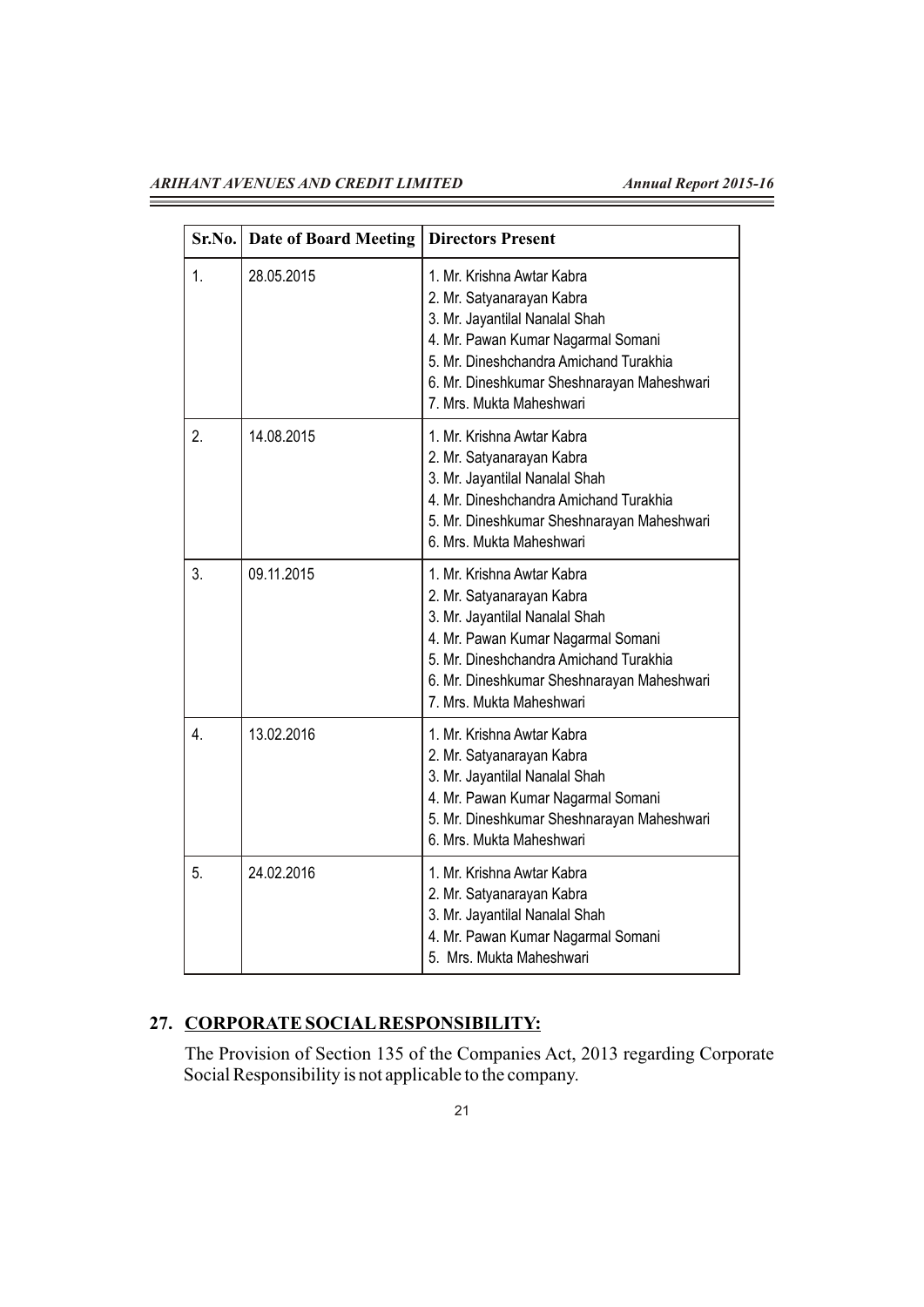# **28. DISCLOSURE UNDER THE SEXUAL HARASSMENT OF WOMEN AT WORKPLACE ( PREVENTION, PROHIBITION AND REDRESSAL) ACT, 2013**

The Company has constituted an Internal Complaint Committee as required under Section 4 of the Sexual Harassment of Women at Workplace (Prevention, Prohibition and Redressal) Act, 2013 and the Rules made there under. During the year under review, no complaints were reported.

# **29. ANNUALPERFORMANCE EVALUATION :**

In compliance with the provisions of the Act and voluntarily under Regulation 17(10) of SEBI (Listing Obligation and Disclosure Requirements) Regulations, 2015, the performance evaluation was carried out as under:

Board:

In accordance with the criteria suggested by The Nomination and Remuneration Committee, the Board of Directors evaluated the performance of the Board, having regard to various criteria such as Board composition, Board processes, Board dynamics etc. The Independent Directors, at their separate meetings, also evaluated the performance of the Board as a whole based on various criteria. The Board and the Independent Directors were of the unanimous view that performance of the Board of Directors as a whole was satisfactory.

Committees of the Board:

The performance of the Audit Committee, the Nomination and Remuneration Committee, The Stakeholder Relationship Committee was evaluated by the Board having regard to various criteria such as committee composition, committee, processes, committee dynamics etc. The Board was of the unanimous view that all the committees were performing their functions satisfactorily and according to the mandate prescribed by the Board under the regulatory requirements including the provisions of the Act, the Rules framed thereunder and the SEBI (Listing Obligation and Disclosure Requirement) Regulation, 2015.

Individual Directors:

(a) Independent Directors: In accordance with the criteria suggested by The Nomination and Remuneration Committee, the performance of each independent director was evaluated by the entire Board of Directors (excluding the director being evaluated) on various parameters like engagement, leadership, analysis, decision making, communication, governance and interest of stakeholders. The Board was of the unanimous view that each independent director was a reputed professional and brought his/her rich experience to the deliberations of the Board. The Board also appreciated the contribution made by all the independent directors in guiding the management in achieving higher growth and concluded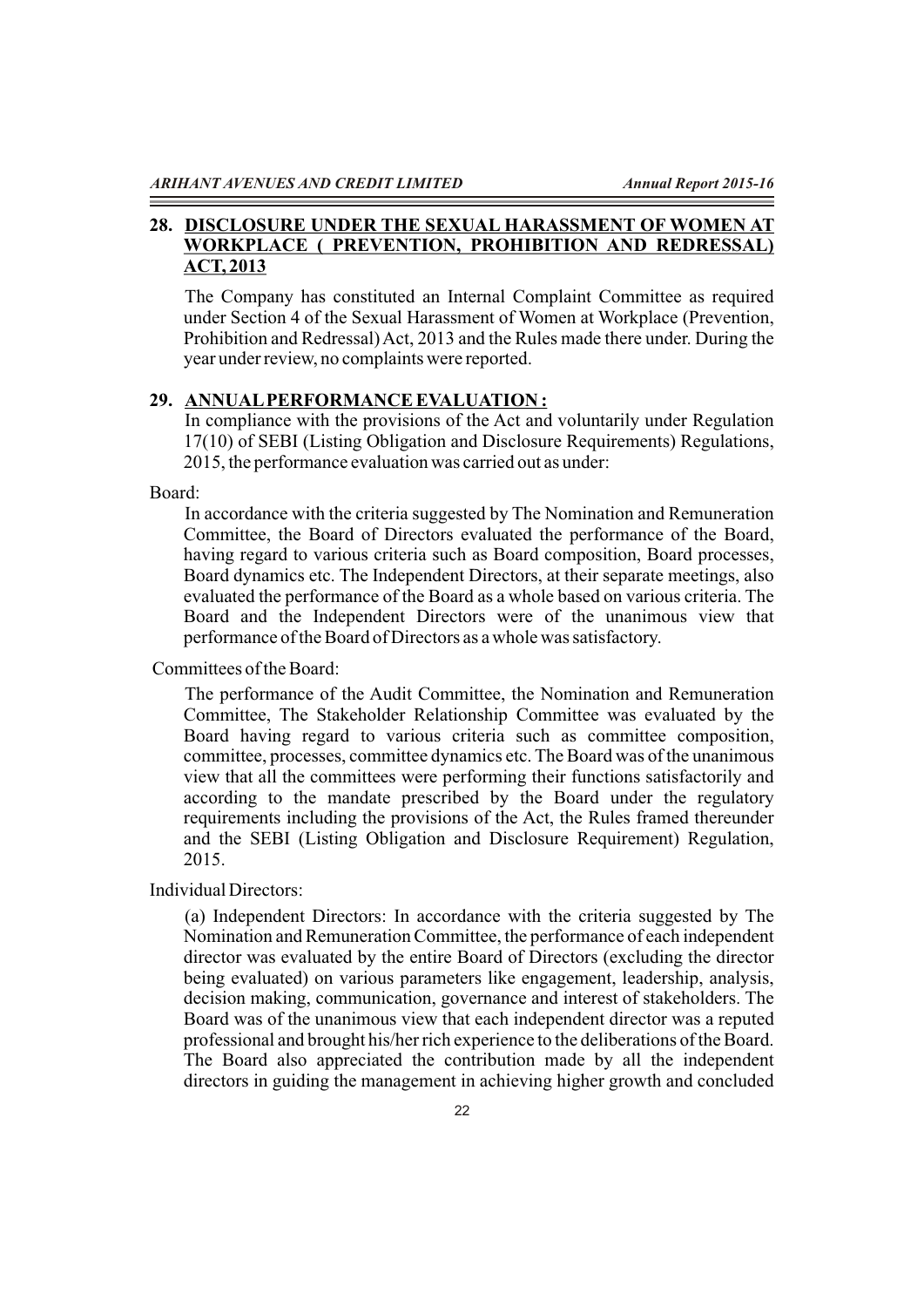that continuance of each independent director on the Board will be in the interest of the Company.

(b) Non-Independent Directors: The performance of each of the non-independent directors (including the chair person) was evaluated by the Independent Directors at their separate meeting. Further, their performance was also evaluated by the Board of Directors. The various criteria considered for the purpose of evaluation included leadership, engagement, transparency, analysis, decision making, functional knowledge, governance and interest of stakeholders. The Independent Directors and the Board were of the unanimous view that each of the nonindependent directors was providing good business and people leadership.

#### **30. AUDITCOMMITTEE :**

The company is having an audit committee comprising of the following directors:

| Name                   | <b>Status</b> | Category                              |
|------------------------|---------------|---------------------------------------|
| Shri Pawankumar Somani |               | Chairman   Independent Director       |
| Shri Dinesh A. Turakia | Member        | <b>Independent Director</b>           |
| Shri Jyantilal N. Shah | Member        | Independent Director up to 09.08.2016 |
| Shri Vipul Vashi       | Member        | Independent Director w.e.f 09.08.2016 |

During the Year under review, total four Audit Committee Meetings were held.

The Composition and the Terms of Reference of the Audit Committee is as mentioned in the provisions of Section 177 of the Companies Act, 2013 and Regulation 18(1) of SEBI (Listing Obligations and Disclosure Requirement) Regulations, 2015 as amended from time to time. The Statutory Auditor, Internal Auditor and Chief Finance Officer and Chief Executive Officer usually attend the Meeting of the Audit Committee.

# **31. NOMINATION AND REMUNERATION COMMITTEE:**

The company is having a Nomination and Remuneration Committee comprising of the following directors:

| <b>Name</b>            | <b>Status</b> | <b>Category</b>                       |
|------------------------|---------------|---------------------------------------|
| Shri Pawankumar Somani |               | Chairman   Independent Director       |
| Shri Dinesh A. Turakia | Member        | <b>Independent Director</b>           |
| Shri Jyantilal N. Shah | Member        | Independent Director up to 09.08.2016 |
| Shri Vipul Vashi       | Member        | Independent Director w.e.f 09.08.2016 |

The Composition and the Terms of Reference of the Nomination & Remuneration Committee is as mentioned in the provisions of Section 178 of the Companies Act, 2013 and Regulation 19 of SEBI (Listing Obligations & Disclosure Requirements) Regulations, 2015 as amended from time to time.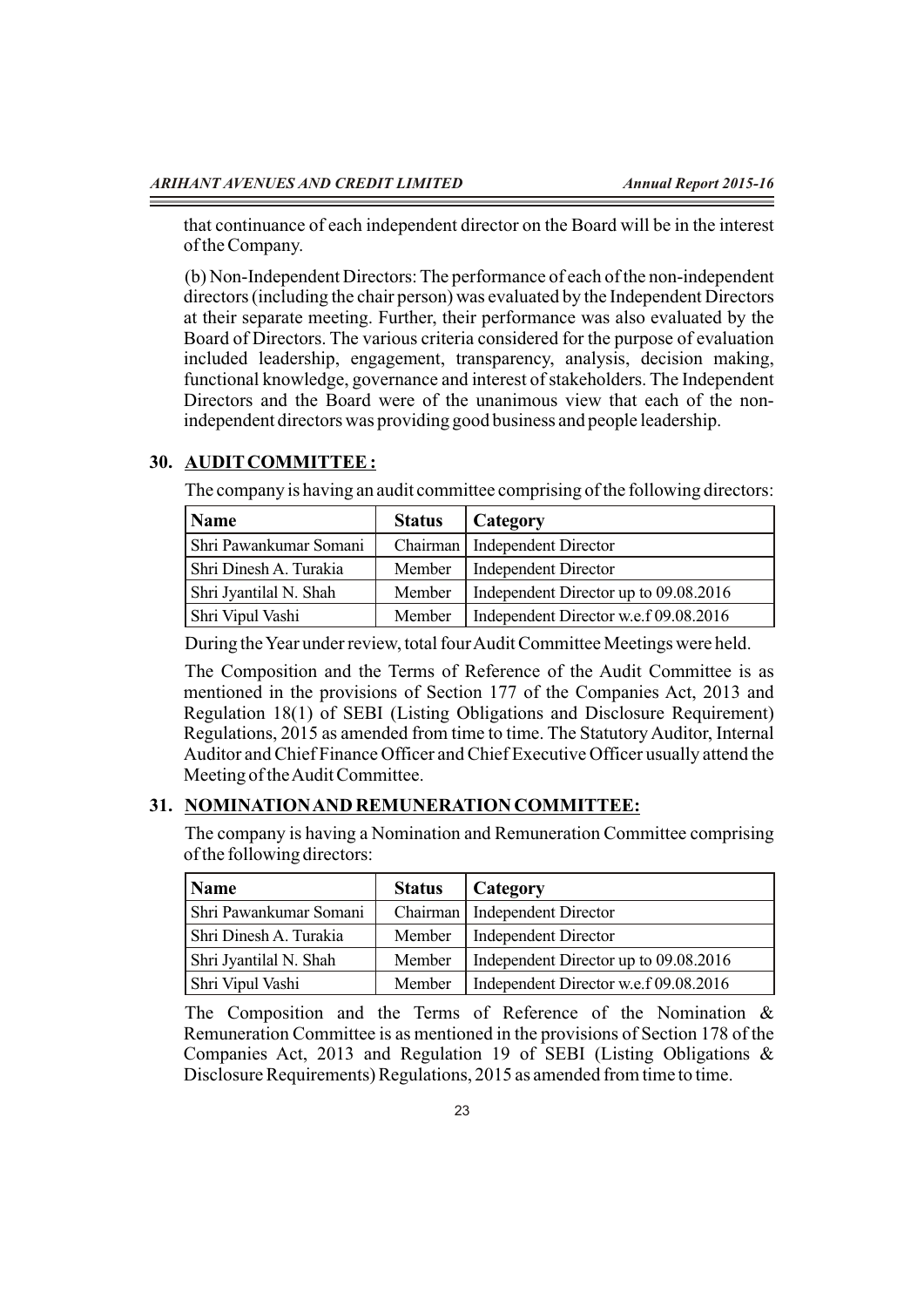### **32. STAKEHOLDERS RELATIONSHIPCOMMITTEE :**

The company is having a Stakeholders Relationship Committee comprising of the following directors:

| <b>Name</b>            | <b>Status</b> | Category                              |
|------------------------|---------------|---------------------------------------|
| Shri Pawankumar Somani |               | Chairman   Independent Director       |
| Shri Dinesh A. Turakia | Member        | <b>Independent Director</b>           |
| Shri Jyantilal N. Shah | Member        | Independent Director up to 09.08.2016 |
| Shri Vipul Vashi       | Member        | Independent Director w.e.f 09.08.2016 |

During the Year under review, total Four Meeting of the Stakeholder Relationship Committee was held.

The Composition and the Terms of Reference of the Stakeholder Relationship Committee is as mentioned in the provisions of Section 177 of the Companies Act, 2013 and Regulation 20 of SEBI (Listing Obligations & Disclosure Requirements) Regulations, 2015 as amended from time to time.

# **33. VIGILMECHANISM :**

Pursuant to Section 177(9) of the Companies Act, 2013, the company has adopted Whistle Blower Policy to deal with any instance of fraud and mismanagement. The employees of the company are free to report violations of any laws, rules, regulations and concerns about unethical conduct to the Audit Committee under this policy. The policy ensures that strict confidentiality is maintained whilst dealing with concerns and also that no discrimination with any person for a genuinely raised concern.

# **34. POLICIES**

In accordance with the requirements of the Companies Act, 2013 and SEBI (LODR) Regulations, 2015, the Board of Directors of the Company has framed the following policies:

- 1. Materiality of Information Policy
- 2. Policy for Preservation of Documents
- 3. Code for Fair Disclosure of UPSI
- 4. Person Authorised for determining the materiality of any event or transaction or information
- 5. Whistle Blower Policy
- 6. Nomination & Remuneration Policy

All the above policies have been displayed on the website of the Company viz www.aacl.co.in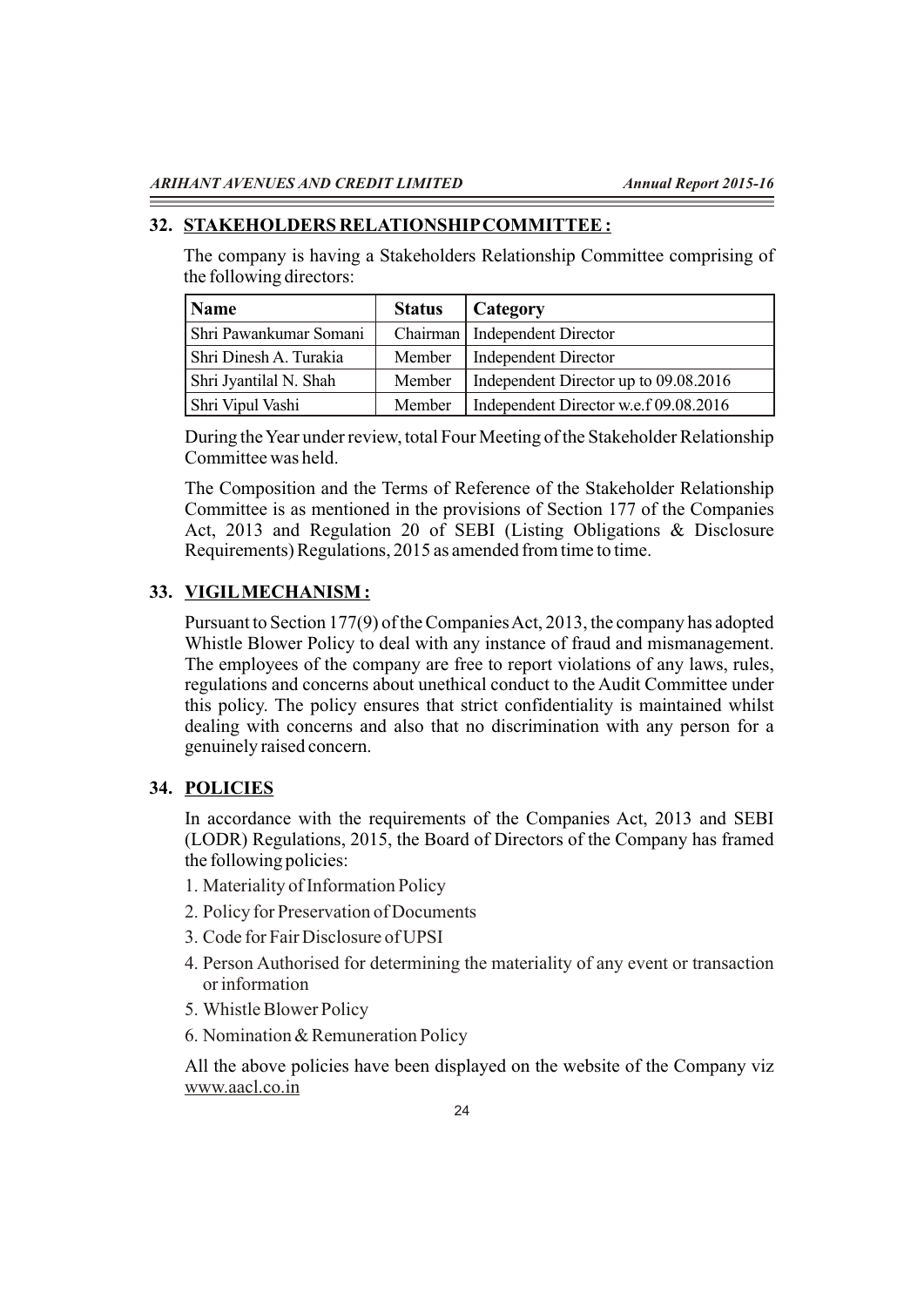# **34. MATERIAL CHANGES AND COMMITMENTS IF ANY AFTER BALANCESHEETDATE :**

There are no material changes and commitments, if any, which may have adverse effect on the operations of the Company.

# **35. APPRECIATION :**

Your Directors wish to convey their thanks to all the bankers, suppliers, customers, shareholders and other persons for their continued support to the company. We also place on record our appreciation of the contributions of employees at all levels. Your Directors thanks Governments of various countries where we have our operations especially Government of India and its various Ministries.

Your Directors looks forward for their continued support in the future for the consistent growth of the company.

# **For and On Behalf of Board of Directors of ARIHANT AVENUES AND CREDIT LIMITED**

**Date : 09-08-2016 Place : Ahmedabad** **Krishna Awtar Kabra Managing Director DIN: 00650817**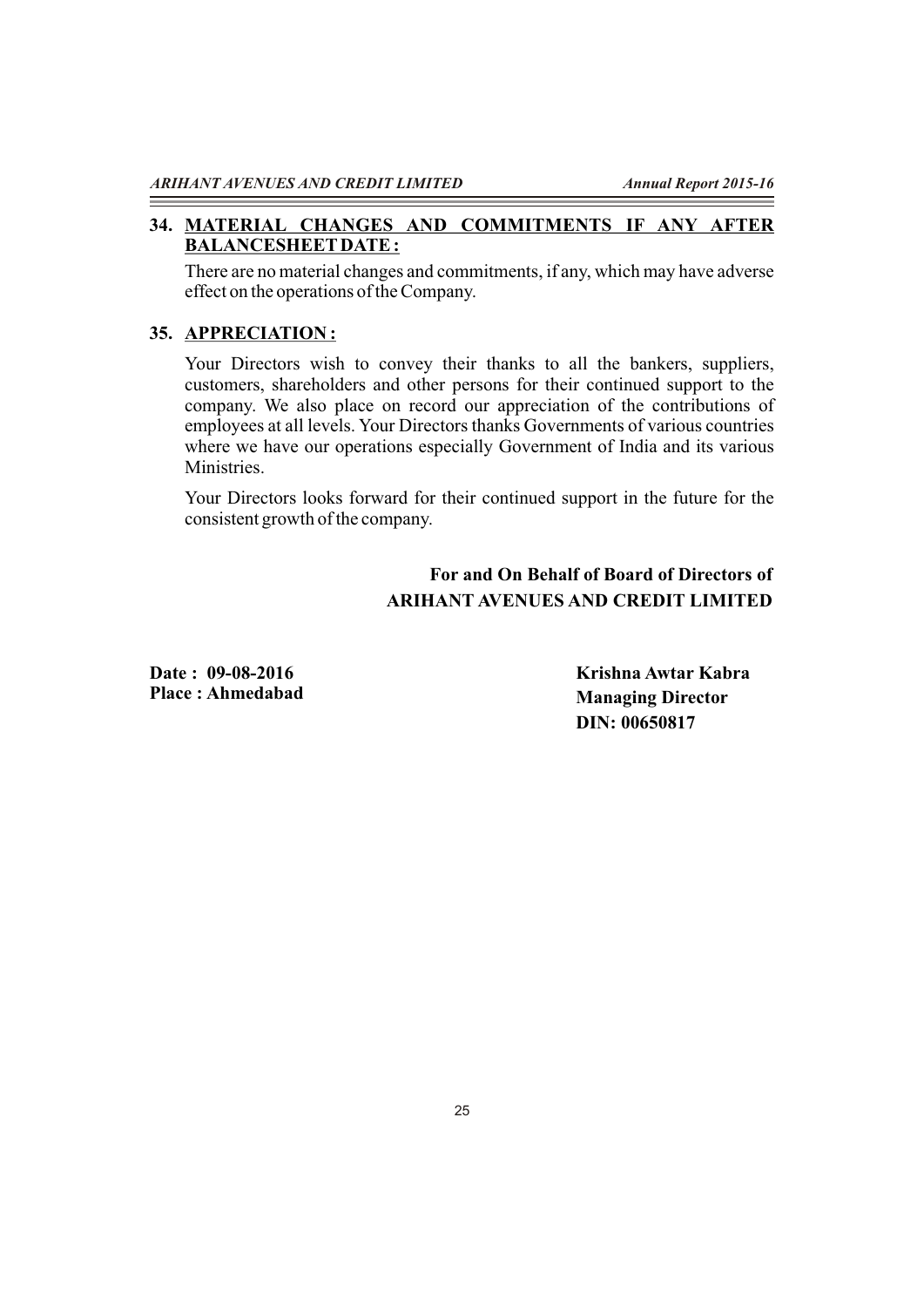# **"ANNEXURE A"**

### **Form No. MR-3**

# **SECRETARIALAUDIT REPORT**

# FOR THE FINANICAL YEAR ENDED ON 31<sup>ST</sup> MARCH, 2016 *[Pursuant to section 204(1) of the Companies Act, 2013 and rule No.9 of the Companies (Appointment and Remuneration Personnel) Rules, 2014]*

To,

The Members, **Arihant Avenues and Credit Limited** 3, Rajesh Apartments, B/h Ajanta Comm. Estate Off. Ashram Road, Ahmedabad-380014

We have conducted the secretarial audit of the compliance of applicable statutory provisions and the adherence to good corporate practices by Arihant Avenues and Credit Limited (hereinafter called the Company). Secretarial Audit was conducted in a manner that provided us a reasonable basis for evaluating the corporate conducts/statutory compliances and expressing our opinion thereon.

Based on our verification of the Company's books, papers, minute books, forms and returns filed and other records maintained by the company and also the information provided by the Company, its officers, agents and authorized representatives during the conduct of secretarial audit, We hereby report that in our opinion, the company has, during the audit period covering the financial year ended on 31st March, 2016 complied with the statutory provisions listed hereunder and also that the Company has proper Board-processes and compliance-mechanism in place to the extent , in the manner and subject to the reporting made hereinafter:

We have examined the books, papers, minute books, forms and returns filed and other records maintained by the Company for the financial year ended on  $31<sup>st</sup>$  March, 2016 according to the provisions of:

- (i) The Companies Act, 2013 (the Act) and the rules made thereunder;
- (ii) The Securities Contracts (Regulation) Act, 1956 ('SCRA') and the rules made thereunder;
- (iii) The Depositories Act, 1996 and the Regulations and Bye-laws framed thereunder;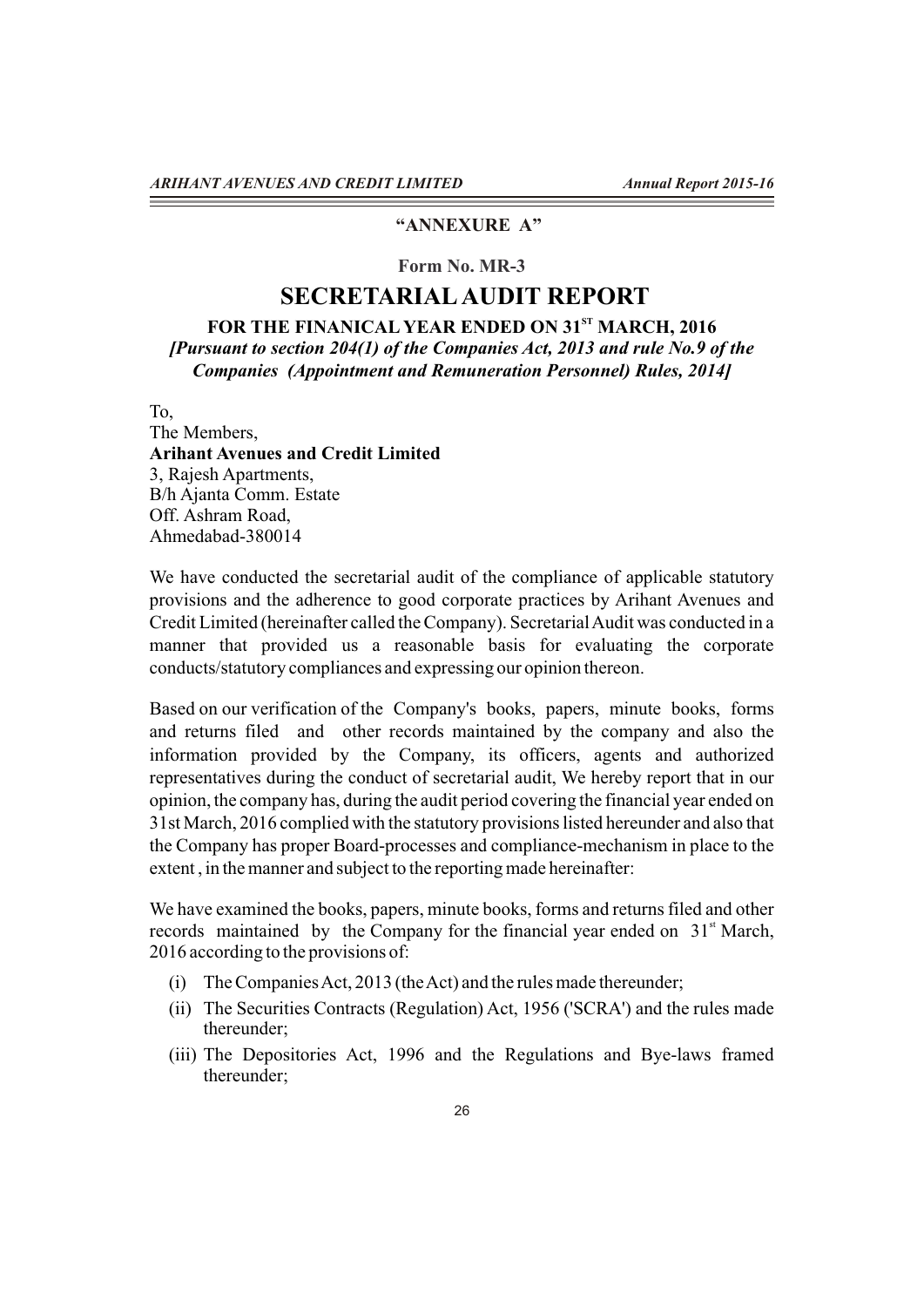- (iv) Foreign Exchange Management Act, 1999 and the rules and regulations made thereunder to the extent of Foreign Direct Investment, Overseas Direct Investment and External Commercial Borrowings; **(Not Applicable to the Company during the Audit Period)**
- (v) The following Regulations and Guidelines prescribed under the Securities and Exchange Board of India Act, 1992 ('SEBI Act'):-
	- (a) The Securities and Exchange Board of India (Substantial Acquisition of Shares and Takeovers) Regulations, 2011;
	- (b) The Securities and Exchange Board of India (Prohibition of Insider Trading) Regulations, 1992;
	- (c) The Securities and Exchange Board of India (Issue of Capital and Disclosure Requirements) Regulations, 2009; **(Not Applicable to the Company during the Audit Period)**
	- (d) The Securities and Exchange Board of India (Employee Stock Option Scheme and Employee Stock Purchase Scheme) Guidelines, 1999; **(Not Applicable to the Company during the Audit Period)**
	- (e) The Securities and Exchange Board of India (Issue and Listing of Debt Securities) Regulations, 2008; **(Not Applicable to the Company during the Audit Period)**
	- (f) The Securities and Exchange Board of India (Registrars to an Issue and Share Transfer Agents) Regulations, 1993 regarding the Companies Act and dealing with client;
	- (g) The Securities and Exchange Board of India (Delisting of Equity Shares) Regulations, 2009; and
	- (h) The Securities and Exchange Board of India (Buyback of Securities) Regulations, 1998; **(Not Applicable to the Company during the Audit Period)**
- (vi) The Export and Import Policy of India;
- (vii) Conservation of Foreign Exchange and Prevention of Smuggling Activities Act, 1974;
- (viii)PetroleumAct,1934;
- (ix) Food Safety and Standards Act, 2006;
- (x) Legal Metrology Act, 2009;
- (xi) Air (Prevention and Control of Pollution) Act, 1981;
- (xii) Water (Prevention and Control of Pollution) Act, 1974.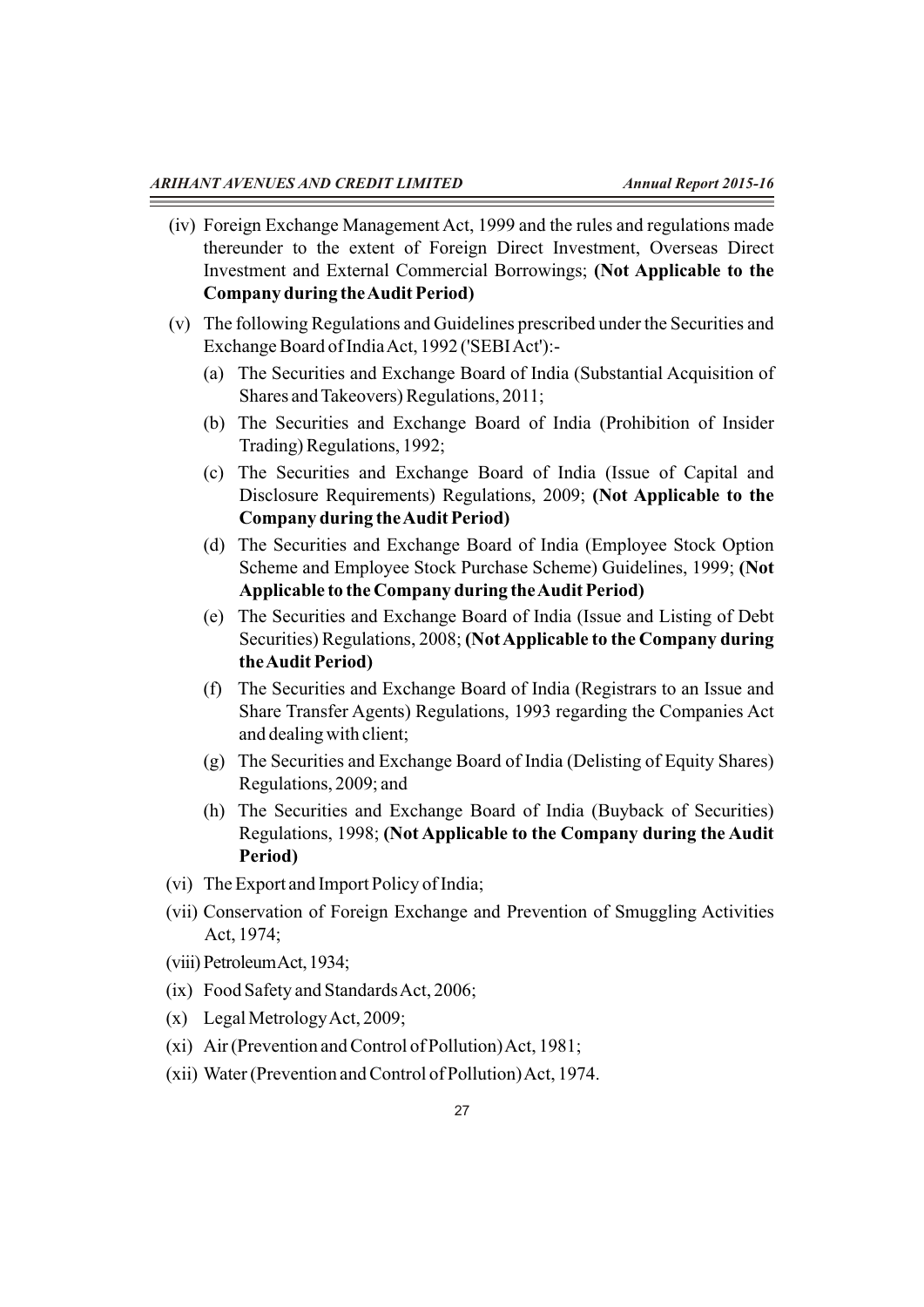(xiii) We have relied on the representation made by the Company and its Officers for systems and mechanism formed by the Company for compliances under other applicable Acts, Laws and Regulations to the Company.

We have also examined compliance with the applicable clauses of the following:

- (i) Secretarial Standards issued by The Institute of Company Secretaries of India
- (ii) The Listing Agreements entered into by the Company with Stock Exchanges read with Securities and Exchange Board of India (Listing Obligations and Disclosure Requirements) Regulations, 2015.

During the period under review the Company has complied with the provisions of the Act, Rules, Regulations, Guidelines, Standards, etc. mentioned above subject to the following observations:

*The Company is yet to appoint the Company Secretary as specified under the provisions of Section 203 of the Companies Act, 2013.*

*Regulation 55A of the SEBI (Depositories and Participants) regulations, 1996 has been filed after due date with Stock Exchange.*

*The Company has not provided advertisement of closure of Register of members in vernacular language in newspaper as required under Rule 10(1) of Companies (Management and Administration) Rules, 2014.*

*The requisite Form MGT-14 is not filed by the company with Registrar of Company as specified under the provisions of section 179 under Companies Act, 2013 in respect of appointment of Internal Auditor, Annual Financial Statements, Board's Report of Financial year 2014-15.*

# **We further report that:**

The Board of Directors of the Company is duly constituted with proper balance of Executive Directors, Non-Executive Directors and Independent Directors. The changes in the composition of the Board of Directors that took place during the period under review were carried out in compliance with the provisions of the Act.

Adequate notice is given to all directors to schedule the Board Meetings, agenda and detailed notes on agenda were sent at least seven days in advance, and a system exists for seeking and obtaining further information and clarifications on the agenda items before the meeting and for meaningful participation at the meeting.

Majority decision is carried through while the dissenting members' views are captured and recorded as part of the minutes.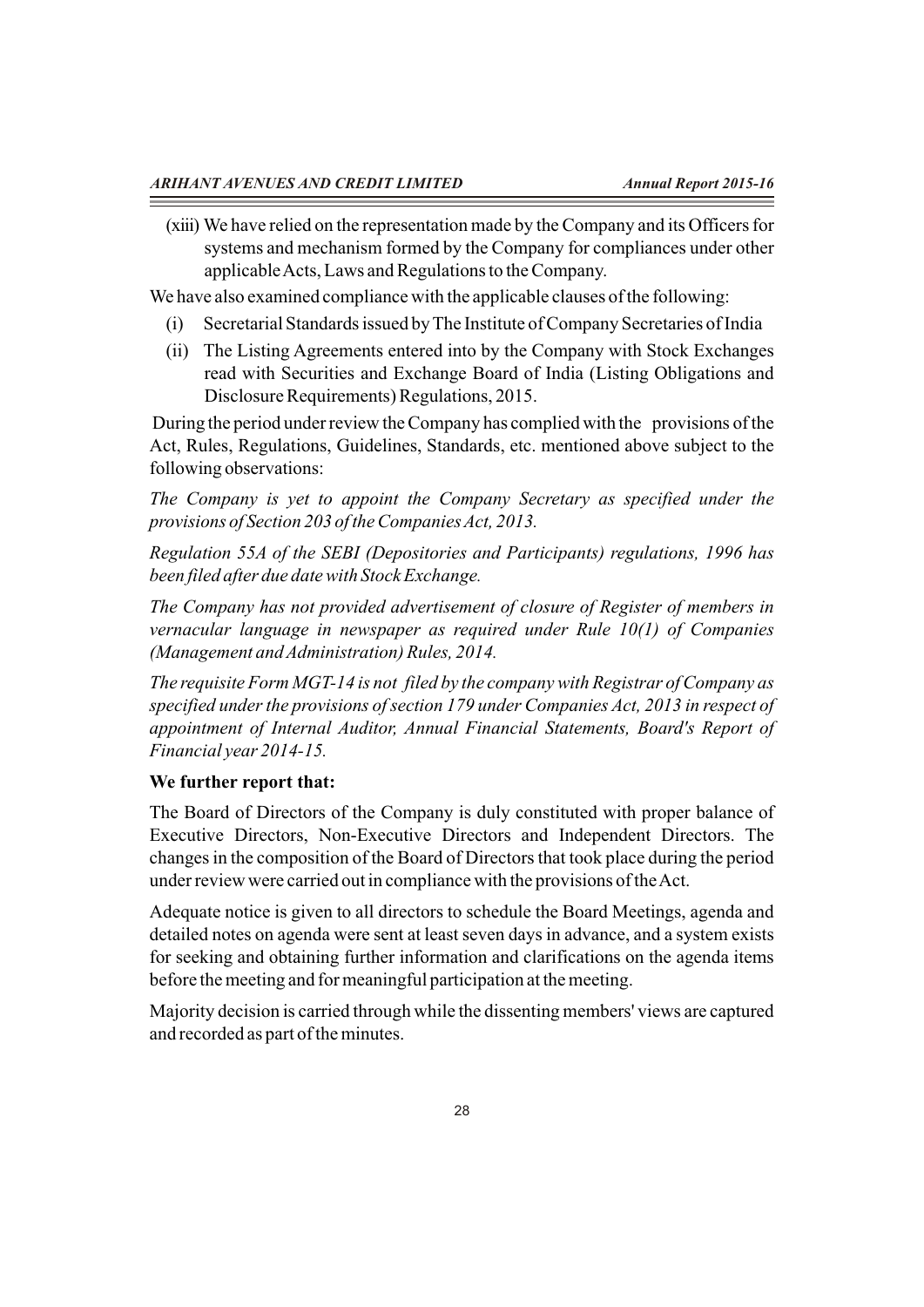**We further report that** there are adequate systems and processes in the company commensurate with the size and operations of the company to monitor and ensure compliance with applicable laws, rules, regulations and guidelines.

**We further report that** certain documents regarding compliance of Listing Agreement were not available with the company.

**We further report that** the company has made application for Delisting from Ahmedabad Stock Exchange Limited during the year.

| Place: Ahmedabad | <b>Umesh Ved</b>                  |
|------------------|-----------------------------------|
| Date: 09.08.2016 | <b>Umesh Ved &amp; Associates</b> |
|                  | <b>Company Secretaries</b>        |
|                  | <b>FCS No.: 4411</b>              |
|                  | C.P. No.: 2924                    |

This Report is to be read with our letter of even date which is annexed as Annexure-A of our report and forms an integral part of this report.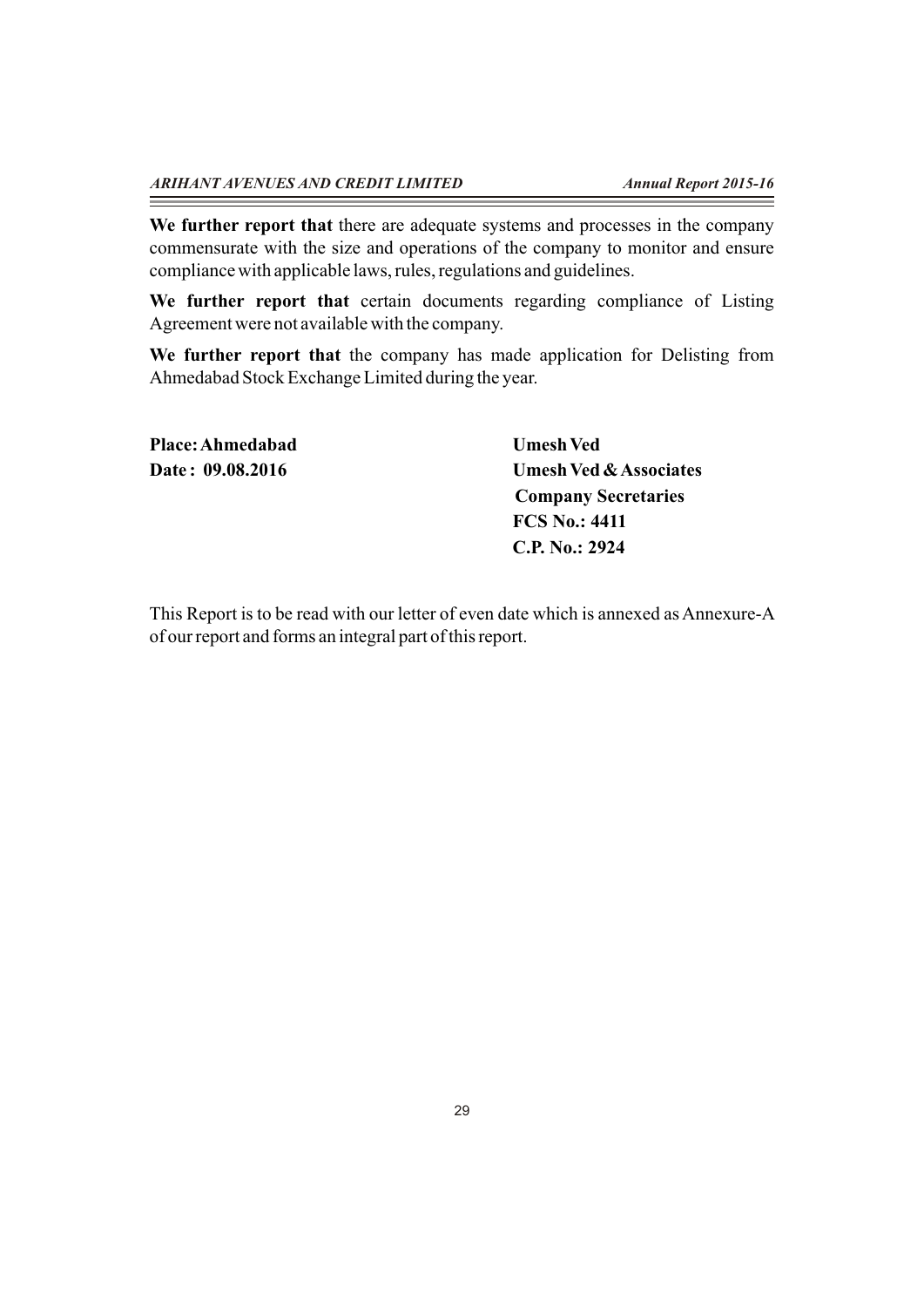#### **Annexure-A**

To, The Members, **Arihant Avenues and Credit Limited** 3, Rajesh Apartments, B/h Ajanta Comm. Estate Off. Ashram Road, Ahmedabad-380014

Our report of even date is to be read along with this letter.

- 1. Maintenance of secretarial record is the responsibility of the management of the company. Our responsibility is to express an opinion on these secretarial records based on our audit.
- 2. We have followed the audit practices and processes as were appropriate to obtain reasonable assurance about the correctness of the contents of the Secretarial records. The verification was done on test basis to ensure that correct facts are reflected in secretarial records. We believe that the processes and practices, we followed provide a reasonable basis for our opinion.
- 3. We have not verified the correctness and appropriateness of financial records and Books of Accounts of the Company.
- 4. Wherever required, we have obtained the Management representation about the compliance of laws, rules and regulations and happenings of events etc.
- 5. The compliance of the provisions of Corporate and other applicable laws, rules, regulations, standards is the responsibility of management. Our examination was limited to the verification of procedures on test basis.
- 6. The secretarial Audit report is neither an assurance as to the future viability of the company nor of the efficiency or effectiveness with which the management has conducted the affairs of the company.

Place: Ahmedabad **Umesh Ved** 

**Date :. 09.08.2016 Umesh Ved & Associates Company Secretaries FCS No.: 4411 C.P. No.: 2924**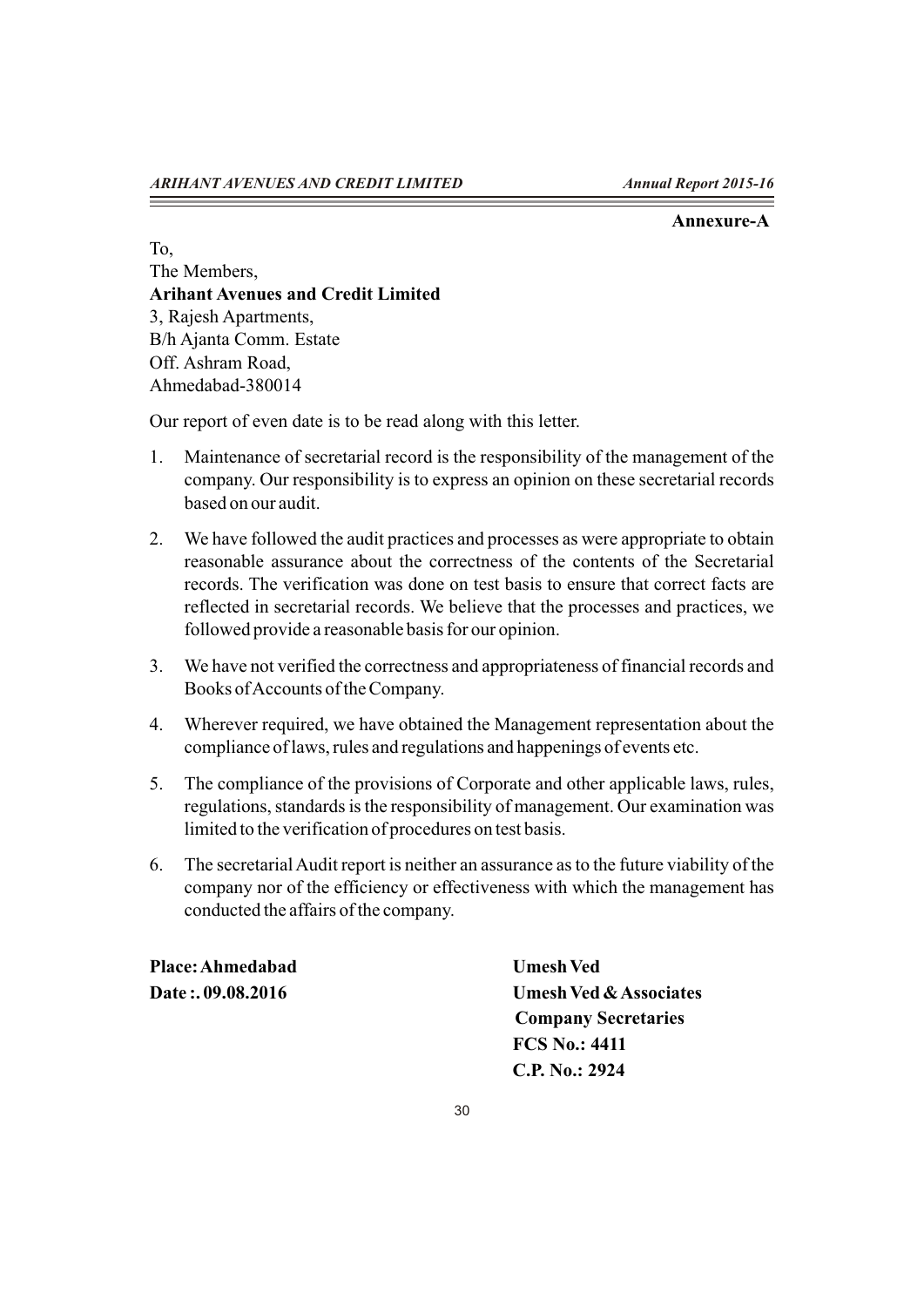#### **"ANNEXURE- B"**

# **Disclosure under Section 197(12) and Rule 5(1) of the Companies (Appointment and Remuneration of Managerial Personnel) rules 2014**

1. Ratio of remuneration of each director to the median remuneration of the employees of the company for the financial year ended  $31<sup>st</sup>$  March, 2016

| Sr.<br><b>Remuneration   Median Remuneration   Ratio</b><br>Name of the<br>No.<br><b>Director</b><br>per annum<br>per annum<br>$(\ln \text{Rs.})$<br>(In Rs.) |       |
|---------------------------------------------------------------------------------------------------------------------------------------------------------------|-------|
| Krishnaawtar J. Kabra<br>3,45,000<br>1,20,000                                                                                                                 | 2.875 |

2. The percentage increase in remuneration of each director CFO, CEO, Company Secretary or Manager, if any, in the financial year 2015-16:

| Mr. Vijaybhai Mehta     | <b>CFO</b>        | Nil     |
|-------------------------|-------------------|---------|
| Mr. Krishna Awtar Kabra | Managing Director | 283.33% |

- 3. Percentage increase in median remuneration of employees in the financial year - NIL
- 4. The number of permanent employees on the rolls of the company as on  $31<sup>st</sup>$  March, 2016 - 1 (one) (Other than KMP)
- 5. Comparison of the remuneration of the Key Managerial Personnel against the performance of the company.

During the year, under review there was increase in the total revenue to Rs. 9,804,840.00 as compared to Rs. 4,450,759.00 in previous year. Increase in remuneration of key managerial personnel is 283.33% and is based on individual performance, company's performance and as a consequence of change of object of the company, Managing Director deployed more time towards the company's new project and strategy to achieve more growth.

- 31.03.2015 | 7,315,500 | 6.50 | 0.18 | 36.11 | 4.75  $31.03.2016$   $7.315.500$   $9.12$   $0.15$   $60.80$   $6.67$  $\text{Increase/}(\text{Decrease})$  Nil 2.62  $|(0.03)$  24.69 1.92  $\text{Increase/}(\text{Decrease})\%$  Nil  $\begin{bmatrix} 40.30\% & (16.67\%) & 68.37\% \end{bmatrix}$  40.42% **Date Issued Shares Closing Market Price per share (Rs) EPS (Rs.) PE Ratio Market Capitalisation (Rs. In Cr.)**
- 6. Market Capitalisation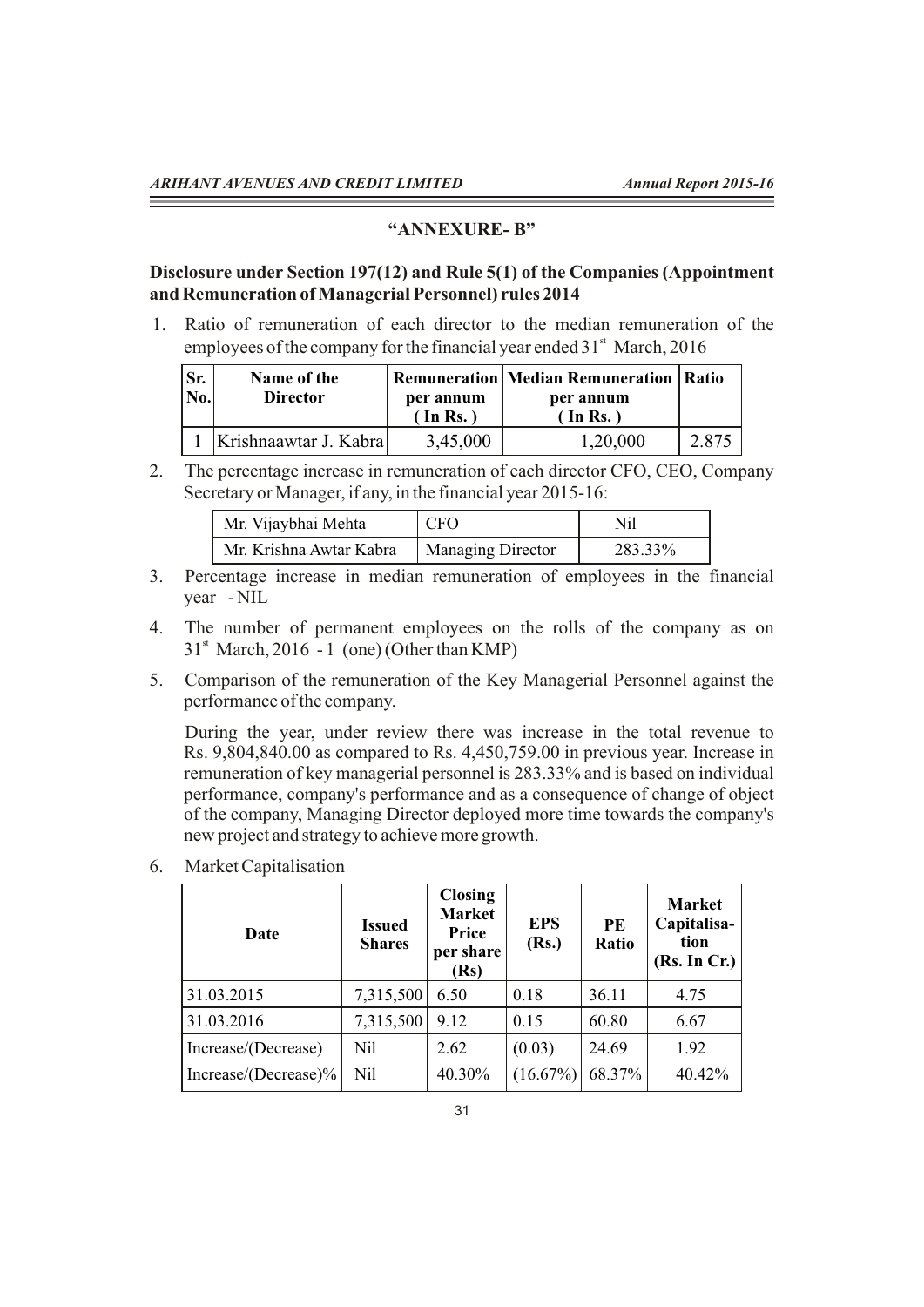The company came out with the IPO at a price of Rs. 10/- per share. The market price of the share as on 31st March, 2016 was Rs. 9.12/- on BSE Limited.

7. Comparison of each of remuneration of the key managerial person against the performance of the Company:

Each KMP is granted salary based on its qualification, experience, nature of job, industry benchmark, earlier salaries and many other factors, comparison of one against the other is not feasible.

8. Key parameters for the variable component of remuneration paid to the Directors:

There was no variable component in the remuneration paid to Managing Director.

9. The ration of the remuneration of the highest paid director to that of the employee who are not director but receive remuneration in excess of the highest paid director during the year :

There are no employees of the Company who receive remuneration in excess of the highest paid Director of the Company.

10. Affirmation that the remuneration is as per the remuneration policy of the company :

Pursuant to Rule 5(1)(xii) of the Companies (Appointment and Remuneration of Managerial Personnel) Rules, 2014, it is affirmed that the remuneration paid to the Directors, Key Managerial Personnel and senior management is as per the Remuneration Policy of your Company.

# **For and on behalf of the Board, ARIHANT AVENUES AND CREDIT LIMITED**

**Date : 09-08-2016 Place : Ahmedabad**

**Krishna Awtar Kabra Managing Director DIN: 00650817**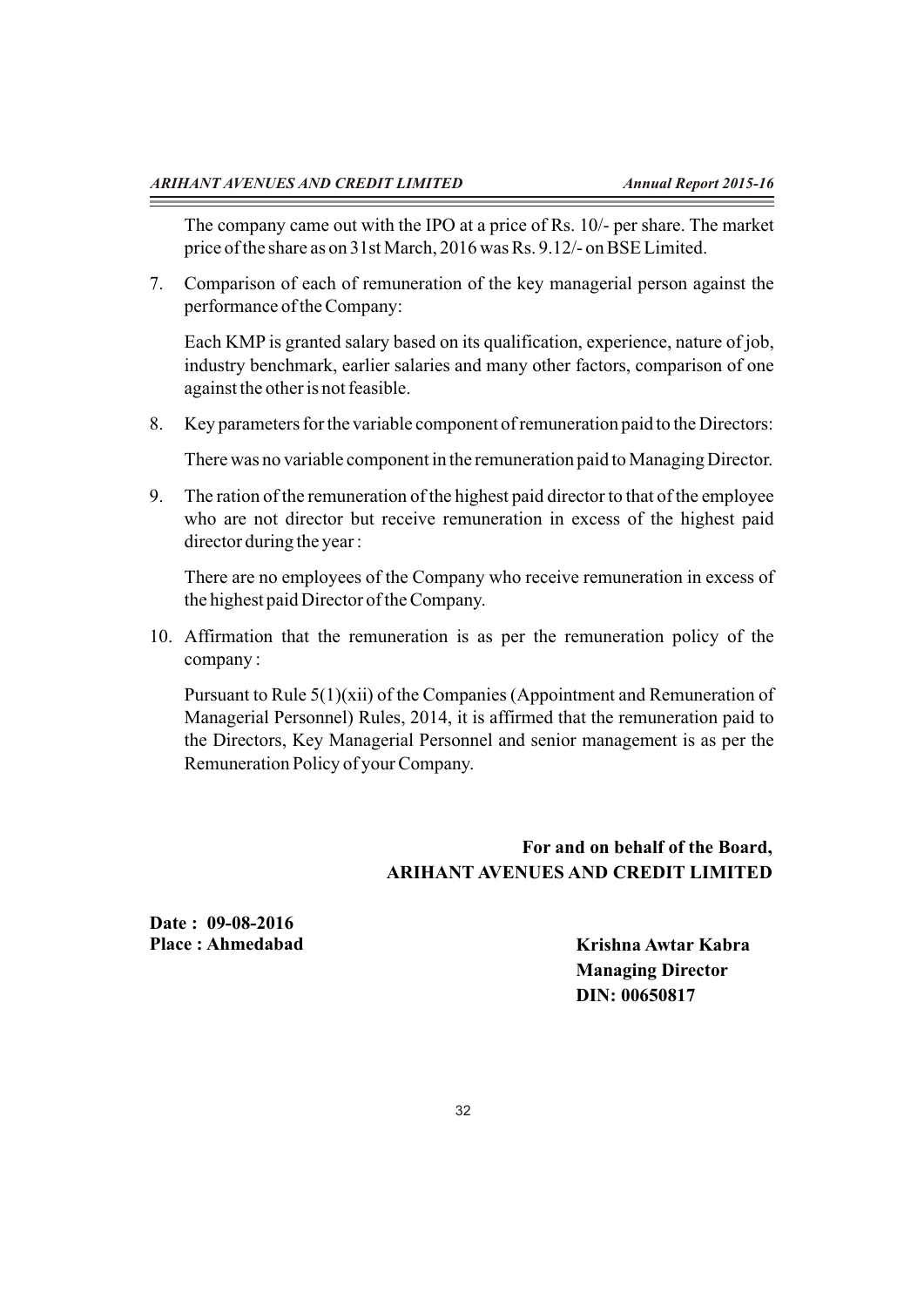# **"Annexure - C"**

# **Form No. MGT-9**

# *EXTRACT OFANNUAL RETURNAS ON THE FINANCIAL YEAR ENDED ON 31.03.2016*

*[Pursuant to section 92(3) of the Companies Act, 2013 and rule 12(1) of the Companies (Management and Administration) Rules, 2014]*

# **I. Registration and other Details:**

| $\mathbf{i}$ . | $\overline{\text{CN}}$                                                       | L65910GJ1995PLC024869                                                                                                                                                                            |
|----------------|------------------------------------------------------------------------------|--------------------------------------------------------------------------------------------------------------------------------------------------------------------------------------------------|
| 11.            | <b>Registration Date</b>                                                     | 06/03/1995                                                                                                                                                                                       |
| iii.           | Name of the Company                                                          | Arihant Avenues And Credit Limited                                                                                                                                                               |
| iv.            | Category/Sub-Category of the Company                                         | Company Limited by Shares/Indian Non-<br>govt. Company                                                                                                                                           |
| V.             | Address of the Registered office and<br>contact details                      | 3, Rajesh Apartment, B/H, Ajanta Comm.<br>Estate, Off Ashram Road,<br>Ahmedabad-380014, Gujarat<br>E-mail: $info(\omega)$ aacl.co.in<br>Web-site: www.aacl.co.in<br>Contact No.: 91-79-2754 0790 |
| vi.            | Whether listed company                                                       | Yes / <del>No</del>                                                                                                                                                                              |
| vii.           | Name, Address and Contact details of<br>Registrar and Transfer Agent, if any | Link Intime India Private Limited<br>303, Shoppers Plaza-V,<br>Opp. Municipal Market,<br>Navrangpura,<br>Ahmedabad 380009, Gujarat<br>Contact No.: 91-79-3000 2701<br>http:/www.linkintime.co.in |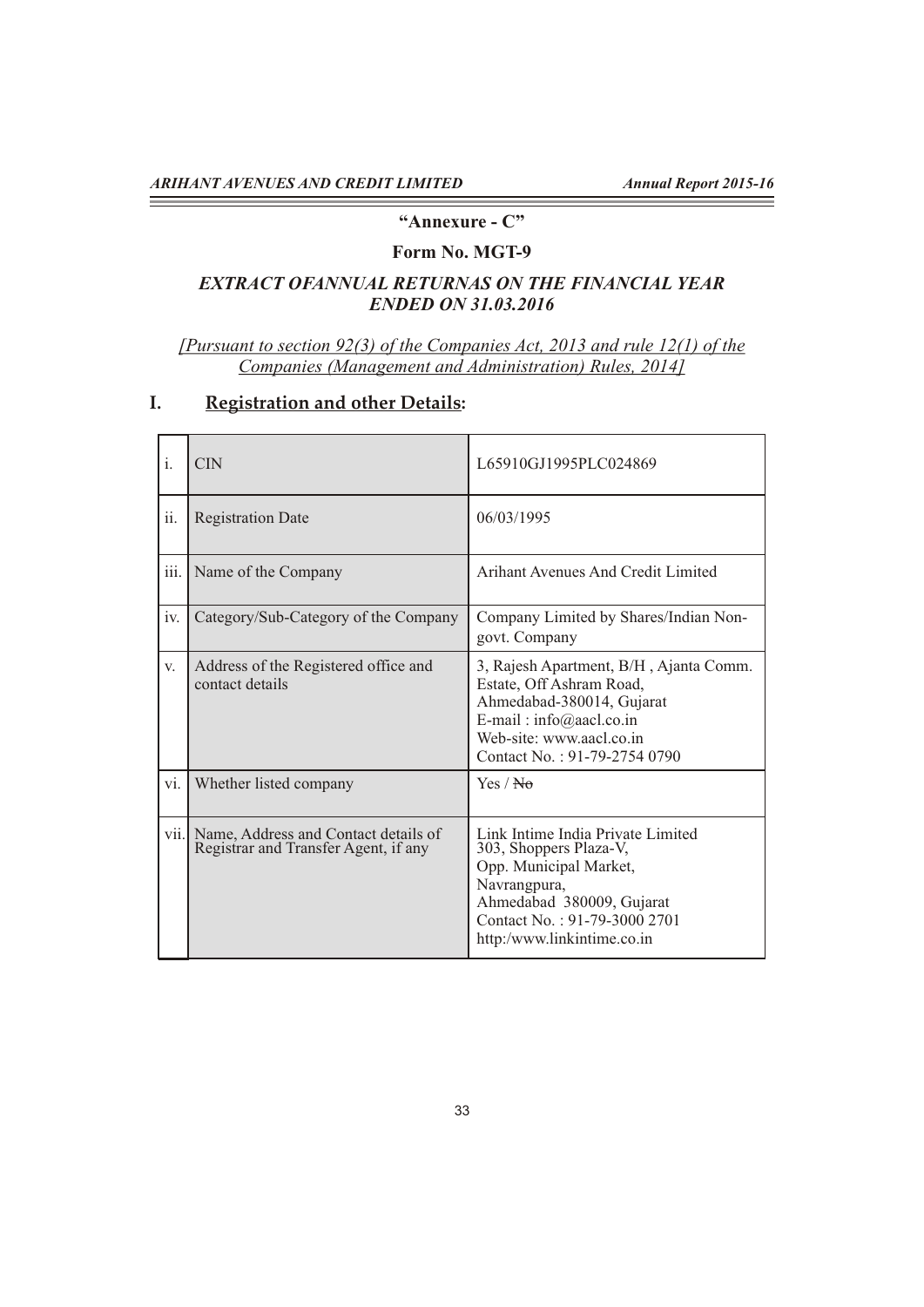$\overline{\phantom{a}}$ 

# **II. Principal Business Activities of the Company:**

All the business activities contributing 10% or more of the total turnover of the company shall be stated:-

| Sr. Name and Description of main<br>No. products/ services | <b>NIC Code of</b><br>the Product/<br>service | % to total turnover of<br>the company |
|------------------------------------------------------------|-----------------------------------------------|---------------------------------------|
| Wholesale of textiles                                      | 46411                                         | 56.76%                                |
| Other financial service<br>activities n.e.c.               | 64990                                         | 43.24%                                |

# **III. Particulars of Holding, Subsidiary and Associate Companies:**

| Sr.<br>$\mathbf{No.}$ | <b>Name And Address</b><br><b>Of The Company</b> | <b>CIN/GLN</b> | Holding/<br><b>Subsidiary</b><br>/Associate | %of<br>shares<br>held | <b>Applicable</b><br><b>Section</b> |
|-----------------------|--------------------------------------------------|----------------|---------------------------------------------|-----------------------|-------------------------------------|
|                       |                                                  |                |                                             |                       |                                     |
| $\overline{2}$        |                                                  |                |                                             |                       |                                     |
| 3                     |                                                  |                |                                             |                       |                                     |
| $\overline{4}$        |                                                  |                |                                             |                       |                                     |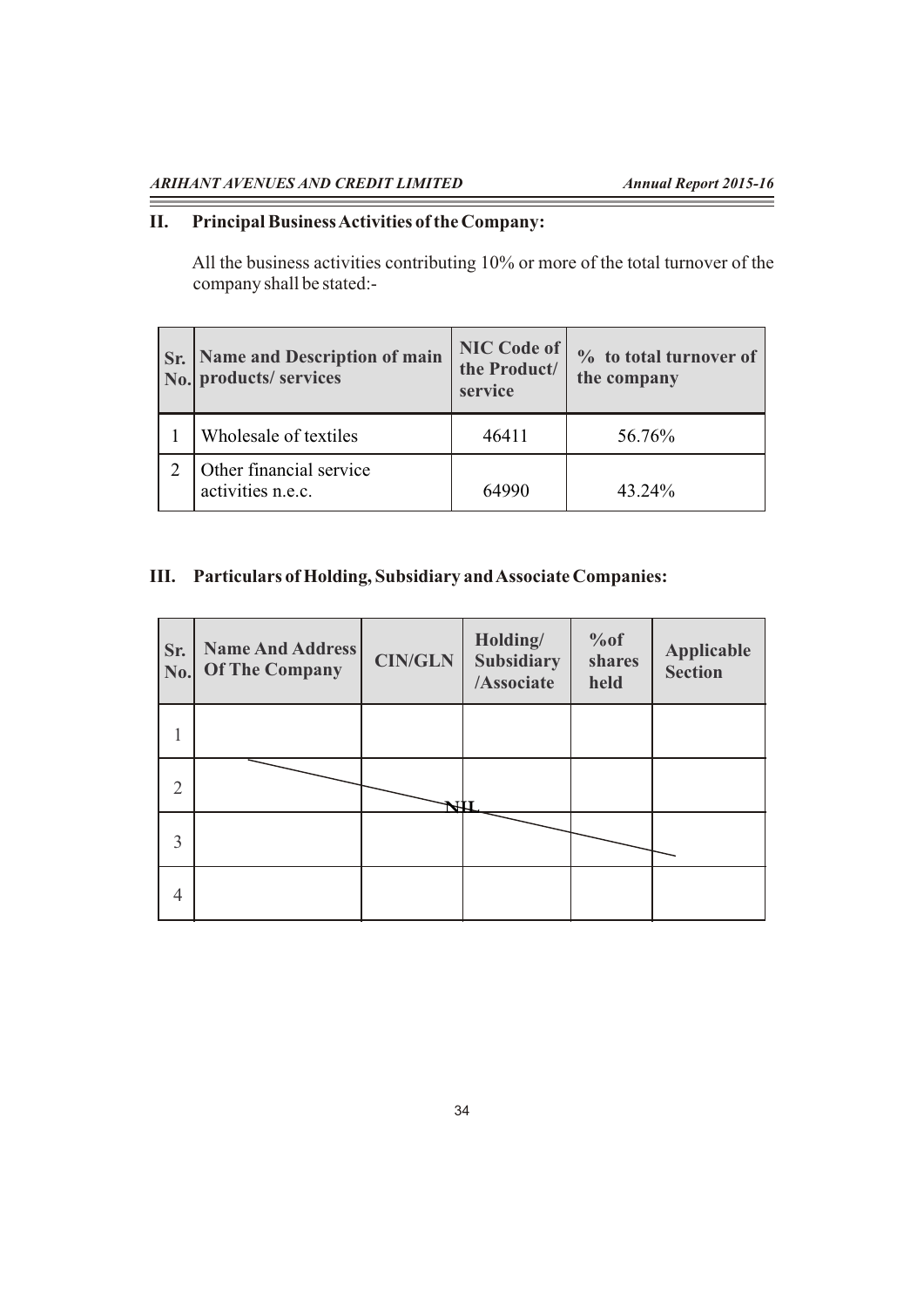# **IV. Share Holding Pattern (Equity Share Capital Breakup as percentage of Total Equity)**

| Category of<br>Shareholders                |              | No. of Shares held at the<br>beginning of the year |              |                                  |              | No. of Shares held at the<br>end of the year |              | % Change<br>during               |              |
|--------------------------------------------|--------------|----------------------------------------------------|--------------|----------------------------------|--------------|----------------------------------------------|--------------|----------------------------------|--------------|
|                                            | Demat        | Physical                                           | Total        | $%$ of<br>Total<br><b>Shares</b> | Demat        | Physical                                     | Total        | $%$ of<br>Total<br><b>Shares</b> | The year     |
| A. Promoter                                |              |                                                    |              |                                  |              |                                              |              |                                  |              |
| 1) Indian                                  |              |                                                    |              |                                  |              |                                              |              |                                  |              |
| a) Individual/HUF                          | 3018800      | 0                                                  | 3018800      | 41.27                            | 3018800      | 0                                            | 3018800      | 41.27                            | $\pmb{0}$    |
| b) Central Govt                            | $\mathbf 0$  | 0                                                  | 0            | 0                                | $\mathbf 0$  | 0                                            | $\mathbf 0$  | $\mathbf 0$                      | $\mathbf 0$  |
| c) State Govt(s)                           | $\mathbf{0}$ | $\mathbf{0}$                                       | 0            | 0                                | $\mathbf{0}$ | 0                                            | $\mathbf{0}$ | $\mathbf{0}$                     | 0            |
| d) Bodies Corp                             | 500000       | 0                                                  | 500000       | 6.83                             | 500000       | 0                                            | 500000       | 6.83                             | 0            |
| e) Banks / Fl                              | $\mathbf 0$  | 0                                                  | 0            | 0                                | 0            | 0                                            | $\mathbf 0$  | $\mathbf 0$                      | 0            |
| f) Any Other                               | $\mathbf 0$  | 0                                                  | 0            | 0                                | 0            | 0                                            | $\mathbf 0$  | $\mathbf 0$                      | 0            |
| Sub-total(A)(1):-                          | 3518800      | 0                                                  | 3518800      | 48.1                             | 3518800      | 0                                            | 3518800      | 48.1                             | 0            |
| 2) Foreign                                 |              |                                                    |              |                                  |              |                                              |              |                                  |              |
| g) NRIs-Individuals                        | $\mathbf{0}$ | 0                                                  | 0            | $\mathbf{0}$                     | $\mathbf{0}$ | 0                                            | $\mathbf{0}$ | $\mathbf{0}$                     | 0            |
| h) Other-Individuals                       | $\mathbf 0$  | 0                                                  | 0            | 0                                | $\mathbf{0}$ | 0                                            | $\mathbf{0}$ | $\mathbf{0}$                     | 0            |
| Bodies Corp.<br>i)                         | $\mathbf 0$  | $\mathbf{0}$                                       | $\mathbf{0}$ | $\overline{0}$                   | $\mathbf{0}$ | 0                                            | $\mathbf{0}$ | $\mathbf{0}$                     | 0            |
| Banks / Fl<br>j)                           | $\mathbf 0$  | 0                                                  | 0            | 0                                | 0            | $\mathbf 0$                                  | $\mathbf 0$  | $\mathbf 0$                      | 0            |
| k) Any Other                               | $\mathbf{0}$ | $\mathbf{0}$                                       | $\mathbf{0}$ | 0                                | $\mathbf{0}$ | $\mathbf{0}$                                 | $\mathbf{0}$ | $\mathbf{0}$                     | 0            |
| Sub-total(A)(2):-                          | 3518800      | 0                                                  | 3518800      | 48.1                             | 3518800      | 0                                            | 3518800      | 48.1                             | 0            |
| <b>B. Public Shareholding</b>              |              |                                                    |              |                                  |              |                                              |              |                                  |              |
| 1. Institutions                            |              |                                                    |              |                                  |              |                                              |              |                                  |              |
| a) Mutual Funds                            | $\mathbf{0}$ | 0                                                  | 0            | 0                                | 0            | 0                                            | $\mathbf 0$  | $\mathbf 0$                      | 0            |
| b) Banks / Fl                              | $\mathbf{0}$ | 0                                                  | 0            | 0                                | $\mathbf{0}$ | $\mathbf{0}$                                 | $\mathbf{0}$ | $\mathbf{0}$                     | $\mathbf{0}$ |
| c) Central Govt                            | $\mathbf{0}$ | 0                                                  | 0            | 0                                | $\mathbf 0$  | 0                                            | $\mathbf{0}$ | $\mathbf 0$                      | 0            |
| d) State Govt(s)                           | $\Omega$     | 0                                                  | 0            | 0                                | 0            | 0                                            | 0            | $\mathbf 0$                      | 0            |
| e) Venture Capital Funds                   | $\mathbf{0}$ | 0                                                  | 0            | 0                                | $\mathbf{0}$ | 0                                            | $\mathbf{0}$ | $\mathbf{0}$                     | 0            |
| f) Insurance Companies                     | $\mathbf{0}$ | 0                                                  | 0            | 0                                | $\mathbf{0}$ | 0                                            | $\mathbf{0}$ | $\mathbf{0}$                     | 0            |
| g) Flls                                    | $\mathbf{0}$ | 0                                                  | 0            | 0                                | 0            | 0                                            | 0            | $\mathbf 0$                      | 0            |
| h) Foreign Venture<br><b>Capital Funds</b> | $\mathbf{0}$ | 0                                                  | 0            | 0                                | $\mathbf{0}$ | $\Omega$                                     | $\mathbf{0}$ | $\mathbf{0}$                     | 0            |
| i) Others (specify)                        | $\mathbf{0}$ | 0                                                  | 0            | $\mathbf{0}$                     | $\mathbf{0}$ | $\mathbf{0}$                                 | $\mathbf{0}$ | $\mathbf{0}$                     | 0            |
| $Sub-total(B)(1)$                          | 0            | 0                                                  | 0            | 0                                | 0            | 0                                            | 0            | $\mathbf{0}$                     | 0            |

# *i. Category-wise Share Holding*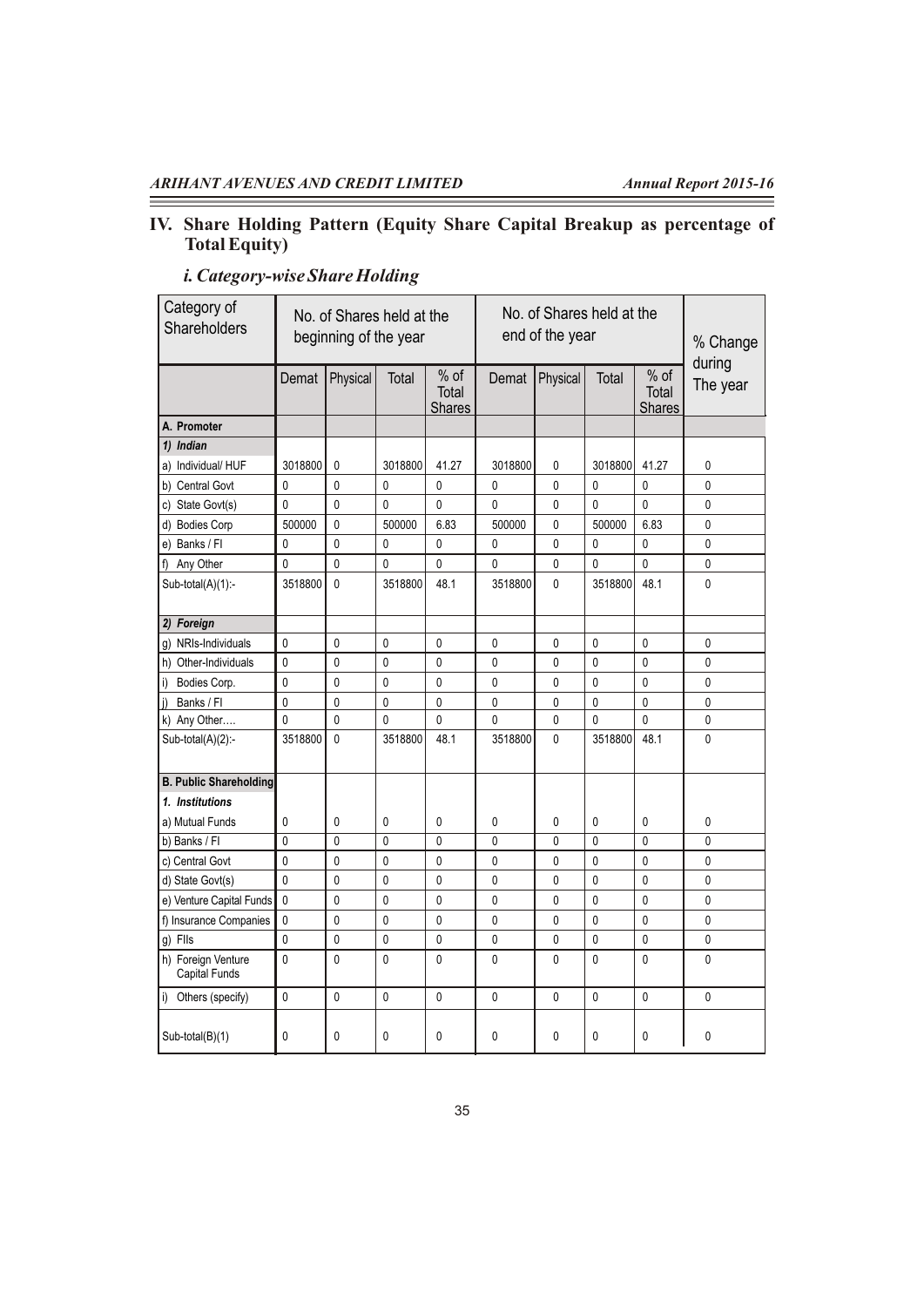| 2. Non Institutions                                                                                  |          |         |          |       |              |              |         |              |              |
|------------------------------------------------------------------------------------------------------|----------|---------|----------|-------|--------------|--------------|---------|--------------|--------------|
| a) Bodies Corp.<br>(i) Indian<br>(ii) Overseas                                                       | 22864    | 1400    | 24264    | 0.33  | 25667        | 0            | 25667   | 0.351        | 0            |
| b) Individuals<br>(i) Individual<br>shareholders holding<br>nominal share capital<br>upto Rs. 1 lakh | 60536    | 578800  | 639336   | 8.74  | 64329        | 574900       | 639229  | 8.738        | 0            |
| (ii) Individual shareholders<br>holding nominal share<br>capital in excess of<br>Rs 1 lakh           | 1042300  | 2090800 | 3133100  | 42.83 | 1040850      | 2090800      | 3131650 | 42.80        | 0            |
| c) Others (Specify)                                                                                  | $\Omega$ | 0       | $\Omega$ | 0     | 154          | $\mathbf{0}$ | 154     | 0.0021       | $\Omega$     |
| $Sub-total(B)(2)$                                                                                    | 1125700  | 2671000 | 3796700  | 51.9  | 1131000      | 2665700      | 3796700 | 51.89        | 0            |
| Total Public Shareholding<br>$(B)=(B)(1)+(B)(2)$                                                     | 1125700  | 2671000 | 3796700  | 51.9  | 1131000      | 2665700      | 3796700 | 51.89        | 0            |
| C. Shares held by<br>Custodian for GDRs<br>& ADRs                                                    | 0        | 0       | $\Omega$ | 0     | $\mathbf{0}$ | $\mathbf{0}$ | 0       | $\mathbf{0}$ | $\mathbf{0}$ |
| <b>Grand Total</b><br>$(A+B+C)$                                                                      | 4644500  | 2671000 | 7315500  | 100   | 4649800      | 2665700      | 7315500 | 100          | 0            |

# *ii. Shareholding of Promoters*

| Sr.<br><b>No</b> | <b>Shareholder's Name</b>    | Shareholding at the<br>beginning of the year |                                                  |                                                                           | Shareholding at the<br>end of the year |                                                       |                                                                   | % change<br>in share          |
|------------------|------------------------------|----------------------------------------------|--------------------------------------------------|---------------------------------------------------------------------------|----------------------------------------|-------------------------------------------------------|-------------------------------------------------------------------|-------------------------------|
|                  |                              | No. of<br>Shares I                           | % of total<br><b>Shares</b><br>of the<br>company | %of<br><b>Shares</b><br>Pledged/<br>encumbel<br>red to<br>total<br>shares | No. of<br><b>Shares</b>                | % of total % of<br><b>Shares</b><br>of the<br>company | <b>Shares</b><br>Pledged/<br>encumbe<br>red to<br>total<br>shares | holding<br>during<br>the year |
| 1.               | Krishna Awtar J. Kabra       | 228000                                       | 3.12                                             | $\Omega$                                                                  | 228000                                 | 3.12                                                  | $\Omega$                                                          | $\Omega$                      |
| 2.               | Krishna Awtar J. Kabra (HUF) | 200000                                       | 2.73                                             | $\Omega$                                                                  | 200000                                 | 2.73                                                  | $\Omega$                                                          |                               |
| 3.               | Satyanarayan J. Kabra        | 230000                                       | 3.14                                             | 0                                                                         | 230000                                 | 3.14                                                  | <sup>0</sup>                                                      |                               |
| 4.               | Satyanarayan J. Kabra (HUF)  | 149800                                       | 2.05                                             | $\theta$                                                                  | 149800                                 | 2.05                                                  | $\Omega$                                                          | O                             |
| 5.               | Jagganath R. Kabra           | 327000                                       | 4.47                                             | 0                                                                         | 327000                                 | 4.47                                                  | $\Omega$                                                          | N                             |
| 6.               | Jagganath R. Kabra (HUF)     | 320000                                       | 4.37                                             | $\Omega$                                                                  | 320000                                 | 4.37                                                  | $\Omega$                                                          |                               |
| 7.               | Gulabdevi Kabra              | 328000                                       | 4.48                                             | $\theta$                                                                  | 328000                                 | 4.48                                                  | $\Omega$                                                          | N                             |
| 8.               | Sarojdevi Kabra              | 328000                                       | 4.48                                             | $\Omega$                                                                  | 328000                                 | 4.48                                                  | $\Omega$                                                          |                               |
| 9.               | Mayadevi Kabra               | 328000                                       | 4.48                                             | 0                                                                         | 328000                                 | 4.48                                                  | U                                                                 |                               |
| 10.              | Ramavtar Kabra               | 80000                                        | 1.09                                             | 0                                                                         | 80000                                  | 1.09                                                  | $\Omega$                                                          | 0                             |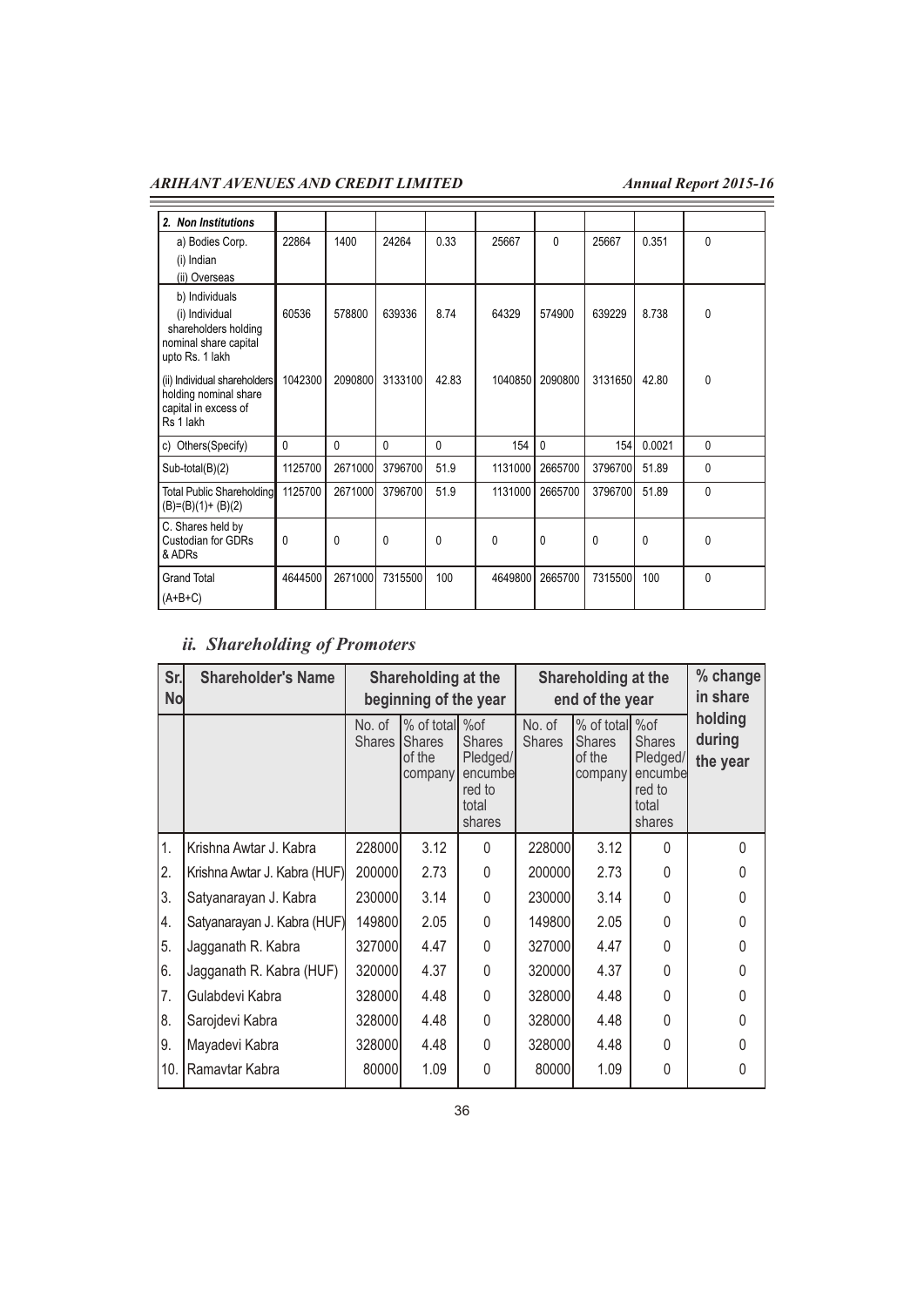Ξ

| Sr.<br><b>No</b> | <b>Shareholder's Name</b>   | Shareholding at the<br>beginning of the year |                                                  |                                                                          | Shareholding at the<br>end of the year |                                                  |                                                                           | % change<br>in share          |
|------------------|-----------------------------|----------------------------------------------|--------------------------------------------------|--------------------------------------------------------------------------|----------------------------------------|--------------------------------------------------|---------------------------------------------------------------------------|-------------------------------|
|                  |                             | No. of<br>Shares I                           | % of total<br><b>Shares</b><br>of the<br>company | %of<br><b>Shares</b><br>Pledged/<br>encumbe<br>red to<br>total<br>shares | No. of<br><b>Shares</b>                | % of total<br><b>Shares</b><br>of the<br>company | %of<br><b>Shares</b><br>Pledged/<br>encumbel<br>red to<br>total<br>shares | holding<br>during<br>the year |
| 11.              | Badrinarayan B. Kabra (Huf) | 100000                                       | 1.37                                             | $\Omega$                                                                 | 100000                                 | 1.37                                             | $\Omega$                                                                  | $\theta$                      |
| 12.              | Badrinarayan S. Kabra (Huf) | 100000                                       | 1.37                                             | 0                                                                        | 100000                                 | 1.37                                             | 0                                                                         | 0                             |
| 13.              | Bankatlal B. Kabra (Huf)    | 100000                                       | 1.37                                             | $\Omega$                                                                 | 100000                                 | 1.37                                             | $\Omega$                                                                  | 0                             |
| 14.              | Shyamsunder B. Kabra (HUF)  | 200000                                       | 2.73                                             | $\Omega$                                                                 | 200000                                 | 2.73                                             | $\Omega$                                                                  | 0                             |
| 15.              | Maya Texturisers Pvt. Ltd.  | 300000                                       | 4.10                                             | $\mathbf{0}$                                                             | 300000                                 | 4.10                                             | 0                                                                         | 0                             |
| 16.              | Kabra Commercial Ltd.       | 200000                                       | 2.73                                             | $\mathbf{0}$                                                             | 200000                                 | 2.73                                             | $\Omega$                                                                  | 0                             |
|                  | Total                       | 3518800                                      | 48.10                                            | $\mathbf{0}$                                                             | 3518800                                | 48.10                                            | 0                                                                         | 0                             |

# *iii. Change in Promoters' Shareholding*

| Sr.<br>no |                                                                                                                                                     |               | Shareholding at the beginning<br>of the year | <b>Cumulative Shareholding during</b><br>the year |                                     |  |
|-----------|-----------------------------------------------------------------------------------------------------------------------------------------------------|---------------|----------------------------------------------|---------------------------------------------------|-------------------------------------|--|
|           |                                                                                                                                                     | No. of Shares | % of total shares of<br>the company          | No. of Shares                                     | % of total shares of<br>the company |  |
|           | At the beginning of<br>the year                                                                                                                     | 0             | 0                                            | 0                                                 | 0                                   |  |
|           | Datewise Increase/<br>Decrease in Promoters<br>0                                                                                                    |               | 0                                            | 0                                                 | 0                                   |  |
|           | Share holding during<br>the year specifying<br>the reasons for<br>increase / decrease<br>(e.g. allotment / transfer<br>bonus / sweat equity<br>etc. |               |                                              |                                                   |                                     |  |
|           | At the end of the year                                                                                                                              | N             | 0                                            | 0                                                 | N                                   |  |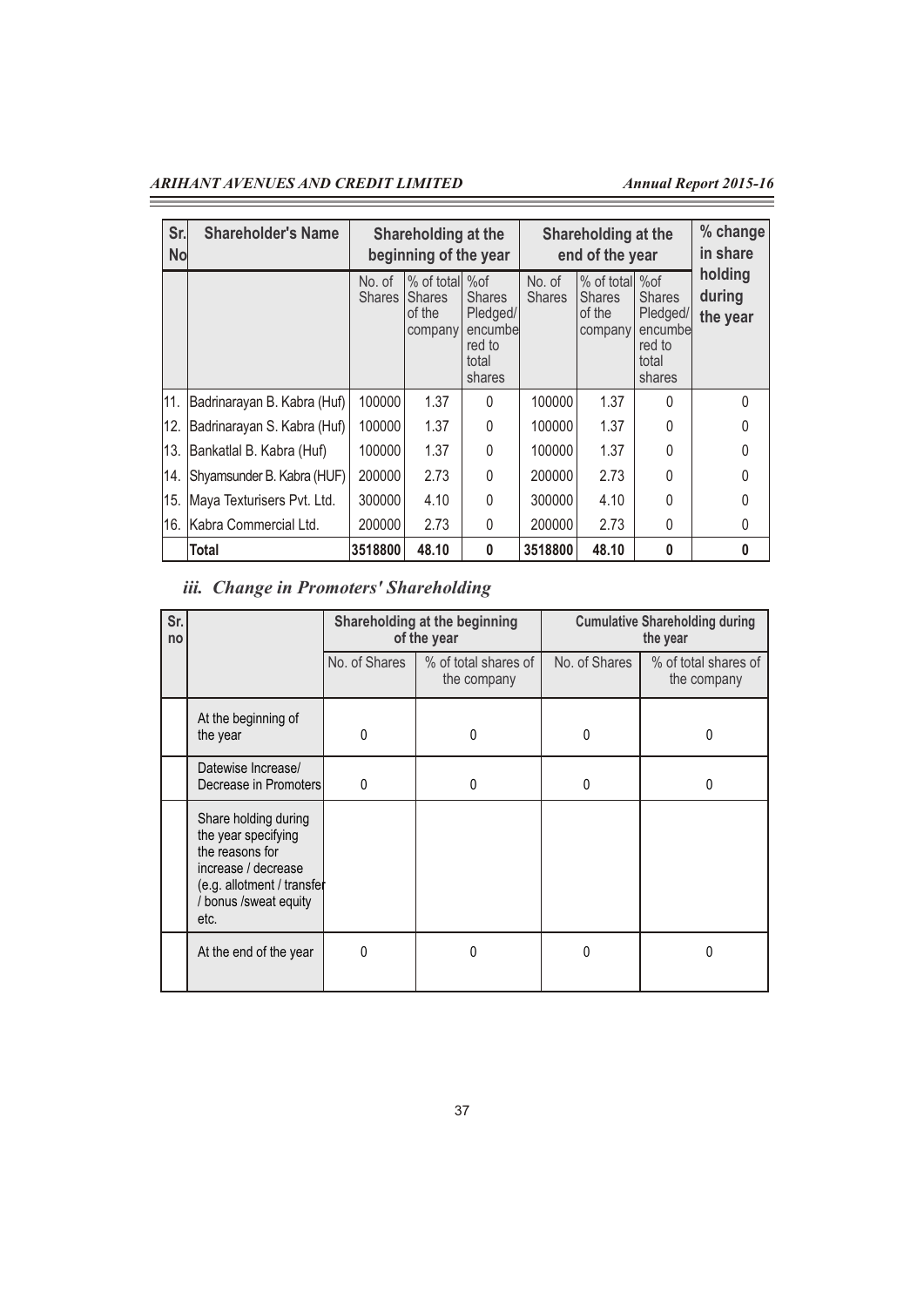$\equiv$ 

# *iv. Shareholding pattern of top ten shareholders (other Directors, Promoters and Key Managerial Personnel)*

| Sr.<br>No. | Name of the Promoter<br>/ Promoter Group      |               | Shareholding at the<br>beginning of the year | Shareholding at the<br>end of the year |                                     |  |
|------------|-----------------------------------------------|---------------|----------------------------------------------|----------------------------------------|-------------------------------------|--|
|            | For each of the Top<br><b>10 Shareholders</b> | No. of Shares | % of total shares of<br>the company          | No. of Shares                          | % of total shares of<br>the company |  |
| 1.         | Neerajkumar P.<br>Maheshwari                  | 425600        | 5.82                                         | 424150                                 | 5.79                                |  |
| 2.         | Gaurang A. Shah                               | 199200        | 2.72                                         | 199200                                 | 2.72                                |  |
| 3.         | Amit K. Maheshwari                            | 100000        | 1.37                                         | 100000                                 | 1.37                                |  |
| 4.         | Vinay Premnarayan<br>Maheshwari               | 100000        | 1.37                                         | 100000                                 | 1.37                                |  |
| 5.         | Radhadevi Premnarayan<br>Maheshwari           | 88000         | 1.20                                         | 88000                                  | 1.20                                |  |
| 6.         | Arjunsinh B. Bhati                            | 70300         | 0.96                                         | 70300                                  | 0.96                                |  |
| 7.         | Vijay Chandak                                 | 70000         | 0.96                                         | 70000                                  | 0.96                                |  |
| 8.         | Vijaykumar Parwal                             | 70000         | 0.96                                         | 70000                                  | 0.96                                |  |
| 9.         | <b>Vinod Mittal</b>                           | 70000         | 0.96                                         | 70000                                  | 0.96                                |  |
| 10.        | Vaishal Shah                                  | 70000         | 0.96                                         | 70000                                  | 0.96                                |  |
| 11.        | A.B. Panchal                                  | 70000         | 0.96                                         | 70000                                  | 0.96                                |  |
| 12.        | Anil Gattani                                  | 70000         | 0.96                                         | 70000                                  | 0.96                                |  |
| 13.        | Anita R. Sanghvi                              | 70000         | 0.96                                         | 70000                                  | 0.96                                |  |
| 14.        | Anil Bhakkad                                  | 70000         | 0.96                                         | 70000                                  | 0.96                                |  |
| 15.        | Amarchand Rander                              | 70000         | 0.96                                         | 70000                                  | 0.96                                |  |
| 16.        | Sushilkumar Chandak                           | 70000         | 0.96                                         | 70000                                  | 0.96                                |  |
| 17.        | Chhaparwal Natwar                             | 70000         | 0.96                                         | 70000                                  | 0.96                                |  |
| 18.        | ChanduDevi Bagari                             | 70000         | 0.96                                         | 70000                                  | 0.96                                |  |
| 19.        | Chandmal Mutha                                | 70000         | 0.96                                         | 70000                                  | 0.96                                |  |

*v. Shareholding of Directors and Key Management personnel :*

| Sr.<br>No. | Name of the Promoter<br>/ Promoter Group                   |                                                        | Shareholding at the<br>beginning of the year | Shareholding at the<br>end of the year |                                     |  |
|------------|------------------------------------------------------------|--------------------------------------------------------|----------------------------------------------|----------------------------------------|-------------------------------------|--|
|            | For each of the<br><b>Directrs and KMP</b>                 | No. of Shares<br>% of total shares of  <br>the company |                                              | No. of Shares                          | % of total shares of<br>the company |  |
|            | Satyanarayan Kabra<br>(Director up to<br>9th August, 2016) | 230000                                                 | 3.14                                         |                                        | 3.14                                |  |
| 2.         | Krishna Awtar Kabra                                        | 3.12<br>228000                                         |                                              | 228000                                 | 3.12                                |  |
| 3.         | Mukta Maheshwari                                           | 700                                                    | 0.01                                         | 700                                    | 0.01                                |  |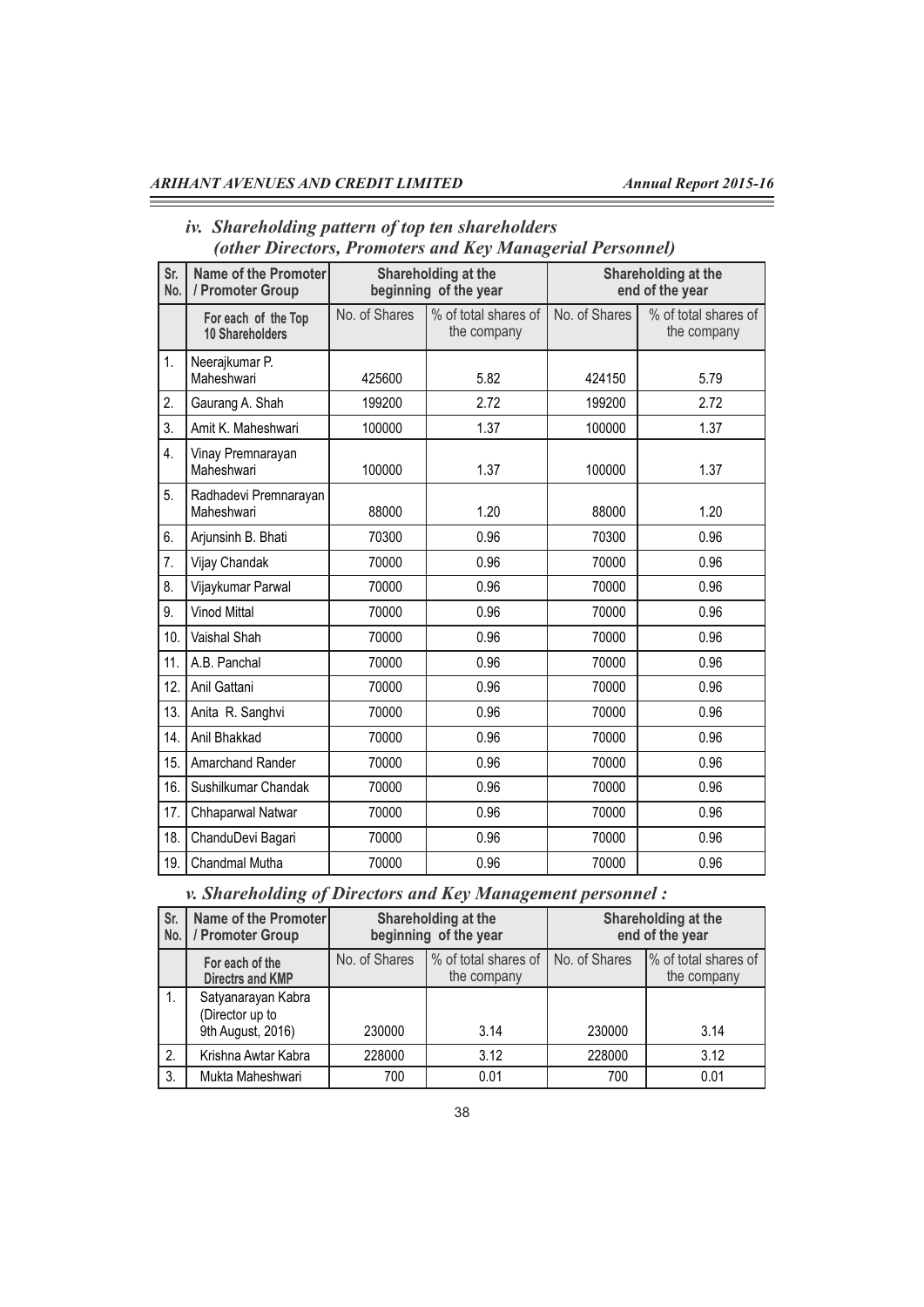$\overline{\phantom{a}}$ 

### **V. Indebtedness:**

Ξ

Indebtedness of the Company including interest outstanding/accrued but not due for payment

|                                                                                  | Secured Loans   Unsecured  <br>excluding<br>deposits | Loans | <b>Deposits</b> | <b>Total</b><br><b>Indebtedness</b> |
|----------------------------------------------------------------------------------|------------------------------------------------------|-------|-----------------|-------------------------------------|
| Indebtedness at the beginning<br>of the financial year                           | 0                                                    | 0     | 0               | 0                                   |
| i) Principal Amount                                                              | 0                                                    | 0     | 0               | 0                                   |
| ii) Interest due but not paid                                                    | 0                                                    | 0     | 0               | 0                                   |
| iii) Interest accrued but not                                                    | $\mathbf 0$                                          | 0     | 0               | 0                                   |
| Total (i+ii+iii)                                                                 | 0                                                    | 0     | 0               | 0                                   |
| Change in Indebtedness during<br>the financial year<br>- Addition<br>- Reduction | 0                                                    | 0     | $\Omega$        | 0                                   |
| Net Change                                                                       | 0                                                    | 0     | 0               | 0                                   |
| Indebtedness at the<br>end of the financial year<br>i) Principal Amount          | 0                                                    | 0     | 0               | N                                   |
| ii) Interest due but not paid<br>iii) Interest accrued but not due               | $\mathbf 0$                                          | 0     | 0               | 0                                   |
| Total (i+ii+iii)                                                                 | 0                                                    | 0     | 0               | 0                                   |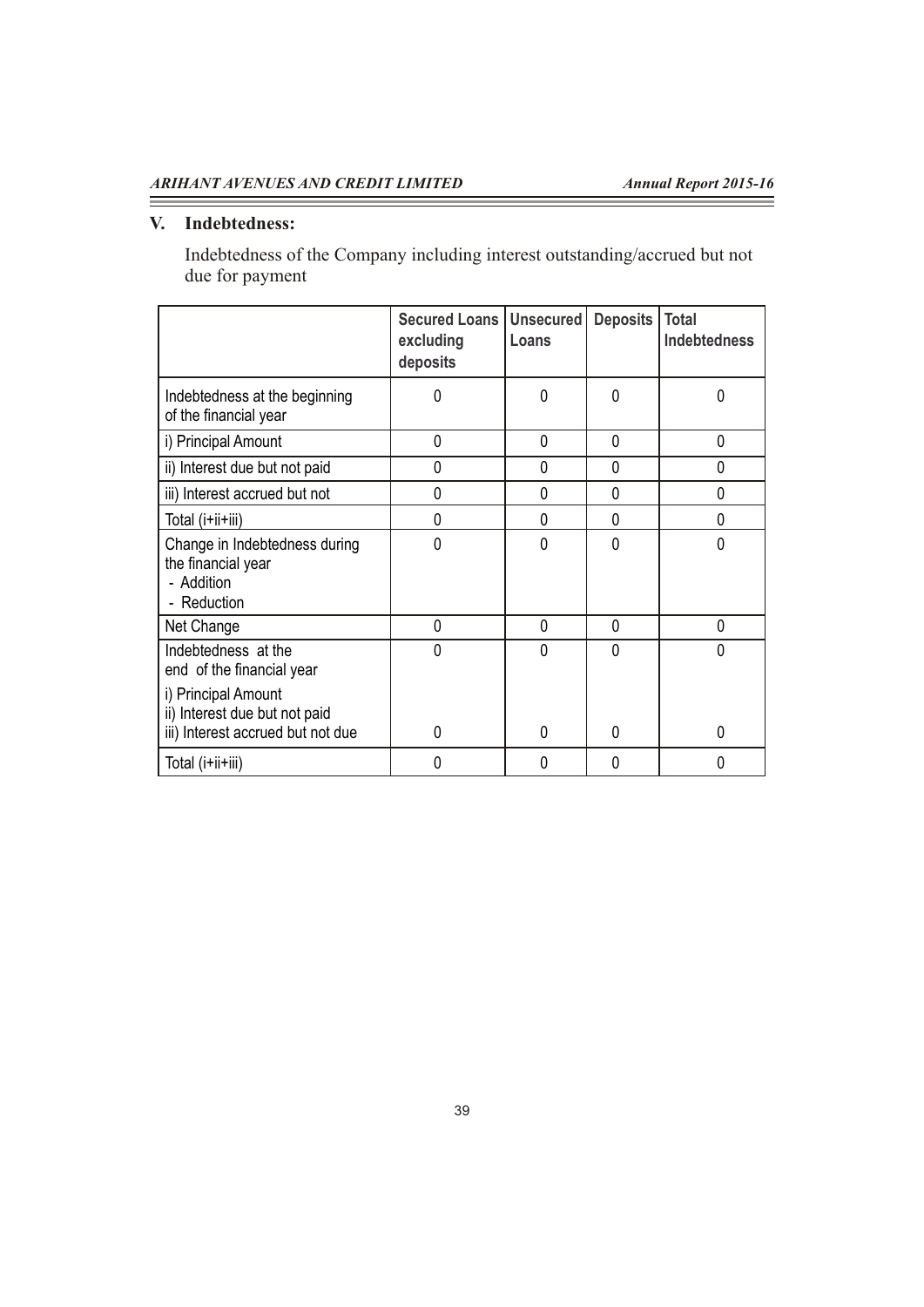Ξ

 $\sim$ 

# **VI. Remuneration of Directors and Key Managerial Personnel**

**A. Remuneration to Managing Director, Whole-time Directors and/or Manager:**

| <b>Particulars of Remuneration</b>                                                    | <b>Name of Managing Director</b><br>/ Whole-Time Director<br>/Manager | <b>Total</b><br>Amount (In Rs.)<br>per annum |           |
|---------------------------------------------------------------------------------------|-----------------------------------------------------------------------|----------------------------------------------|-----------|
|                                                                                       | Krishna Awtar Kabra                                                   |                                              |           |
| 1 Gross salary                                                                        |                                                                       |                                              |           |
| a Salary as per provisions contained in<br>Section 17 (1) of the Income-tax Act, 1961 | 3,45,000                                                              |                                              | 3,45,000  |
| b Value of perquisites u/s<br>17(2) Income-tax Act, 1961                              |                                                                       |                                              |           |
| c Profits in lieu of salary under Section 17 (3)<br>Income-tax Act, 1961              |                                                                       |                                              |           |
| 2 Stock Option                                                                        |                                                                       |                                              |           |
| 3 Sweat Equity                                                                        |                                                                       |                                              |           |
| 4 Commission<br>- as % of profit<br>- others, specify                                 |                                                                       |                                              |           |
| 5 Others, please specify                                                              |                                                                       |                                              |           |
| Total(A)                                                                              | 3,45,000                                                              |                                              | 3,45,000  |
| Ceiling as per the Act                                                                |                                                                       |                                              | 42,00,000 |

# **B. Remuneration to other directors:**

| SI<br>No. | <b>Particulars of Remuneration</b>                                                                                         |            |  | Name of MD/WTD/ Manager   Total Amount |
|-----------|----------------------------------------------------------------------------------------------------------------------------|------------|--|----------------------------------------|
| 1.        | <b>Independent Directors</b><br>Fee for attending board committee meetings<br>Commission<br>Others, please specify         | <b>NIL</b> |  |                                        |
|           | Total(1)                                                                                                                   |            |  | 0                                      |
| 2.        | <b>Other Non-Executive Directors</b><br>Fee for attending board committee meetings<br>Commission<br>Others, please specify | <b>NIL</b> |  |                                        |
|           | Total(2)                                                                                                                   |            |  | 0                                      |
|           | Total(B)= $(1+2)$                                                                                                          |            |  | 0                                      |
|           | <b>Total Managerial Remuneration</b><br>Overall Ceiling as per the Act                                                     |            |  | 0                                      |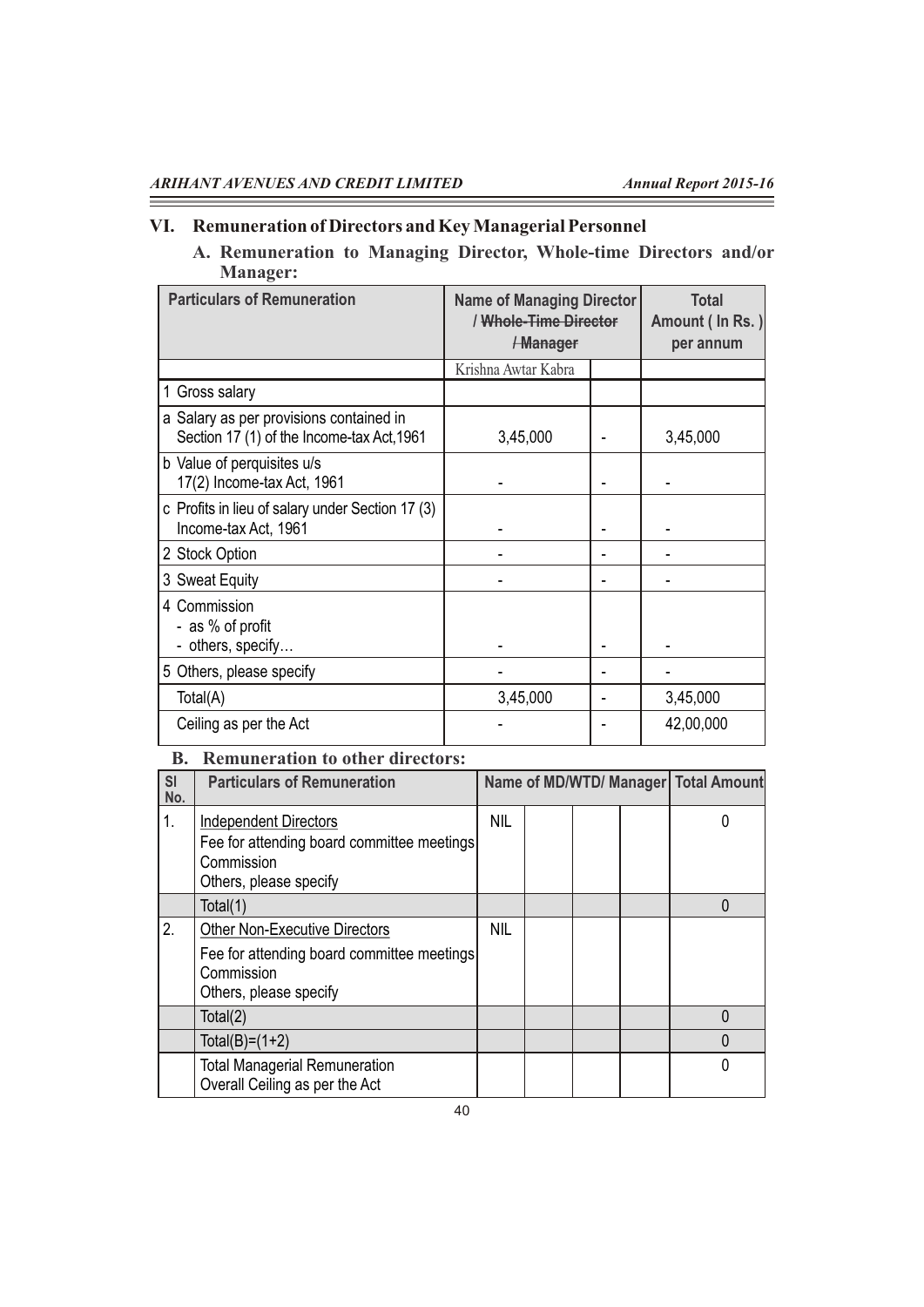Ξ

Ξ

# **C. Remuneration to Key Managerial Personnel Other Than MD/Manager/WTD**

| <b>SI</b><br>No. | <b>Particulars of Remuneration</b>                                                                   | <b>Key Managerial Personnel</b> |                             |                              |              |
|------------------|------------------------------------------------------------------------------------------------------|---------------------------------|-----------------------------|------------------------------|--------------|
|                  |                                                                                                      | <b>CEO</b>                      | Company<br><b>Secretary</b> | CFO<br>Vijaybhai<br>V. Mehta | <b>Total</b> |
| 1.               | Gross salary<br>(a)Salary as per provisions contained in<br>section17(1) of the Income-tax Act, 1961 | 0                               | 0                           | 1,20,000                     | 1,20,000     |
|                  | (b) Value of perquisites u/s<br>17(2) Income-tax<br>Act, 1961                                        |                                 |                             |                              |              |
|                  | (c)Profits in lieu of salary under section<br>17(3) Income-tax<br>Act, 1961                          |                                 |                             |                              |              |
| 2.               | <b>Stock Option</b>                                                                                  | 0                               | $\mathbf{0}$                | 0                            | 0            |
| 3.               | <b>Sweat Equity</b>                                                                                  | 0                               | $\Omega$                    | 0                            | 0            |
| 4.               | Commission<br>- as % of profit                                                                       |                                 |                             |                              |              |
|                  | -others, specify                                                                                     | 0                               | $\Omega$                    | $\Omega$                     | <sup>0</sup> |
| 5.               | Others, please specify                                                                               | 0                               | $\Omega$                    | $\mathbf 0$                  | 0            |
| 6.               | Total                                                                                                | $\bf{0}$                        | $\bf{0}$                    | 1,20,000                     | 1,20,000     |

# **VII. Penalties / Punishment / Compounding of offences:**

| <b>Type</b>                  | Section of the<br>companies Act | <b>Brief</b><br>description | Details of Penalty/<br><b>Punishment/Compo-</b><br>unding fees imposed | <b>Authority[RD</b><br>/NCLT/Court] | Appeal made.<br>If any<br>(give details) |
|------------------------------|---------------------------------|-----------------------------|------------------------------------------------------------------------|-------------------------------------|------------------------------------------|
| A. Company                   |                                 |                             |                                                                        |                                     |                                          |
| Penalty                      |                                 |                             |                                                                        |                                     |                                          |
| Punishment                   |                                 |                             |                                                                        |                                     |                                          |
| Compounding                  |                                 |                             |                                                                        |                                     |                                          |
| <b>B.</b> Directors          |                                 |                             |                                                                        |                                     |                                          |
| Penalty                      |                                 |                             |                                                                        |                                     |                                          |
| Punishment                   |                                 |                             | <b>NIL</b>                                                             |                                     |                                          |
| Compounding                  |                                 |                             |                                                                        |                                     |                                          |
| C. Other Officers In Default |                                 |                             |                                                                        |                                     |                                          |
| Penalty                      |                                 |                             |                                                                        |                                     |                                          |
| Punishment                   |                                 |                             |                                                                        |                                     |                                          |
| Compounding                  |                                 |                             |                                                                        |                                     |                                          |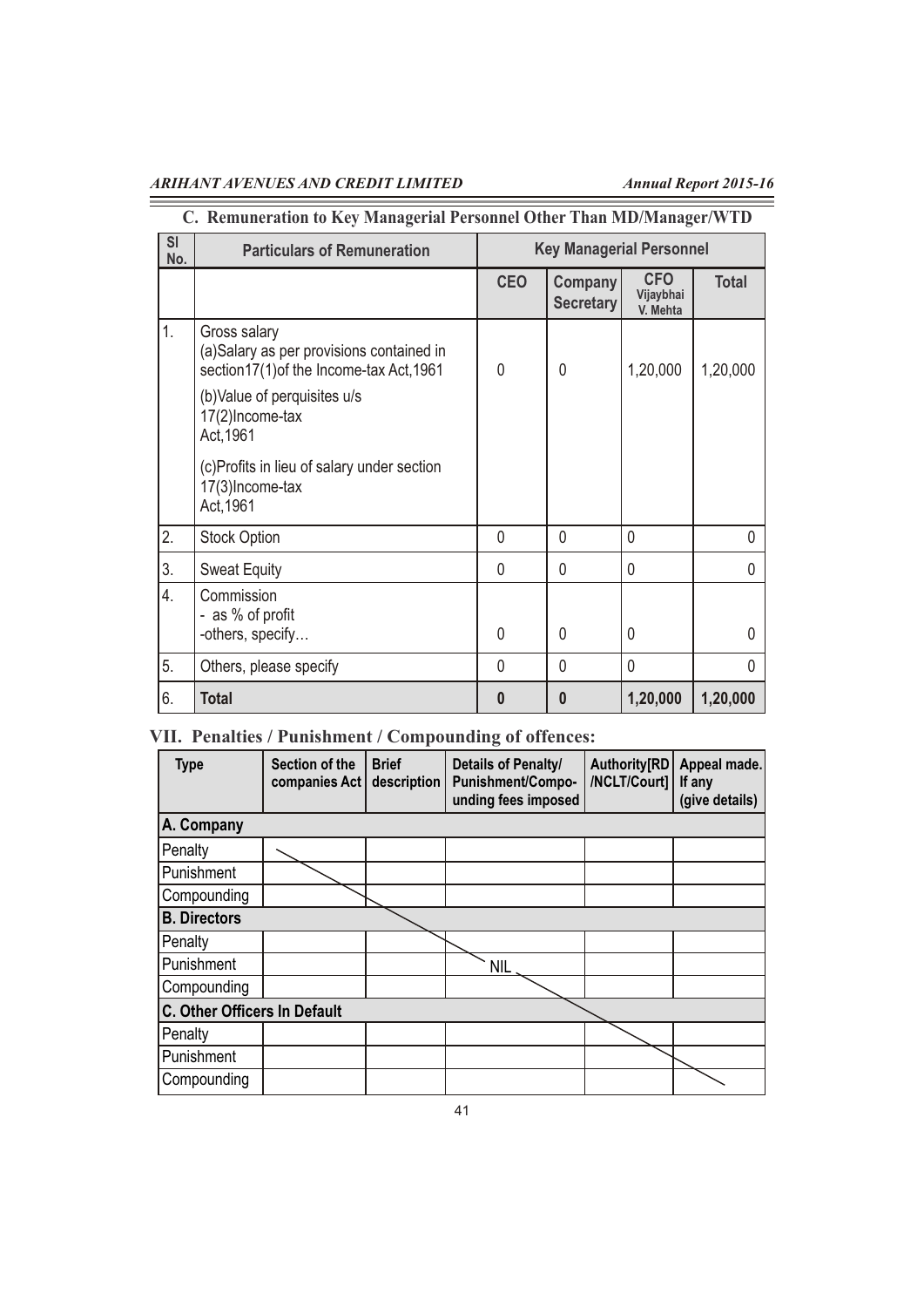# **V. K. MOONDRA & CO.**

CHARTERED ACCOUNTANTS 201, SARAP, OPP. NAVJIVAN PRESS, ASHRAM ROAD, AHMEDABAD.

# **INDEPENDENT AUDITORS' REPORT**

To the Members of **ARIHANTAVENUES AND CREDITLIMITED.** 

We have audited the accompanying financial statements of ARIHANT AVENUES AND CREDIT LIMITED which comprise the Balance Sheet as at March 31, 2016, and the Statement of Profit and Loss and for the year then ended, and a summary of significant accounting policies and other explanatory information.

The company's Management is responsible for the preparation of these financial statements that give a true and fair view of the financial position, financial performance and cash flows of the Company in accordance with the Accounting principles generally accepted in India, , including the Accountant Standards referred to in section 133 of the Companies Act, 2013 ("the Act") read with rule 7 of the Companies Accounts Rules 2014. This responsibility includes maintenance of adequate accounting records in accordance with the provisions of the Act for safeguarding the assets of the company and for preventing and detecting frauds and other irregularities, selection and application of appropriate accounting policies, making judgements and estimates that are reasonable and prudent, and design, implementation and maintenance of adequate internal financial control that we are operating effectively for ensuring the accurancy and completeness of accounting records relevant to the preparation and presentation of the financial statements that give a true and fair view and are free from material misstatement, whether due to fraud or error.

Our responsibility is to express an opinion on these financial statements based on our audit. We conducted our audit in accordance with the Standards on Auditing issued by the Institute of Chartered Accountants of India and specified u/s 143(10) of the Act. Those Standards require that we comply with ethical requirements and plan and perform the audit to obtain reasonable assurance about whether the financial statements are free from material misstatement.

An audit involves performing procedures to obtain audit evidence about the amounts and disclosures in the financial statements. The procedures selected depend on the auditor's judgment, including the assessment of the risks of material misstatement of the financial statements, whether due to fraud or error. In making those risk assessments, the auditor considers internal control relevant to the Company's preparation and fair presentation of the financial statements in order to design audit procedures that are appropriate in the circumstances. An audit also includes evaluating the appropriateness of accounting policies used and the reasonableness of the accounting estimates made by management, as well as evaluating the overall presentation of the financial statements.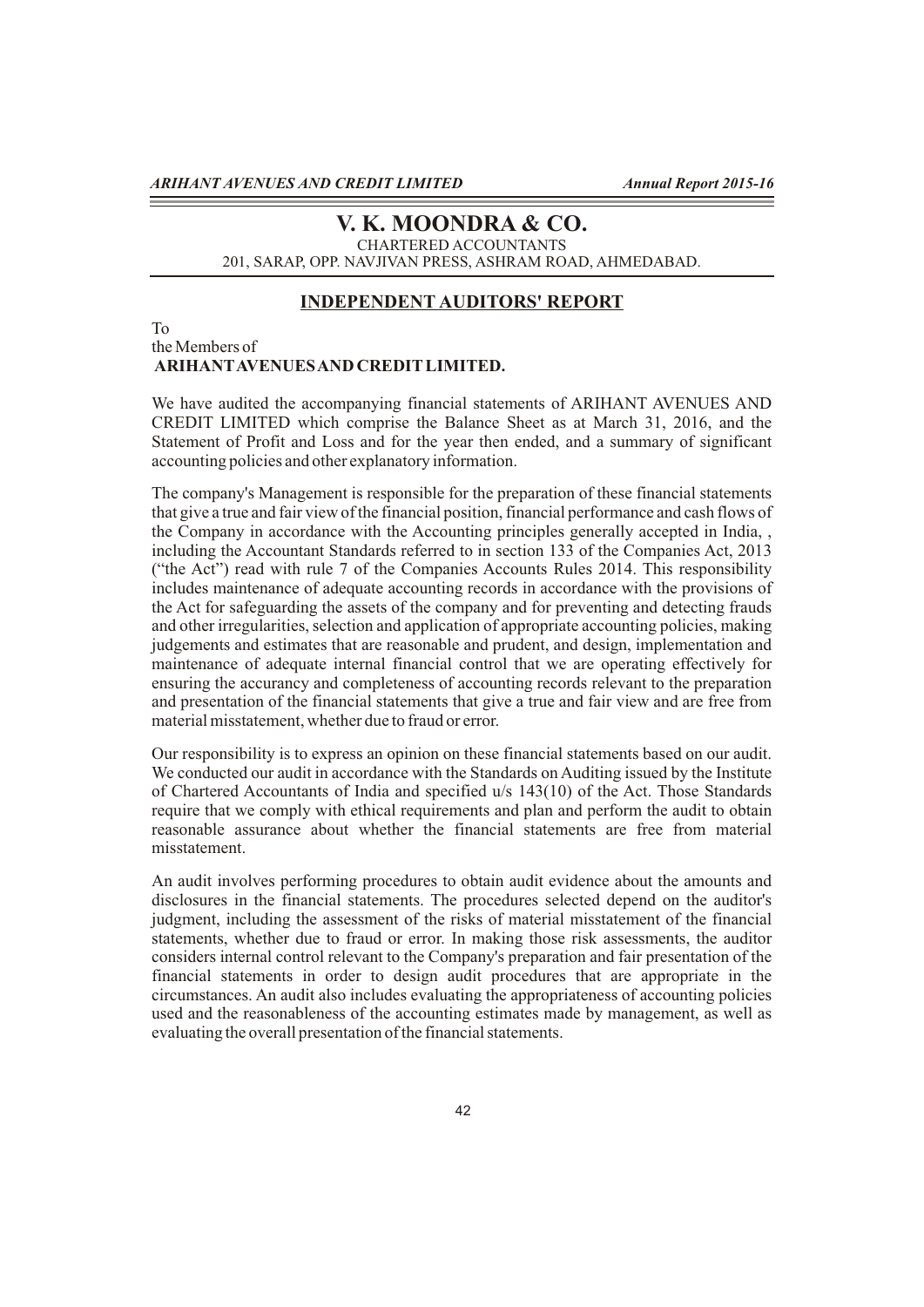We believe that the audit evidence we have obtained is sufficient and appropriate to provide a basis for our audit opinion.

In our opinion and to the best of our information and according to the explanations given to us, the financial statements give the information required by the Act in the manner so required and give a true and fair view in conformity with the accounting principles generally accepted in India:

- a) in the case of the Balance Sheet, of the state of affairs of the Company as at March 31, 2015;
- b) in the case of the Profit and Loss Account, of the profit for the year ended on that date; and
- c) in the case of the Cash Flow Statement, of the cash flows for the year ended on that date.
- 1. As required by the Companies (Auditor's Report) Order, 2015 ("theOrder") issued by the Central Government of India in terms of sub-section 11 of section 143 of the Act, we give in the Annexure a statement on the matters specified in paragraphs 3 and 4 of the Order.
- 2. As required by section 143(3) of the Act, we report that:
	- a) we have obtained all the information and explanations which to the best of our knowledge and belief were necessary for the purpose of our audit;
	- b) in our opinion proper books of account as required by law have been kept by the Company so far as appears from our examination of those books
	- c) the Balance Sheet, Statement of Profit and Loss, and Cash Flow Statement dealt with by this Report are in agreement with the books of account.
	- d) in our opinion, the financial statements comply with the Accounting Standards referred to in section 133 of the Companies Act, 2013 read with rule 7 of Companies Accounts Rules 2014
	- e) on the basis of written representations received from the directors as on March 31, 2016, and taken on record by the Board of Directors, none of the directors is disqualified as on March 31, 2015, from being appointed as a director in terms of section 164(2) of the Companies Act, 2013.
	- f) With respect to the other matters to be included in the Auditors Report in accordance with Rule 11 of the Companies (Audit & Auditors) Rules 2014, in our opinion and to the best of our information and according to explanations given to us by the management, the requirements of the same are duly complied with as under :
		- 1. The company has disclosed the impact of pending litigations on its financial position in its financial statements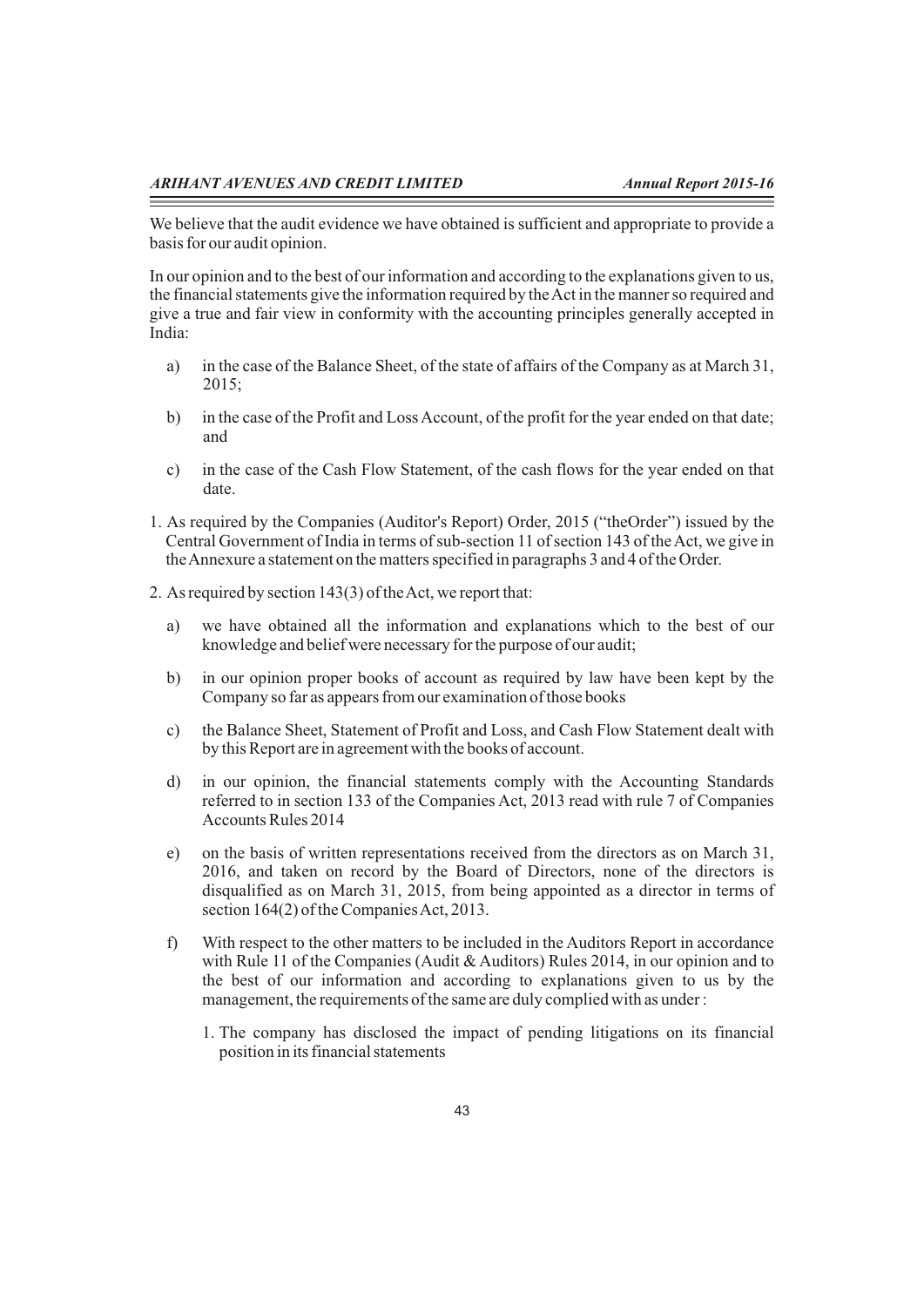$\equiv$ 

- 2. In our opinion and as per the information and explanation given to us, the company has not entered into any long term contracts including derivative contracts, requiring provision under applicable laws or accounting standards, for material foreseeable losses, and
- 3. There has not been an occasion in case of the company during the year under the report to transfer any sums to the Investor Education and Protection Fund, hence the question of delay in transferring such sums does not arise.

Place : Ahmedabad V. K Moondra & Co.<br>
Date : 23/05/2016 CHARTERED ACCOUNT  $CHARTERED ACCOUNTANTS$  **FRN : 106563W** 

> **CA. VK Moondra M No : 70431 PROPRIETOR**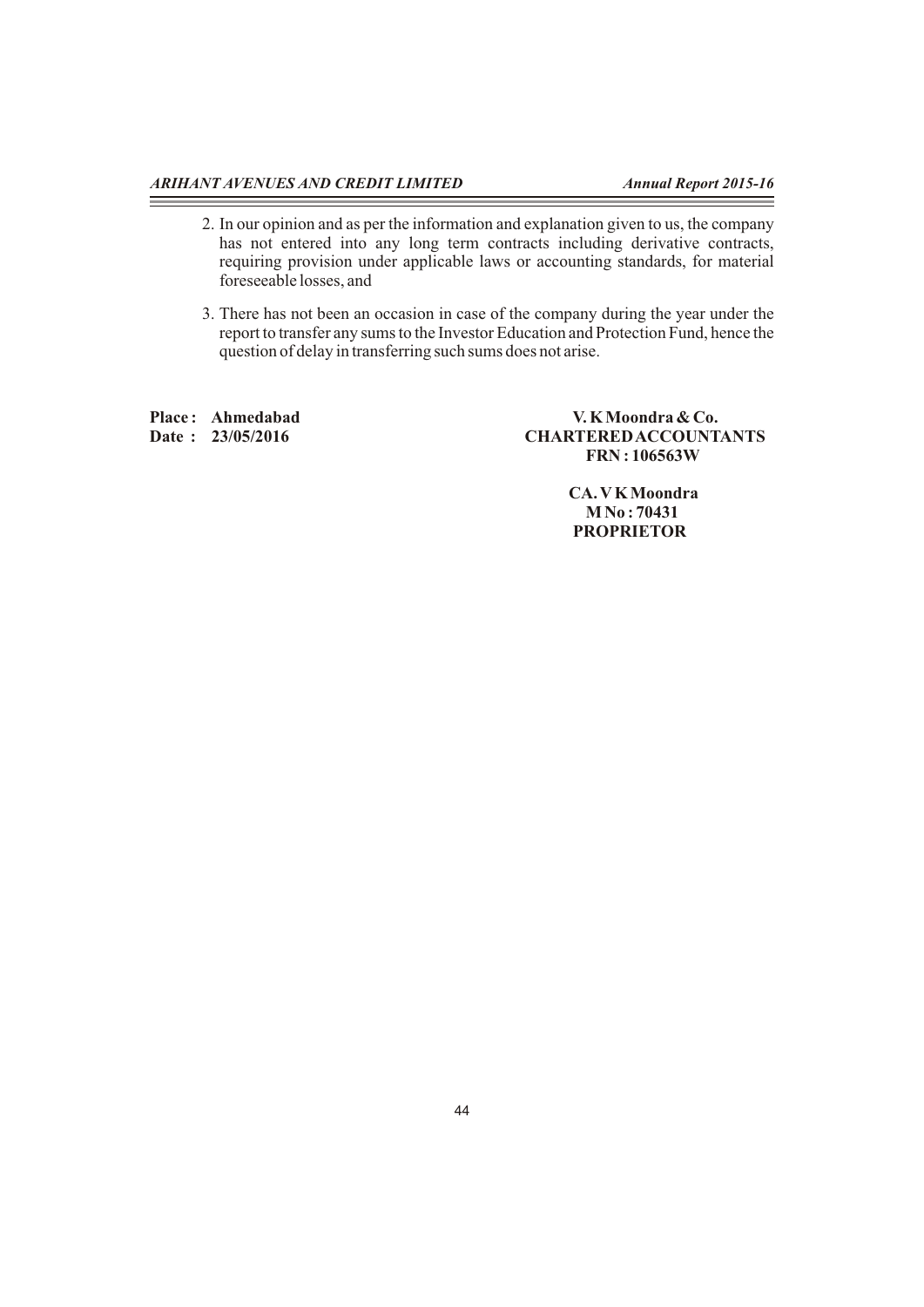Ξ

 $\equiv$ 

# **ANNNEXURE TO THE AUDITORS' REPORT**

The Annexure referred to in our report to the members of the above company for the year Ended on 31/03/2016. We report that:

| S. No. | <b>Particulars</b>                                                                                                                                                                                                                                                                                                                                                       | <b>Auditors Remark</b>                                                                  |
|--------|--------------------------------------------------------------------------------------------------------------------------------------------------------------------------------------------------------------------------------------------------------------------------------------------------------------------------------------------------------------------------|-----------------------------------------------------------------------------------------|
| (i)    | (a) whether the company is maintaining proper records<br>showing full particulars, including quantitative details<br>and situation of fixed assets;                                                                                                                                                                                                                      | Not Applicable                                                                          |
|        | (b) whether these fixed assets have been physically verified<br>by the management at reasonable intervals; whether any<br>material discrepancies were noticed on such verification<br>and if so, whether the same have been properly dealt with<br>in the books of account;                                                                                              | Not Applicable                                                                          |
|        | (c) Whether title deeds of immovable properties are held in<br>the name of the company. If no, provided details thereon.                                                                                                                                                                                                                                                 | Not Applicable                                                                          |
| (ii)   | (a) whether physical verification of inventory has been<br>conducted at reasonable intervals by the management and<br>whether any material discrepancies were noticed and if<br>so, how they have been dealt with in the books of account;                                                                                                                               | Yes, they are<br>reasonable & adequate,<br>no material discrepancies<br>were noticed    |
| (iii)  | Whether the company has granted any loans, secured or<br>unsecured to companies, firms, Limited Liability<br>partnerships or other parties covered in the register<br>maintained under section 189 of the Companies Act. If so,                                                                                                                                          | No loans given to<br>parties covered in the<br>register maintained<br>under section 189 |
|        | (a) Whether the terms and conditions of the grant of such<br>loans are not prejudicial to the company's interest;                                                                                                                                                                                                                                                        | Not Applicable                                                                          |
|        | (b) Whether the schedule of repayment of principal and<br>payment of interest has been stipulated and whether the<br>repayment or receipts are regular.                                                                                                                                                                                                                  | Not Applicable                                                                          |
|        | (c) If the amount is overdue, state the total amount overdue<br>for more than ninety days and whether reasonable steps<br>have been taken by the company for recovery of the<br>principal and interest:                                                                                                                                                                  | Not Applicable                                                                          |
| (iv)   | In respect of loans, investments and guarantees, whether<br>provision of section 185 and 186 of the companies act, 2013<br>have been complied with. If not, provide details thereof.                                                                                                                                                                                     | Yes                                                                                     |
| (v)    | In case the company has accepted deposits, whether the<br>directives issued by the Reserve Bank of India and the<br>provisions of sections 73 to 76 or any other relevant<br>provisions of the Companies Act, 2013 and the rules framed<br>there under, where applicable, have been complied with? If<br>not, the nature of contraventions should be stated; If an order | No such deposits<br>accepted                                                            |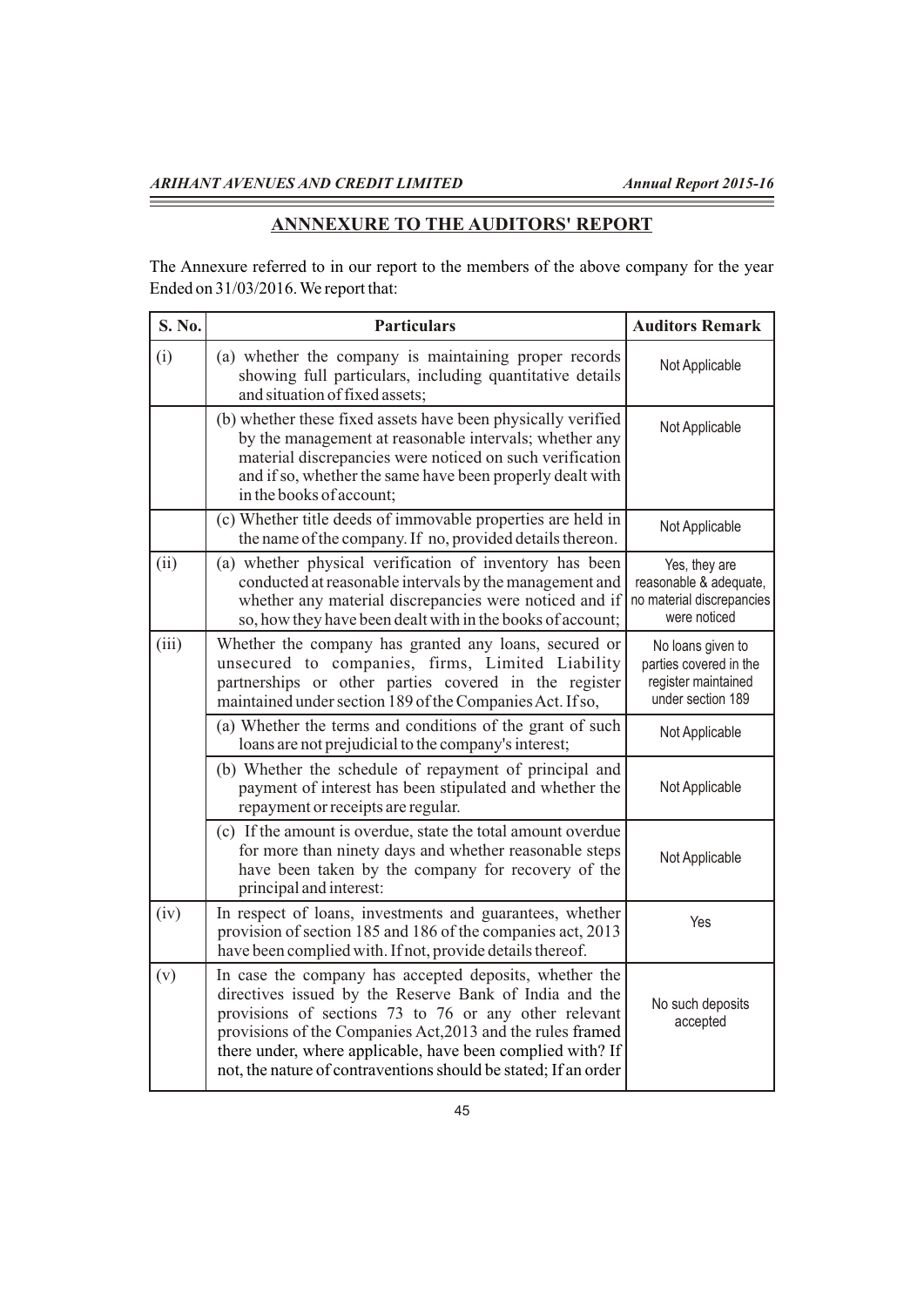| S. No. | <b>Particulars</b>                                                                                                                                                                                                                                                                                                                                                                                                                                                                                                                    | <b>Auditors Remark</b>              |
|--------|---------------------------------------------------------------------------------------------------------------------------------------------------------------------------------------------------------------------------------------------------------------------------------------------------------------------------------------------------------------------------------------------------------------------------------------------------------------------------------------------------------------------------------------|-------------------------------------|
|        | has been passed by Company Law Board or National<br>Company Law Tribunal or Reserve Bank of India or any<br>court or any other tribunal, whether the same has been<br>complied with or not?                                                                                                                                                                                                                                                                                                                                           | No such deposits<br>accepted        |
| (vi)   | where maintenance of cost records has been specified by the<br>Central Government under sub-section (1) of section 148 of<br>the Companies Act, 2013 whether such accounts and records<br>have been made and maintained;                                                                                                                                                                                                                                                                                                              | Not Applicable                      |
| (vii)  | (a) Is the company regular in depositing undisputed statutory<br>dues including provident fund, employees' state<br>insurance, income-tax, sales-tax, service tax, duty of<br>customs, duty of excise, value added tax and any other<br>statutory dues with the appropriate authorities and if not,<br>the extent of the arrears of outstanding statutory dues as at<br>the last day of the financial year concerned for a period of<br>more than six months from the date they became payable,<br>shall be indicated by the auditor. | The company is<br>Generally regular |
|        | Where dues of income tax or sales tax or service tax or<br>(b)<br>duty of customs or duty of excise or value added tax or<br>have not been deposited on account of any dispute, then<br>the amounts involved and the forum where dispute is<br>pending shall be mentioned. (A mere representation to the<br>concerned Department shall not constitute a dispute).                                                                                                                                                                     | No such dues<br>pending.            |
| (viii) | Whether the company has defaulted in repayment of dues to<br>a financial institution, bank, government or dues to<br>debenture holders? If yes, the period and amount of default to<br>be reported; (in case of defaults to banks, financial institute<br>and government, lender wise details to be provided).                                                                                                                                                                                                                        | No such default                     |
| (ix)   | Whether moneys raised by way of initial public offer or<br>further public offer (including debt instruments) and term<br>loans were applied for the purposes for which those raised.<br>If not, the details together with delay / default and subsequent<br>rectification, if any, as may be applicable, be reported.                                                                                                                                                                                                                 | Not Applicable                      |
| (x)    | Whether any fraud by the company or any fraud on the<br>company by its officer/ employees has been noticed or<br>reported during the year; If yes, the nature and the amount<br>involved is to be indicated.                                                                                                                                                                                                                                                                                                                          | No such instance                    |
| (xi)   | Whether managerial remuneration has been paid / provided<br>in accordance with the requisite approvals mandated by the<br>provisions of section 197 read with schedule V to the<br>Companies Act? If not, state the amount involved and steps<br>taken by the company for securing refund of the same.                                                                                                                                                                                                                                | Yes                                 |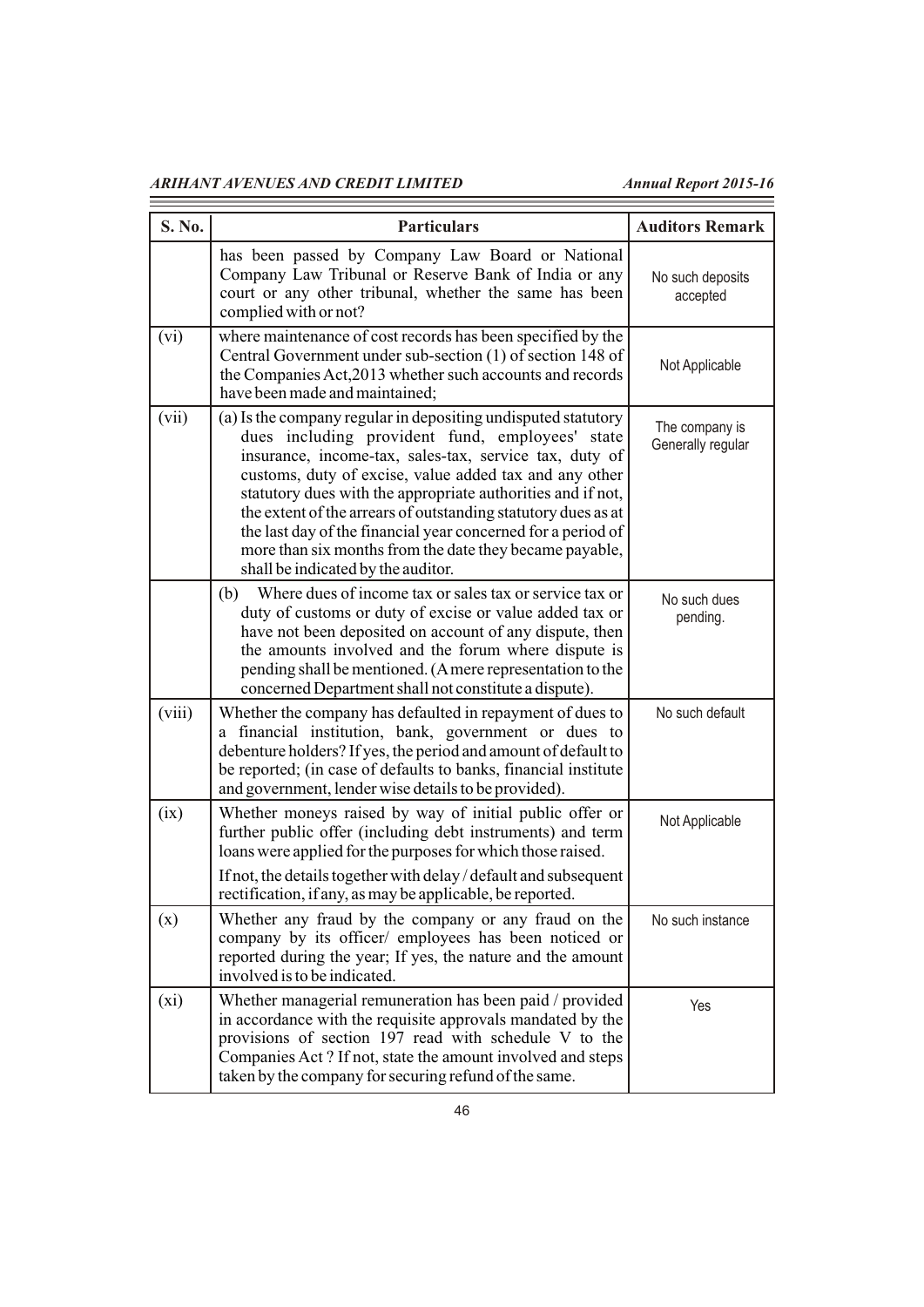| S. No.  | <b>Particulars</b>                                                                                                                                                                                                                                                                                                                                                                                          | <b>Auditors Remark</b>       |
|---------|-------------------------------------------------------------------------------------------------------------------------------------------------------------------------------------------------------------------------------------------------------------------------------------------------------------------------------------------------------------------------------------------------------------|------------------------------|
| (xii)   | Whether the Nidhi Company has complied with the Net<br>Owned Fund in their ratio of 1:20 to meet out the liability<br>and whether the Nidhi Company is maintaining 10% liquid<br>assets to meet out the unencumbered liability.                                                                                                                                                                             | Not Applicable               |
| (xiii)  | Whether all transactions with the related parties are in<br>compliance with Section 188 and 177 of Companies Act,<br>2013 where applicable and the details have been disclosed in<br>the Financial Statements etc as required by the accounting<br>standards and Companies Act, 2013.                                                                                                                       | Yes                          |
| (xiv)   | Whether the company has made any preferential allotment /<br>private placement of shares or fully or partly convertible<br>debentures during the year under review and if so, as to<br>whether the requirement of Section 42 of the Companies<br>Act, 2013 have been complied and the amount raised have<br>been used for the purposes for which the funds were raised. If<br>not, provide details thereof. | Not Applicable               |
| (xvii)  | Whether the company has entered into any non-cash<br>transactions with directors or persons connected with him<br>and if so, whether provisions of Section 192 of Companies<br>Act, 2013 have been complied with.                                                                                                                                                                                           | No Such<br>Transactions made |
| (xviii) | Whether the company is required to be registered under<br>Section 45-IA of the Reserve Bank of India act, 1934, and if<br>so, whether the registration has been obtained.                                                                                                                                                                                                                                   | Not Applicable               |

Place : Ahmedabad For, V. K Moondra & Co.<br>Date : 23/05/2016 CHARTERED ACCOUNTANT  $CHARTERED ACCOUNTANTS$  **FRN : 106563W** 

> **CA. VK Moondra PROPRIETOR M No : 70431**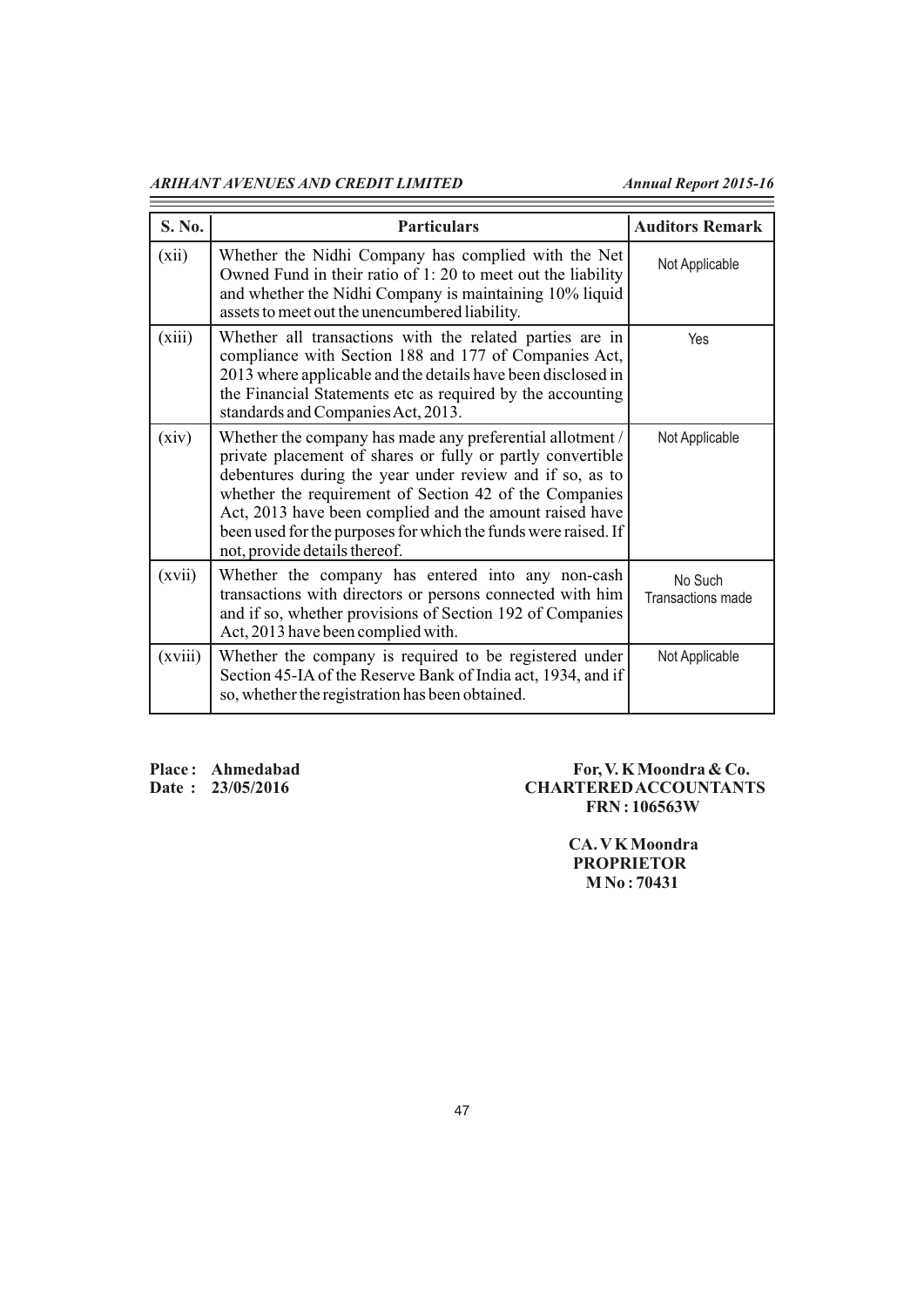Ξ

| <b>BALANCE SHEET AS ON 31-03-2016</b>                                                                                                                                |                                       |                                                |                                                |
|----------------------------------------------------------------------------------------------------------------------------------------------------------------------|---------------------------------------|------------------------------------------------|------------------------------------------------|
| <b>Particulars</b>                                                                                                                                                   | <b>Note</b><br>No.                    | <b>This</b><br>Year<br>(Rs.)                   | <b>Previous</b><br>Year<br>(Rs.)               |
| <b>I. EQUITY AND LIABILITIES</b>                                                                                                                                     |                                       |                                                |                                                |
| <b>SHAREHOLDER'S FUND</b><br><b>SHARE CAPITAL</b><br><b>RESERVES &amp; SURPLUS</b>                                                                                   | $\mathbf{1}$<br>$\overline{2}$        | 73,155,000.00<br>17,440,381.44                 | 74,081,500.00<br>15,380,180.61                 |
| MONEY RECEIVED AGAINST<br><b>SHARE WARRANTS</b>                                                                                                                      |                                       | 0.00                                           | 0.00                                           |
| <b>SHARE APPLICATION MONEY</b><br>PENDING ALLOTMENT                                                                                                                  |                                       | 0.00                                           | 0.00                                           |
| <b>NON CURRENT LIABILITIES</b><br><b>LONG TERM BORROWINGS</b><br>DEFERRED TAX LIABILITIES (NET)<br>OTHER LONG TERM LIABILITIES<br><b>LONG TERM PROVISIONS</b>        | $\overline{3}$<br>$\overline{4}$<br>5 | 0.00<br>0.00<br>0.00<br>0.00                   | 0.00<br>0.00<br>0.00<br>0.00                   |
| <b>CURRENT LIABILITIES</b><br><b>SHORT TERM BORROWINGS</b><br><b>TRADE PAYABLES</b><br>OTHER CURRENT LIABILITIES<br><b>SHORT TERM PROVISIONS</b>                     | 6<br>7<br>8<br>9                      | 0.00<br>0.00<br>33,913.00<br>30,000.00         | 0.00<br>0.00<br>0.00<br>440,000.00             |
| <b>TOTAL</b>                                                                                                                                                         |                                       | 90,659,294.44                                  | 89,901,680.61                                  |
| <b>II. ASSETS</b><br><b>NON CURRENT ASSETS</b>                                                                                                                       |                                       |                                                |                                                |
| <b>FIXED ASSETS</b><br><b>TANGIBLE ASSETS</b><br><b>INTANGIBLE ASSETS</b><br><b>CAPITAL WORK IN PROGRESS</b><br><b>INTANGIBLE ASSETS UNDER</b><br><b>DEVELOPMENT</b> | 10                                    | 0.00<br>0.00<br>0.00<br>0.00                   | 0.00<br>0.00<br>0.00<br>0.00                   |
| NON CURRENT INVESTMENTS<br>DEFERRED TAX ASSETS (NET)<br>LONG TERM LOANS AND ADVANCES<br>OTHER NON CURRENT ASSETS                                                     | 11<br>12<br>13                        | 27,600,000.00<br>0.00<br>58,013,500.00<br>0.00 | 27,600,000.00<br>0.00<br>60,382,267.00<br>0.00 |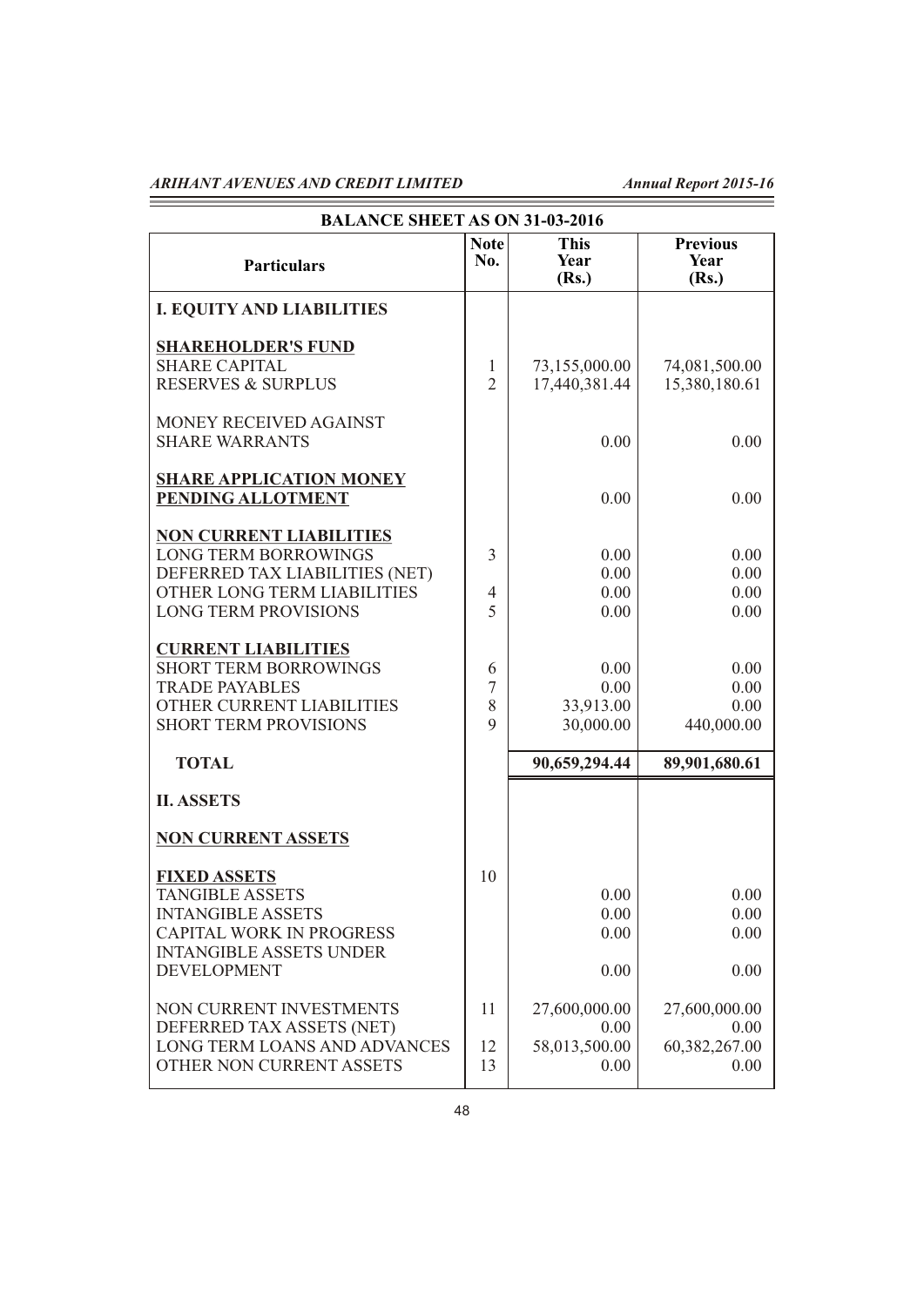| <b>Particulars</b>                                                                                                                                                               | <b>Note</b><br>No.               | <b>This</b><br>Year<br>(Rs.)                                       | <b>Previous</b><br>Year<br>(Rs.)                                      |
|----------------------------------------------------------------------------------------------------------------------------------------------------------------------------------|----------------------------------|--------------------------------------------------------------------|-----------------------------------------------------------------------|
| <b>CURRENT ASSETS</b>                                                                                                                                                            |                                  |                                                                    |                                                                       |
| <b>CURRENT INVESTMENTS</b><br><b>INVENTORIES</b><br><b>TRADE RECEIVABLES</b><br>CASH AND CASH EQUIVALENTS<br><b>SHORT TERM LOANS AND ADVANCES</b><br><b>OTHER CURRENT ASSETS</b> | 14<br>15<br>16<br>17<br>18<br>19 | 0.00<br>1,430,657.00<br>0.00<br>3,054,280.44<br>560,857.00<br>0.00 | 0.00<br>1,257,779.50<br>0.00<br>163,245.11<br>488,389.00<br>10,000.00 |
| <b>TOTAL</b>                                                                                                                                                                     |                                  | 90,659,294.44                                                      | 89,901,680.61                                                         |
|                                                                                                                                                                                  |                                  |                                                                    |                                                                       |

[See Accompanying Notes to the financial statements]

**For Arihant Avenues And Credit Limited** 

**DIN : 00540293 DIN : 00650817** 

 **Whole time Director Managing Director Satyanarayan Kabra** Krishna Awtar Kabra<br>
Whole time Director Managing Director As per our Report of Even Date :<br>For V.K. MOONDRA & CO.  **CHARTERED ACCOUNTANTS FRN : 106563W**

 **CA V.K. MOONDRA Proprietor M. No. 70431**

 **Vijay Mehta CFO**

**Place : Ahmedabad Date : 23/05/2016**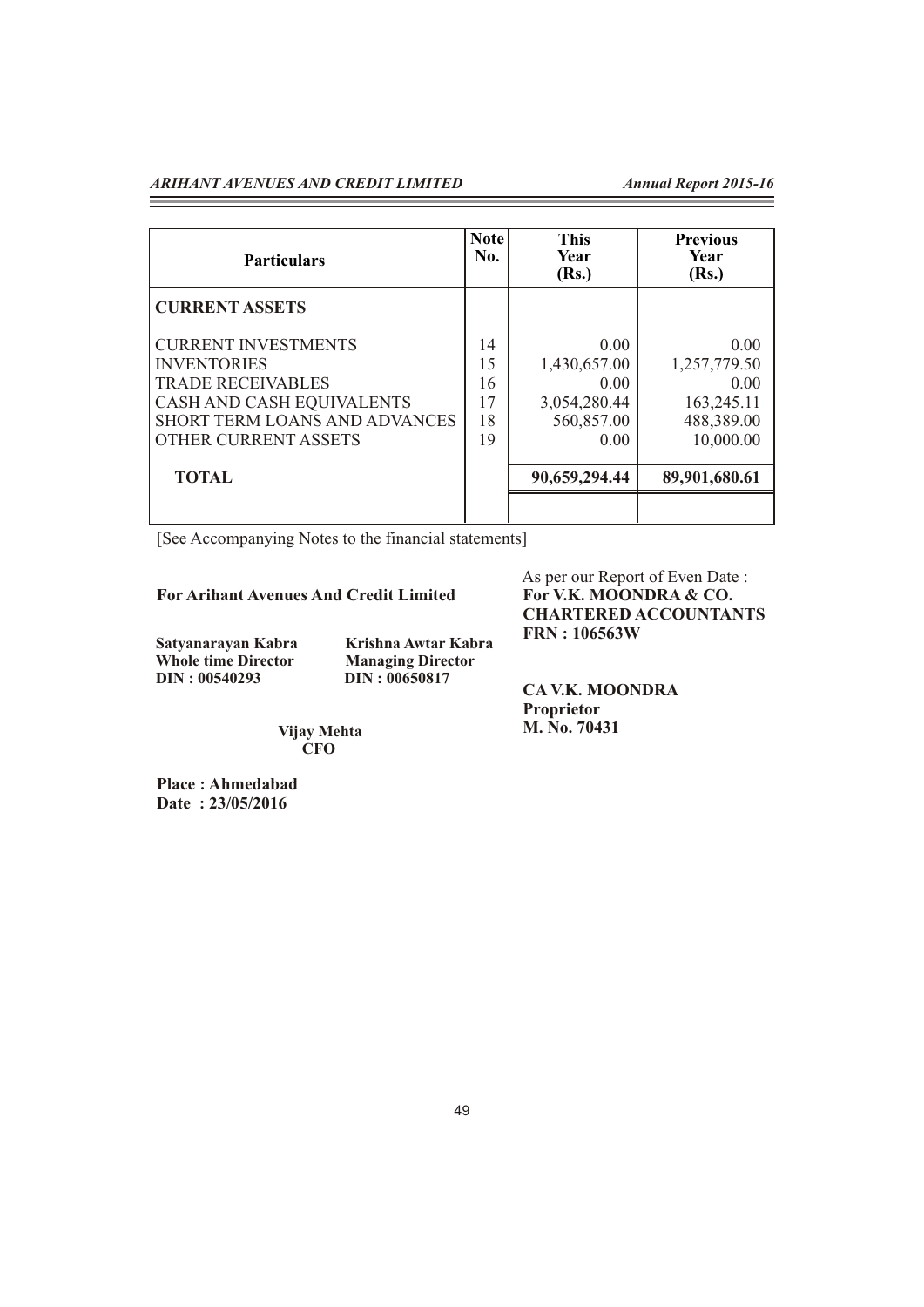| PROFIT & LOSS STATEMENT FOR THE YEAR ENDED ON 31-03-2016                                                                                           |                    |                                       |                                  |  |
|----------------------------------------------------------------------------------------------------------------------------------------------------|--------------------|---------------------------------------|----------------------------------|--|
| <b>Particulars</b>                                                                                                                                 | <b>Note</b><br>No. | <b>This Year</b><br>(Rs.)             | <b>Previous</b><br>Year (Rs.)    |  |
| <b>REVENUE</b><br>REVENUE FROM OPERATIONS<br><b>OTHER INCOME</b>                                                                                   | 20<br>21           | 9,804,840.00<br>0.00                  | 4,450,759.00<br>0.00             |  |
| <b>TOTAL REVENUE</b>                                                                                                                               |                    | 9,804,840.00                          | 4,450,759.00                     |  |
| <b>EXPENDITURE</b><br>COST OF MATERIAL CONSUMED<br>PURCHASES OF STOCK IN TRADE<br>CHANGES IN INVENTORY OF FINISHED<br>GOODS, WIP & STOCK IN TRADES | 22<br>23           | 0.00<br>5,338,221.00<br>(172, 877.50) | 0.00<br>0.00<br>0.00             |  |
| <b>EMPLOYEE BENEFITS EXPENSES</b><br><b>FINANCE COST</b><br>DEPRECIATION AND AMORTIZATION                                                          | 25<br>26           | 561,000.00<br>0.00                    | 306,000.00<br>0.00               |  |
| <b>EXPENSE</b><br><b>OTHER EXPENSES</b>                                                                                                            | 27                 | 0.00<br>3,000,729.67                  | 0.00<br>2,337,570.68             |  |
| <b>TOTAL EXPENSES</b>                                                                                                                              |                    | 8,727,073.17                          | 2,643,570.68                     |  |
| PROFIT BEFORE EXCEPTIONAL AND<br>EXTRA ORDINARY ITEMS AND TAX                                                                                      |                    | 1,077,766.83                          | 1,807,188.32                     |  |
| EXCEPTIONAL & EXTRAORDINARY ITEMS                                                                                                                  | 28                 | 0.00                                  | 0.00                             |  |
| PROFIT BEFORE TAX                                                                                                                                  |                    | 1,077,766.83                          | 1,807,188.32                     |  |
| <b>TAX EXPENSE:</b><br><b>INCOME TAX FOR EARLIER YEARS</b><br>PROVISION FOR INCOME TAX<br>PROVISION FOR DEFERRED TAX                               |                    | (55,934.00)<br>0.00<br>0.00           | 103,975.00<br>400,000.00<br>0.00 |  |
| <b>NET PROFIT FOR THE YEAR</b>                                                                                                                     |                    | 1,133,700.83                          | 1,303,213.32                     |  |
| <b>EARNINGS PER SHARE [RS.]</b><br><b>Basic</b><br>Diluted                                                                                         | 0.15               | 0.18<br>0.15                          | 0.18                             |  |

[See Accompanying Notes to the financial statements]

**For Arihant Avenues And Credit Limited** 

As per our Report of Even Date :<br>For V.K. MOONDRA & CO.  **CHARTERED ACCOUNTANTS FRN : 106563W**

**Satyanarayan Kabra Krishna Awtar Kabra Whole time Director Managing Director**<br>**DIN: 00540293 DIN: 00650817** 

 **Proprietor DIN : 00540293 DIN : 00650817**

 **CA V.K. MOONDRA M. No. 70431**

**Place : Ahmedabad Vijay Mehta** *CFO* 

**Date : 23/05/2016**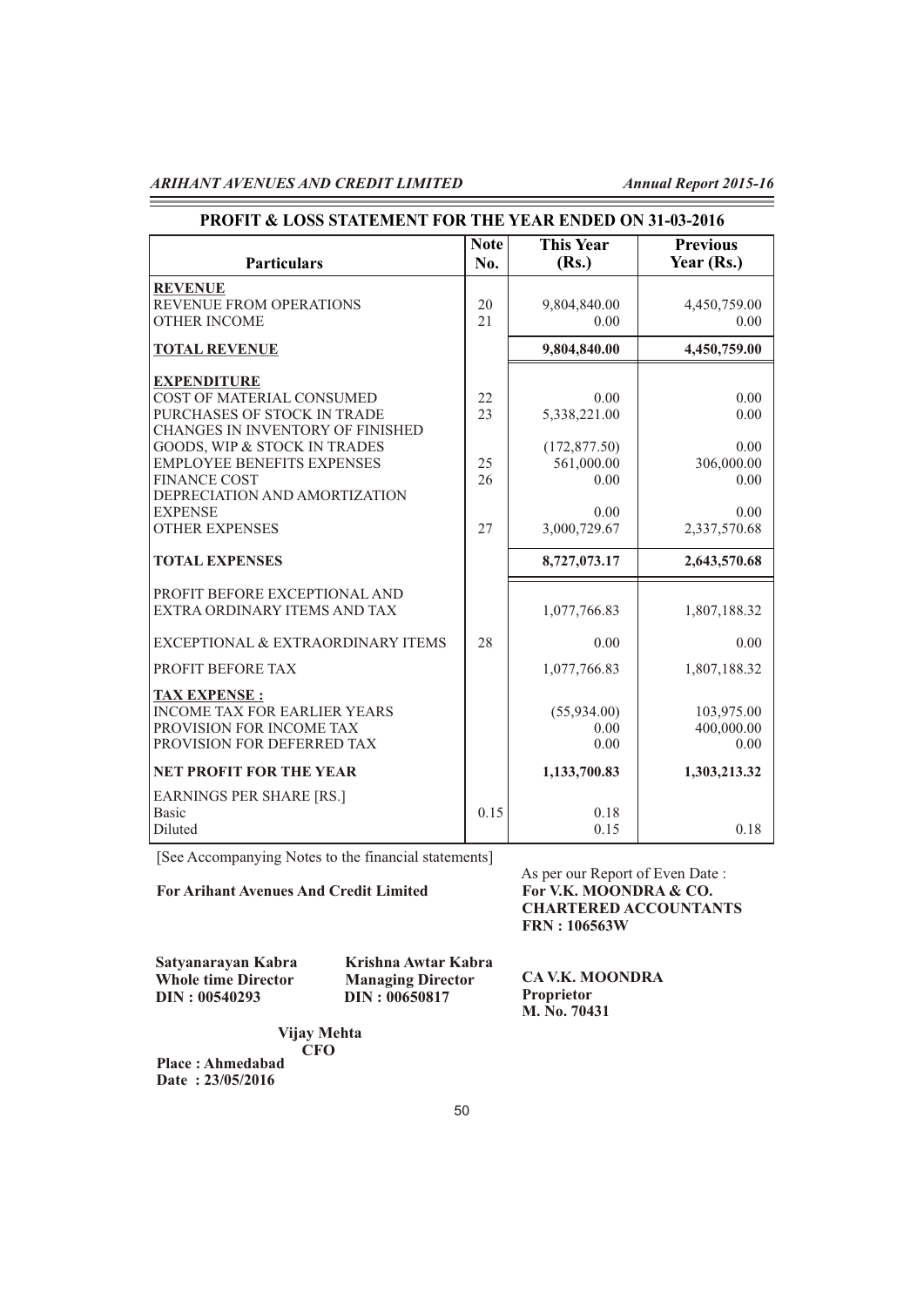| <b>CASH FLOW STATEMENT FOR THE YEAR ENDED 31-03-2016</b>                                                                                                             |                                                  |                                                  |  |
|----------------------------------------------------------------------------------------------------------------------------------------------------------------------|--------------------------------------------------|--------------------------------------------------|--|
| <b>Particulars</b>                                                                                                                                                   | <b>Financial</b><br>Year 2015-2016<br>Amt. (Rs.) | <b>Financial</b><br>Year 2014-2015<br>Amt. (Rs.) |  |
| <b>A. Cash Flow from Operating Activities</b>                                                                                                                        |                                                  |                                                  |  |
| Net Profit / (Loss) before Tax                                                                                                                                       | 1,077,767                                        | 1,807,188                                        |  |
| Less: Interest Received                                                                                                                                              | (4,165,346)                                      | (4,449,219)                                      |  |
| Less: Dividend Received                                                                                                                                              | (11,965)                                         | (1,540)                                          |  |
| <b>Operating Profit/loss before working capital</b>                                                                                                                  |                                                  |                                                  |  |
| changes [A]                                                                                                                                                          | (3,099,544)                                      | (2,643,571)                                      |  |
| <b>Adjustment for Working Capital Changes:</b><br>Increase/(Decrease) in Current Liability & Provisions<br>(Increase)/Decrease in Current Assets,<br>Loan & Advances | (376,087)<br>(235, 345)                          | 70,000<br>(50, 947)                              |  |
| <b>Cash Flow from Working Capital changes [B]</b>                                                                                                                    | (611, 432)                                       | 19,053                                           |  |
| <b>Taxes Paid [C]</b>                                                                                                                                                | 55,934                                           | (503, 975)                                       |  |
| Net Cash flow from Operating Activity $D=[A+B+C]$                                                                                                                    | (3,655,042)                                      | (3, 128, 493)                                    |  |
| <b>B. Cash Flow from Investing Activity</b><br>Purchase of Investment<br><b>Interest Received</b><br>Dividend Received<br>Loans & Advances Given                     | $\Omega$<br>4,165,346<br>11,965<br>2,368,767     | $\theta$<br>4,449,219<br>1,540<br>(1,375,277)    |  |
| Net Cash flow from Investing Activity [E]                                                                                                                            | 6,546,078                                        | 3,075,482                                        |  |
| C. Cash flow from Financing Activity<br><b>Interest Paid</b>                                                                                                         | $\theta$                                         | $\theta$                                         |  |
| Increase in Unsecured Loans                                                                                                                                          | $\theta$                                         | $\theta$                                         |  |
| <b>Net Cash flow from Financing Activity [F]</b>                                                                                                                     | $\Omega$                                         | $\theta$                                         |  |
| Net Increase in Cash & Cash Equivalents $[D + E + F]$                                                                                                                | 2,891,036                                        | (53, 011)                                        |  |
| Cash & Cash Equivalents - opening                                                                                                                                    | 163,245                                          | 216,256                                          |  |
| Cash & Cash Equivalents - closing                                                                                                                                    | 3,054,280                                        | 163,245                                          |  |

Note : Cash flow statement has been prepared using Indirect Method as per AS 3

#### **For Arihant Avenues And Credit Limited**

As per our Report of Even Date :<br>For V.K. MOONDRA & CO.  **CHARTERED ACCOUNTANTS FRN : 106563W**

| Satyanarayan Kabra         |
|----------------------------|
| <b>Whole time Director</b> |
| <b>DIN: 00540293</b>       |

**Satyanarayan Kabra Krishna Awtar Kabra Managing Director DIN : 00650817** 

 **CA V.K. MOONDRA Proprietor M. No. 70431**

 **Vijay Mehta CFO**

**Place : Ahmedabad Date : 23/05/2016**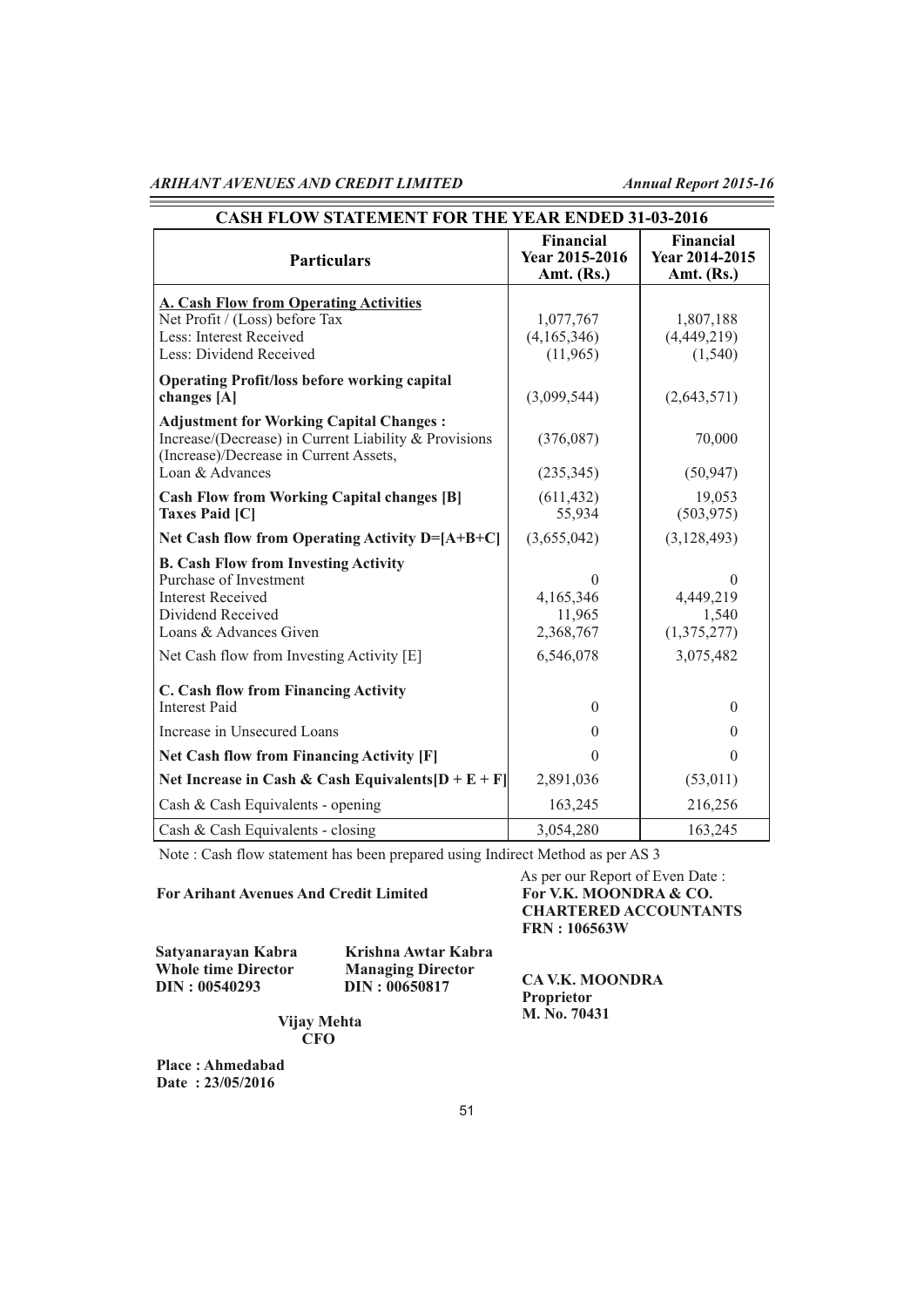Ξ

| <b>Particulars</b>                                                                                                                     | <b>NOTE</b><br>No. | <b>This Year</b><br>Rs.                        | Prev. Year<br>Rs. |
|----------------------------------------------------------------------------------------------------------------------------------------|--------------------|------------------------------------------------|-------------------|
| <b>SHARE CAPITAL</b>                                                                                                                   | 1                  |                                                |                   |
| 'Authorised Share Capital<br>a)<br>8000000 Equity Shares of Rs.10/- each<br>[Previous Year: 8000000<br>Equity Shares of Rs.10/- each ] |                    | 80,000,000.00                                  | 80,000,000.00     |
| b) 'Issued, Subscribed & Paid up<br>Share Capital                                                                                      |                    | 73,155,000.00                                  | 73,155,000.00     |
| 7315500 Equity Shares of Rs.10/- each<br>[Previous Year: 7315500 Equity<br>Shares of Rs.10/- each ]                                    |                    |                                                |                   |
| c) Shares Forfeiture account<br>Nil Equity Shares of Rs.5/- paid up<br>[Previous Year: 185300 Equity Shares]<br>of Rs.5/- each $\vert$ |                    | 0.00                                           | 926,500.00        |
| <b>TOTAL</b>                                                                                                                           |                    | 73,155,000.00                                  | 74,081,500.00     |
| <b>RESERVES &amp; SURPLUS</b>                                                                                                          | 2                  |                                                |                   |
| a) SURPLUS IN PROFIT & LOSS A/C<br><b>Opening Balance</b><br>Add: Profit / Loss for Current Year<br><b>Closing Balance</b>             |                    | 15,380,180.61<br>1,133,700.83<br>16,513,881.44 |                   |
| b) Share Forfeiture Reserve A/c<br><b>Opening Balance</b><br>Add: Transferred from Share Forfeiture                                    |                    | 0.00                                           |                   |
| account in Current Year<br><b>Closing Balance</b>                                                                                      |                    | 926,500.00<br>926,500.00                       |                   |
| <b>TOTAL</b>                                                                                                                           |                    | 17,440,381.44                                  | 15,380,180.61     |
|                                                                                                                                        | $\overline{3}$     |                                                |                   |
| <b>LONG TERM BORROWINGS</b><br>a) TERM LOANS FROM BANKS<br>i) SECURED<br>ii) UNSECURED                                                 |                    |                                                |                   |
| b) TERM LOANS FROM OTHERS<br>i) SECURED<br>ii) UNSECURED                                                                               |                    |                                                |                   |
| <b>LOANS &amp; ADVANCES FROM</b><br>c)<br><b>RELATED PARTIES</b>                                                                       |                    |                                                |                   |
| <b>OTHER LOANS, ADVANCES &amp;</b><br>d)<br><b>DEPOSITS</b>                                                                            |                    |                                                |                   |
|                                                                                                                                        |                    |                                                |                   |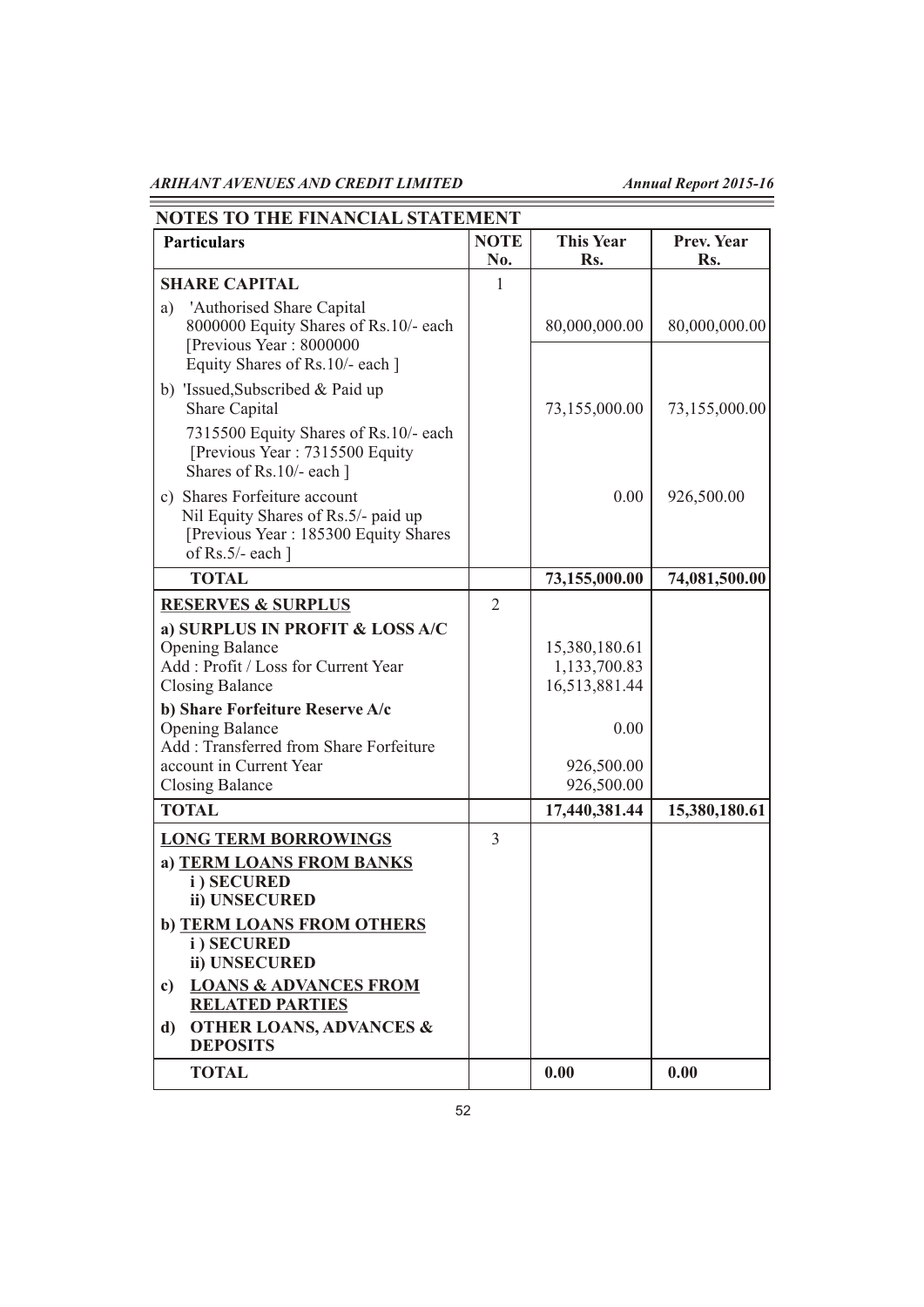| <b>Particulars</b>                                                                                         | <b>NOTE</b> | <b>This Year</b><br>Rs. | Prev. Year<br>Rs. |
|------------------------------------------------------------------------------------------------------------|-------------|-------------------------|-------------------|
| <b>OTHER LONG TERM LIABILITIES</b>                                                                         | 4           |                         |                   |
| a) TRADE PAYABLES<br>b) OTHERS                                                                             |             |                         |                   |
| <b>TOTAL</b>                                                                                               |             | 0.00                    | 0.00              |
| <b>LONG TERM PROVISIONS</b>                                                                                | 5           |                         |                   |
| <b>TOTAL</b>                                                                                               |             | 0.00                    | 0.00              |
| <b>SHORT TERM BORROWINGS</b>                                                                               | 6           |                         |                   |
| a) LOANS PAYABLE ON DEMAND<br><b>FROM BANKS</b><br>i) SECURED<br>ii) UNSECURED                             |             |                         |                   |
| a) LOANS PAYABLE ON DEMAND<br><b>FROM OTHERS</b><br>i) SECURED<br>ii) UNSECURED                            |             |                         |                   |
| c) LOANS & ADVANCES FROM<br><b>RELATED PARTIES</b>                                                         |             |                         |                   |
| d) OTHER LOANS, ADVANCES<br><b>&amp; DEPOSITS</b>                                                          |             |                         |                   |
| <b>TOTAL</b>                                                                                               |             | 0.00                    | 0.00              |
| <b>TRADE PAYABLES</b>                                                                                      | 7           |                         |                   |
| <b>TOTAL</b>                                                                                               |             | 0.00                    | 0.00              |
| <b>OTHER CURRENT LIABILITIES</b>                                                                           | 8           |                         |                   |
| i) Installment of Term Loans From Banks<br>& Others payable within 12 Months<br>ii.) Statutory Liabilities |             |                         |                   |
| TDS Payable                                                                                                |             | 33,913.00               |                   |
| iii) Others                                                                                                |             |                         |                   |
| <b>TOTAL</b>                                                                                               |             | 33,913.00               | 0.00              |
| <b>SHORT TERM PROVISIONS</b>                                                                               | 9           |                         |                   |
| Audit fees Payable                                                                                         |             | 30,000.00               |                   |
| <b>TOTAL</b>                                                                                               |             | 30,000.00               | 440,000.00        |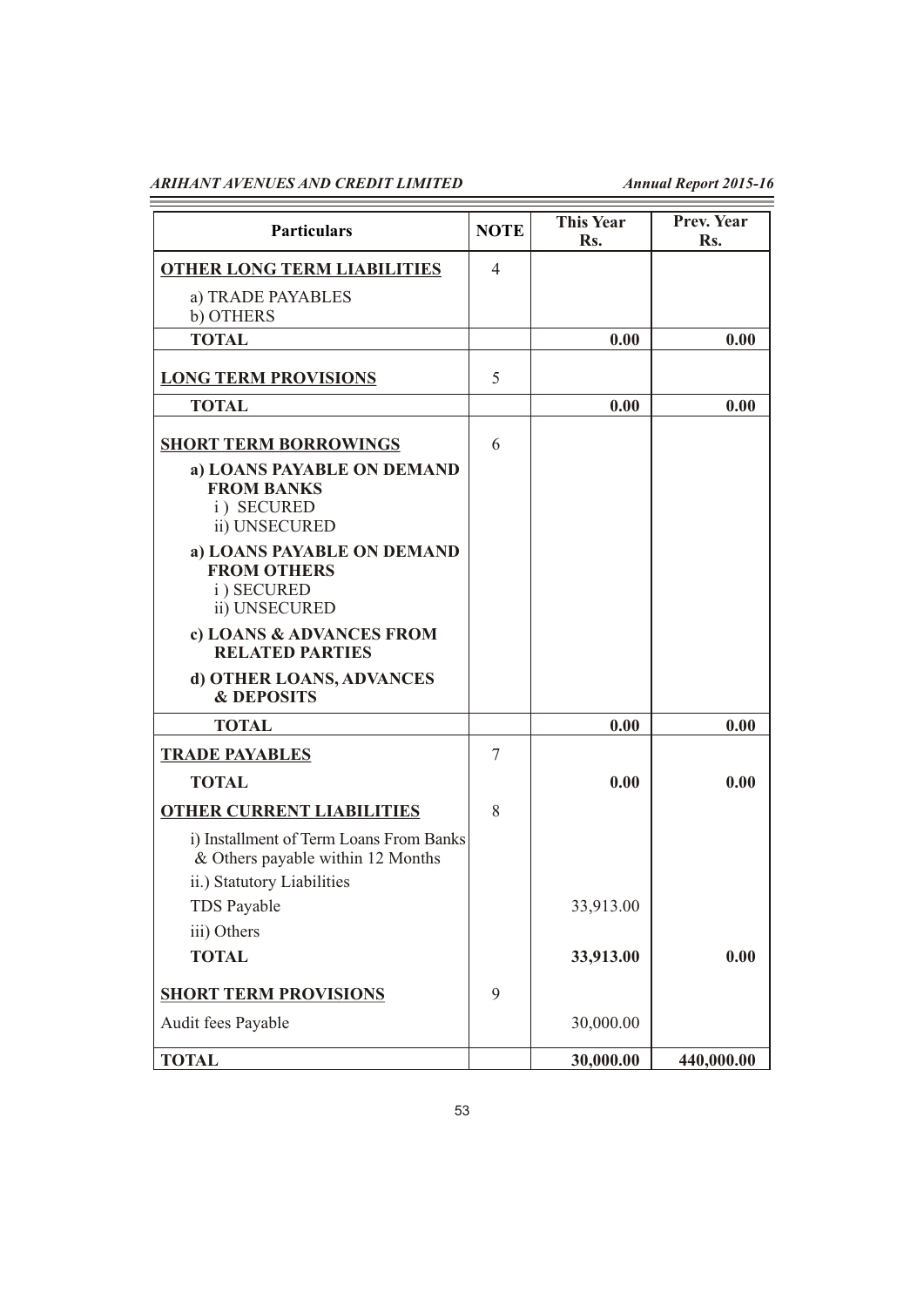**Note 10 : Fixed Assets**

| Sr.     |                                               |        |            | <b>GROSS BLOCK</b> |         |      | DEPRECIATION |            |          | NET BLOCK |         |
|---------|-----------------------------------------------|--------|------------|--------------------|---------|------|--------------|------------|----------|-----------|---------|
|         | No. Description of                            | .<br>O | <b>ADD</b> | DED                | Total   | Ġ.   | <b>ADD</b>   | DED        | Total    |           |         |
|         | Assets                                        | Bal    |            |                    | Bal.    |      |              |            |          | 31.3.16   | 31.3.15 |
| a       | TANGIBLE ASSETS                               |        |            |                    |         |      |              |            | 0.00     | 0.00      | 0.00    |
|         |                                               |        |            | 88888888886        | 8888888 |      |              | 8888888880 |          | 88888888  |         |
|         |                                               |        |            |                    |         |      |              |            |          |           |         |
|         |                                               |        |            |                    |         |      |              |            | 88888880 |           |         |
|         |                                               |        |            |                    |         |      |              |            |          |           |         |
|         |                                               |        |            |                    |         |      |              |            |          |           |         |
|         | Assets Under Financial Lease:                 | 0.00   |            |                    |         | 0.00 |              |            |          |           |         |
|         |                                               | 0.00   |            |                    | 0.00    | 0.00 | 0.00         |            | 0.00     |           |         |
|         | TOTAL TANGIBLE ASSETS                         | 0.00   | 0.00       | 0.00               | 0.00    | 0.00 | 0.00         | 0.00       | 0.00     | 0.00      | 0.00    |
| a,      | SSETS<br>INTANGIBLE A                         |        |            |                    |         |      |              |            |          |           |         |
|         | Computer Software                             | 0.00   | 0.00       | 0.00               | 0.00    | 0.00 | 0.00         | 0.00       | 0.00     | 0.00      | 0.00    |
|         | TOTAL INTANGIBLE ASSETS                       | 0.00   | 0.00       | 0.00               | 0.00    | 0.00 | 0.00         | 0.00       | 0.00     | 0.00      | 0.00    |
| $\circ$ | CAPITAL WORK IN PROGRESS                      | 0.00   | 0.00       | 0.00               | 0.00    | 0.00 | 0.00         | 0.00       | 0.00     | 0.00      | 0.00    |
|         | TOTAL CAPITAL WORK IN PROGRESS                | 0.00   | 0.00       | 0.00               | 0.00    | 0.00 | 0.00         | 0.00       | 0.00     | 0.00      | 0.00    |
| ರ       | <b>INTANGIBLE ASSETS</b><br>UNDER DEVELOPMENT |        |            |                    |         |      |              |            |          |           |         |
|         |                                               | 0.00   | 0.00       | 0.00               | 0.00    | 0.00 | 0.00         | 0.00       | 0.00     | 0.00      | 0.00    |
|         | TOTAL INTANGIBLE                              |        |            |                    |         |      |              |            |          |           |         |
|         | ASSETS UNDER DEVELOPMENT                      | 0.00   | 0.00       | 0.00               | 0.00    | 0.00 | 0.00         | 0.00       | 0.00     | 0.00      | 0.00    |
|         | <b>TOTAL ASSETS</b>                           | 0.00   | 0.00       | 0.00               | 0.00    | 0.00 | 0.00         | 0.00       | 0.00     | 0.00      | 0.00    |
|         | Total (Previous Y)                            |        |            |                    |         |      |              |            |          |           |         |

54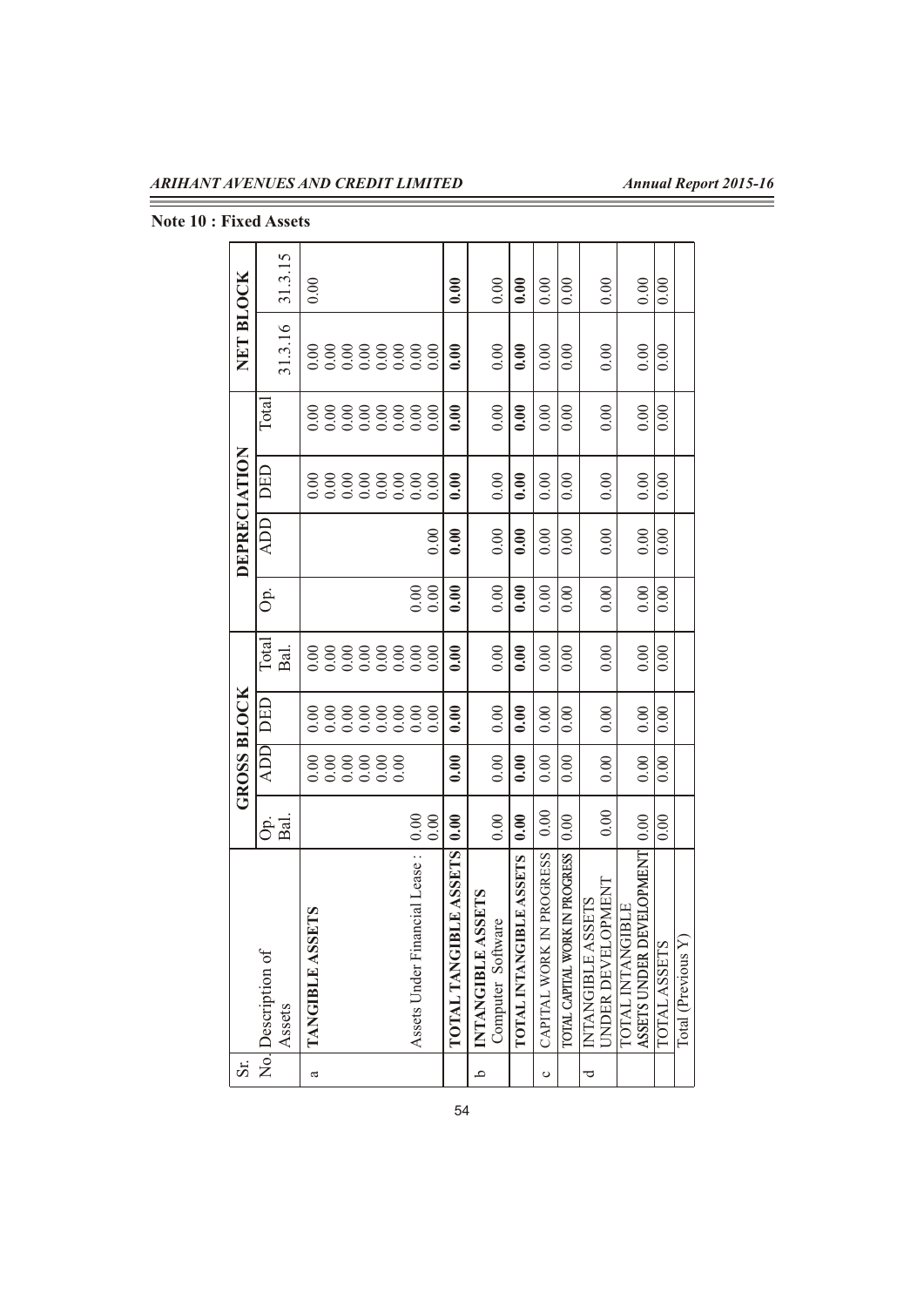| <b>Particulars</b>                                    | <b>NOTE</b> | <b>This Year</b><br>Rs. | Prev. Year<br>Rs. |
|-------------------------------------------------------|-------------|-------------------------|-------------------|
| <b>NON CURRENT INVESTMENTS</b>                        | 11          |                         |                   |
| <b>TRADE INVESTMENTS</b><br>a)                        |             |                         |                   |
| <b>Unquoted</b>                                       |             |                         |                   |
| Balaji Electrical Insu.Ltd                            |             | 6,000,000.00            |                   |
| Maheshwari Logistics Pvt Ltd                          |             | 21,600,000.00           |                   |
| <b>OTHER INVESTMENTS</b><br>$\mathbf{b}$              |             |                         |                   |
| <b>TOTAL</b>                                          |             | 27,600,000.00           | 27,600,000.00     |
| <b>LONG TERM LOANS AND ADVANCES</b>                   | -12         |                         |                   |
| (Unsecured -Considered Good)                          |             |                         |                   |
| <b>Loans &amp; Advances to Related Parties</b><br>a)  |             |                         |                   |
| <b>Loans &amp; Advances to Others</b><br>$\mathbf{b}$ |             |                         |                   |
| Ashok Kakani                                          |             | 7,012,500.00            |                   |
| Arham Builders P. Ltd.                                |             | 6,000,000.00            |                   |
| Dineshkumar R Gupta                                   |             | 8,000,000.00            |                   |
| Heng Xing Mould P. Ltd.                               |             | 5,000,000.00            |                   |
| Manju D Gupta                                         |             | 8,000,000.00            |                   |
| Siyaram Impex P. Ltd.                                 |             | 7,000,000.00            |                   |
| Siyaram Metals P. Ltd.                                |             | 8,000,000.00            |                   |
| Siyaram Metal Udhyog P. Ltd.                          |             | 9,000,000.00            |                   |
| c) Capital Advances :                                 |             |                         |                   |
| <b>Security Deposits:</b><br>d)                       |             |                         |                   |
| Ratnakar Security P Ltd                               |             | 1,000.00                |                   |
| <b>TOTAL</b>                                          |             | 58,013,500.00           | 60,382,267.00     |
|                                                       |             |                         |                   |
| <b>OTHER NON CURRENT ASSETS</b>                       | 13          |                         |                   |
| (Unsecured -Considered Good)                          |             |                         |                   |
| Long Term Trade Receivables<br>a.                     |             |                         |                   |
| Others<br>b.                                          |             |                         |                   |
| <b>TOTAL</b>                                          |             | 0.00                    | 0.00              |
| <b>CURRENT INVESTMENTS</b>                            | 14          |                         |                   |
| <b>TOTAL</b>                                          |             | 0.00                    | 0.00              |
|                                                       |             |                         |                   |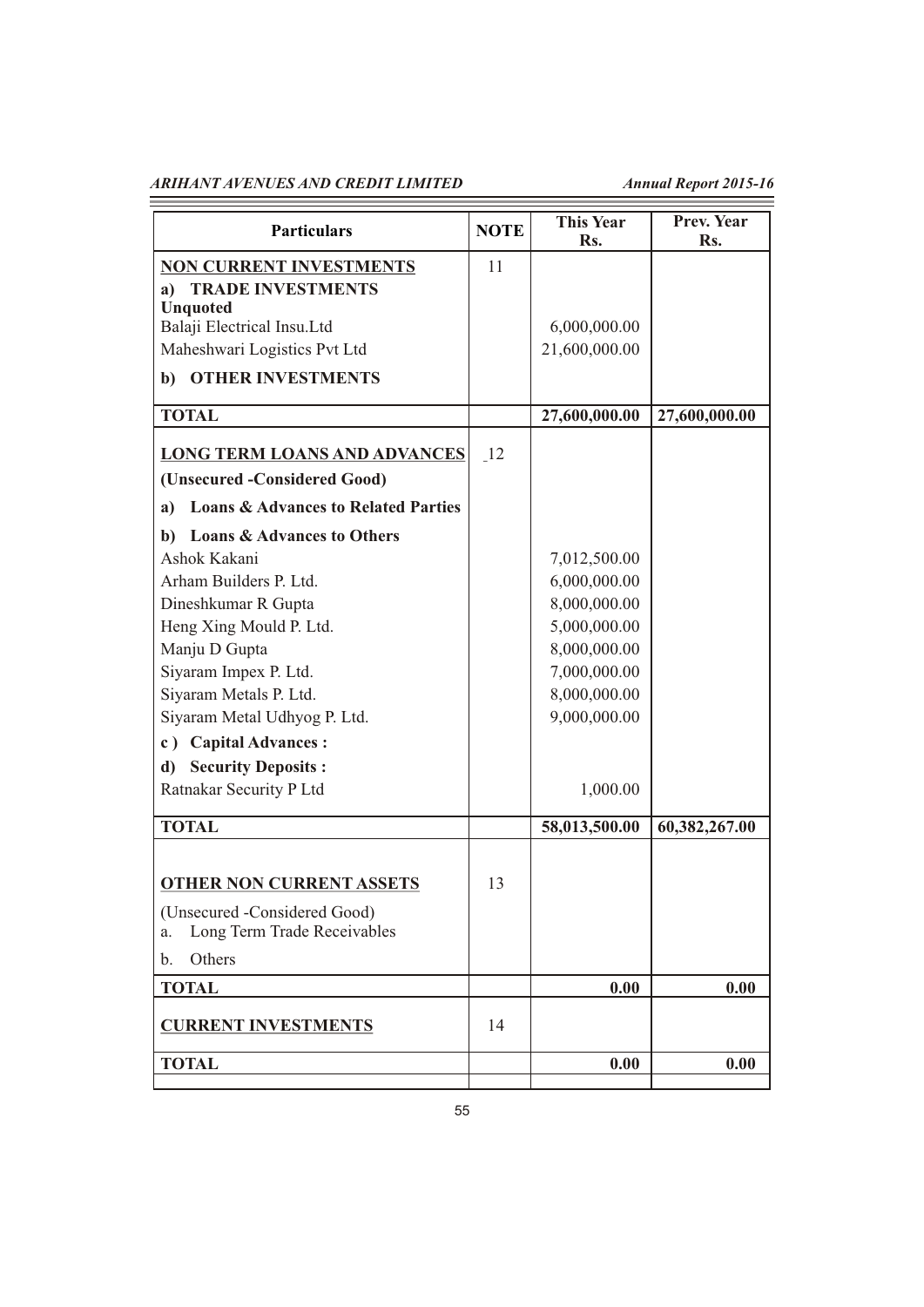| <b>Particulars</b>                                                                                                       | <b>NOTE</b> | <b>This Year</b><br>Rs.                            | Prev. Year<br>Rs. |
|--------------------------------------------------------------------------------------------------------------------------|-------------|----------------------------------------------------|-------------------|
| <b>INVENTORIES</b>                                                                                                       | 15          |                                                    |                   |
| <b>Stock of Shares</b>                                                                                                   |             | 1,430,657.00                                       |                   |
| <b>TOTAL</b>                                                                                                             |             | 1,430,657.00                                       | 1,257,779.50      |
| <b>TRADE RECEIVABLES</b><br>(Unsecured -Considered Good)                                                                 | 16          |                                                    |                   |
| Outstanding for more than six months<br>a)<br>Others<br>b)                                                               |             |                                                    |                   |
| <b>TOTAL</b>                                                                                                             |             | 0.00                                               | 0.00              |
| <b>CASH &amp; CASH EQUIVALENTS</b>                                                                                       | 17          |                                                    |                   |
| <b>CASH IN HAND</b><br>a)                                                                                                |             | 160,980.00                                         |                   |
| b) BANK BALANCES<br>Bhuj Mercantile Co Op Bank Ltd<br>Axis bank                                                          |             | 56.97<br>2,893,243.47                              |                   |
| <b>BANK DEPOSITS WITH MORE</b><br>c)                                                                                     |             |                                                    |                   |
| THAN 12 MONTHS MATURITY                                                                                                  |             |                                                    |                   |
| <b>BANK BALANCES HELD AS</b><br>$\rm d$                                                                                  |             |                                                    |                   |
| MARGIN MONEY & OTHER                                                                                                     |             |                                                    |                   |
| <b>BALANCES</b>                                                                                                          |             |                                                    |                   |
| <b>TOTAL OF CASH &amp; CASH EQUIVALENT</b>                                                                               |             | 3,054,280.44                                       | 163,245.11        |
| <b>SHORT TERM LOANS AND ADVANCES</b><br>(Unsecured -Considered Good)                                                     | 18          |                                                    |                   |
| Loans & Advances to Related Parties<br>a)                                                                                |             |                                                    |                   |
| Loans & Advances to Others<br>b)                                                                                         |             |                                                    |                   |
| TDS Receivable F.Y. 2012-2013<br>TDS Receivable F.Y. 2013-2014<br>TDS Receivable FY 2014-15<br>TDS Receivable FY 2015-16 |             | 16,476.00<br>26,991.00<br>100,856.00<br>416,534.00 |                   |
| <b>TOTAL</b>                                                                                                             |             | 560,857.00                                         | 488,389.00        |
|                                                                                                                          |             |                                                    |                   |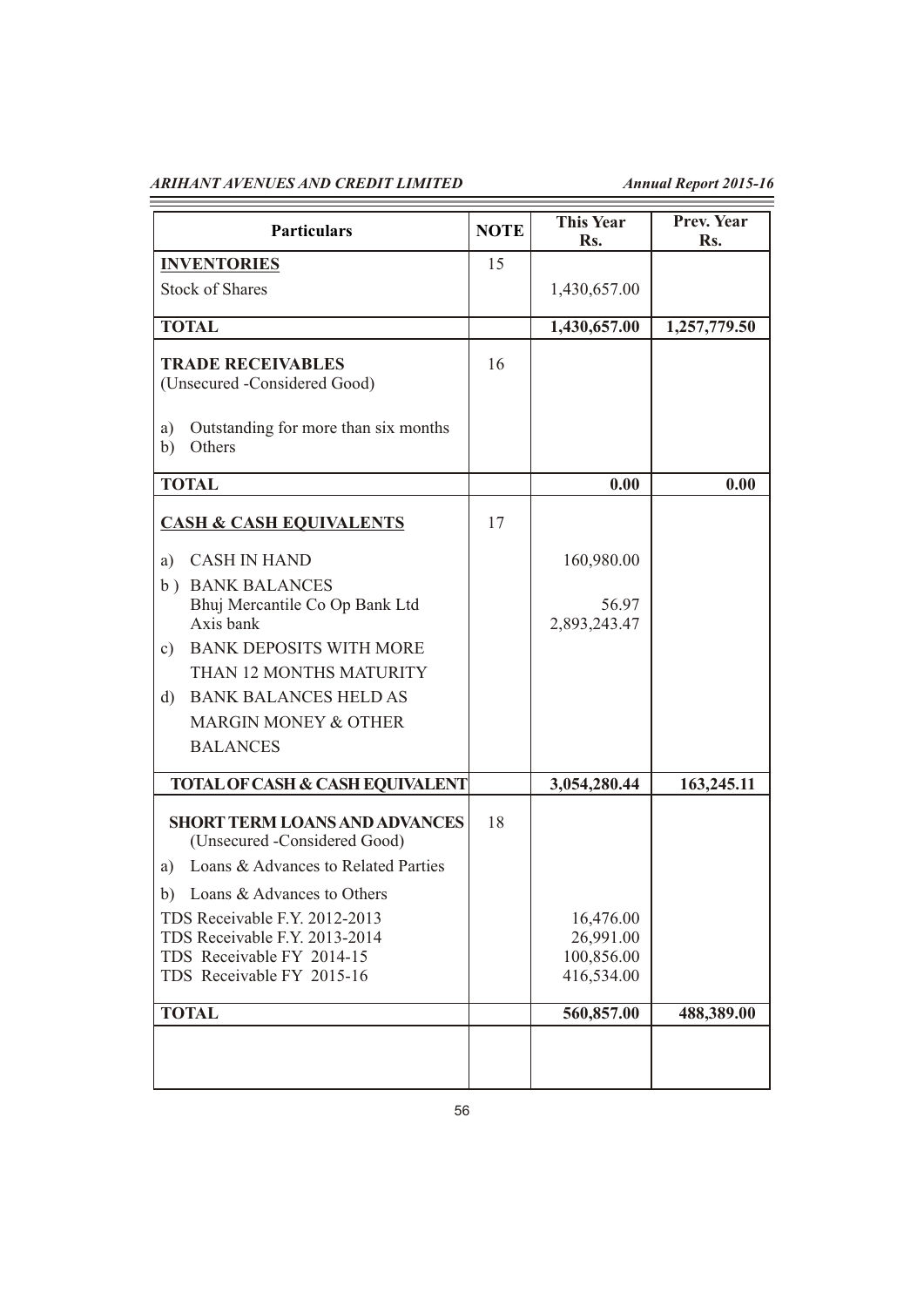| <b>Particulars</b>                                                                                                                                                                        | <b>NOTE</b> | <b>This Year</b><br>Rs.                                | Prev. Year<br>Rs. |
|-------------------------------------------------------------------------------------------------------------------------------------------------------------------------------------------|-------------|--------------------------------------------------------|-------------------|
| <b>OTHER CURRENT ASSETS</b>                                                                                                                                                               | 19          | 0.00                                                   | 10,000.00         |
| <b>TOTAL</b>                                                                                                                                                                              |             | 0.00                                                   | 10,000.00         |
| <b>REVENUE FROM OPERATIONS</b>                                                                                                                                                            | 20          |                                                        |                   |
| i)<br>Revenue From Operations :<br>Interest Income<br>Dividend Income<br>Cloth Sales<br><b>Share Sales</b>                                                                                |             | 4,165,346.00<br>11,965.00<br>5,565,558.25<br>61,970.75 |                   |
| <b>TOTAL</b>                                                                                                                                                                              |             | 9,804,840.00                                           | 4,450,759.00      |
| <b>OTHER INCOME:</b>                                                                                                                                                                      | 21          |                                                        |                   |
| <b>TOTAL</b>                                                                                                                                                                              |             | 0.00                                                   | 0.00              |
| <b>COST OF MATERIAL CONSUMED</b>                                                                                                                                                          | 22          |                                                        |                   |
| Opening Stock of Raw Materials,<br>Packing Materials, etc<br>Add: Purchase of Raw Materials,<br>Packing Materials, etc<br>Less: Closing Stock of Raw Materials,<br>Packing Materials, etc |             |                                                        |                   |
| <b>TOTAL</b>                                                                                                                                                                              |             | 0.00                                                   | 0.00              |
| <b>PURCHASE OF STOCK IN TRADE</b>                                                                                                                                                         | 23          |                                                        |                   |
| <b>Purchase of Shares</b><br>Purchase Of Cloth                                                                                                                                            |             | 195,888.00<br>5,142,333.00                             |                   |
| <b>TOTAL</b>                                                                                                                                                                              |             | 5,338,221.00                                           | 0.00              |
| <b>CHANGES IN INVENTORY OF</b><br><b>FINISHED GOODS, WIP &amp; STOCK IN</b><br><b>TRADE</b><br>Opening Stock of Shares<br>Less: Closing Stock of Shares                                   | 24          | 1,257,779.50<br>1,430,657.00                           |                   |
| <b>TOTAL</b>                                                                                                                                                                              |             | (172, 877.50)                                          | 0.00              |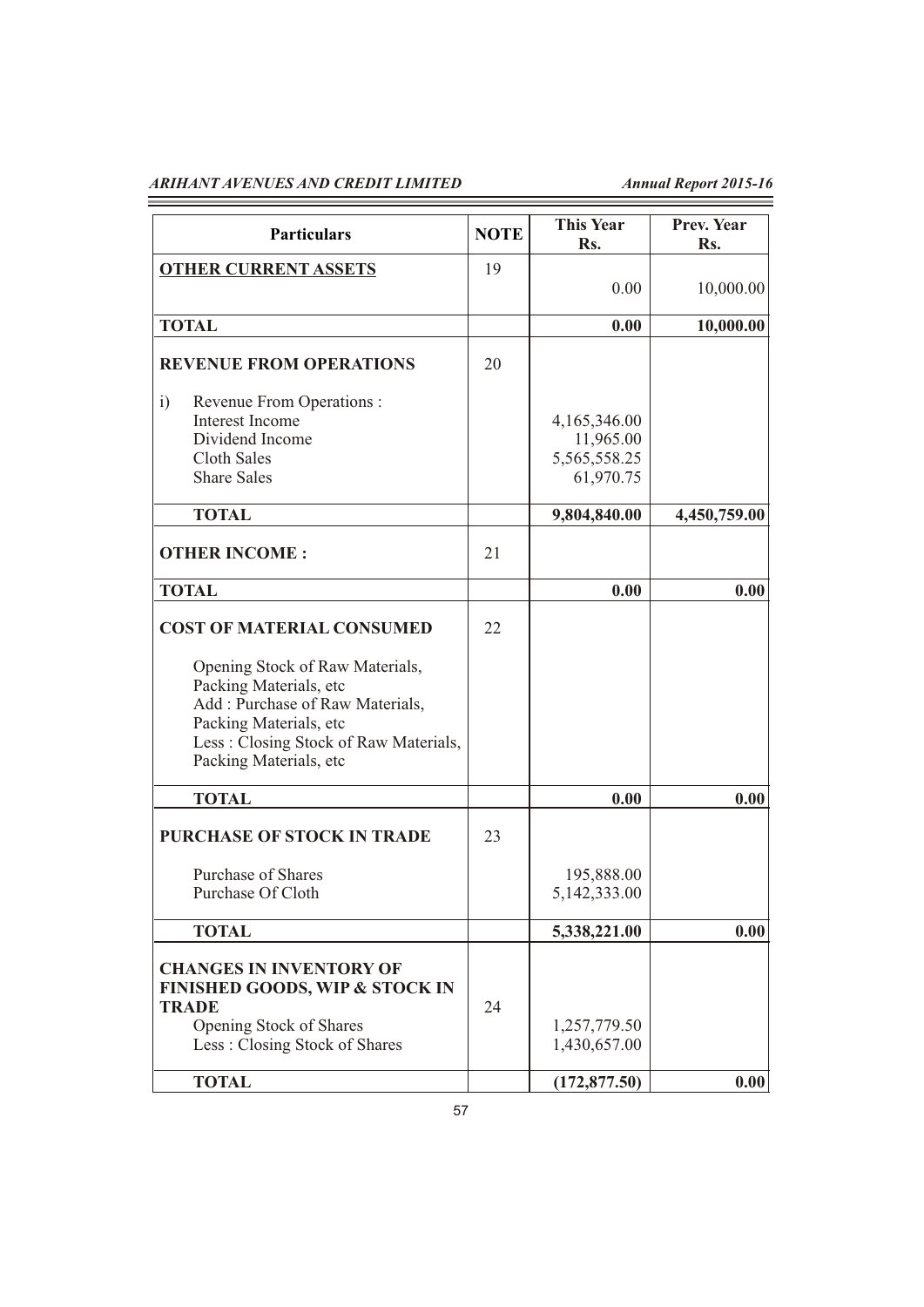| <b>Particulars</b>                                                                                                                                                                                                                                                                                    | <b>NOTE</b> | This Year<br>Rs.                                                                                                                         | Prev. Year<br>Rs. |
|-------------------------------------------------------------------------------------------------------------------------------------------------------------------------------------------------------------------------------------------------------------------------------------------------------|-------------|------------------------------------------------------------------------------------------------------------------------------------------|-------------------|
| <b>EMPLOYEE BENEFIT EXPENSES</b>                                                                                                                                                                                                                                                                      | 25          |                                                                                                                                          |                   |
| Salary Exp<br><b>Directors' Remuneration</b>                                                                                                                                                                                                                                                          |             | 216,000.00<br>345,000.00                                                                                                                 |                   |
| <b>TOTAL</b>                                                                                                                                                                                                                                                                                          |             | 561,000.00                                                                                                                               | 306,000.00        |
| <b>FINANCE COST</b>                                                                                                                                                                                                                                                                                   | 26          |                                                                                                                                          |                   |
| i) Interest Expense :                                                                                                                                                                                                                                                                                 |             |                                                                                                                                          |                   |
| ii) Other Borrowing Costs:                                                                                                                                                                                                                                                                            |             |                                                                                                                                          |                   |
| iii) Applicable Net Gain / Loss on<br>foreign currency transactions and<br>Translation:                                                                                                                                                                                                               |             |                                                                                                                                          |                   |
| <b>TOTAL</b>                                                                                                                                                                                                                                                                                          |             | 0.00                                                                                                                                     | 0.00              |
| <b>OTHER EXPENSES</b>                                                                                                                                                                                                                                                                                 | 27          |                                                                                                                                          |                   |
| <b>Rates and Taxes</b><br>Professional Tax                                                                                                                                                                                                                                                            |             | 533.00                                                                                                                                   |                   |
| <b>Other Misc. Expenses</b><br><b>Audit Fees</b><br><b>Bank Charges</b><br><b>Listing Fees</b><br>Office Exp<br>Legal & ROC Fees<br>Angadia & Courier Expense<br><b>Advertisement Expense</b><br>Round Off<br>Business Advance write off<br>Share Expense<br>Printing & Stationary<br><b>ROC</b> Fees |             | 30000.00<br>1248.54<br>247520.00<br>31520.00<br>272038.13<br>8500.00<br>36200.00<br>1.25<br>2337500.00<br>5198.75<br>20870.00<br>9600.00 |                   |
| <b>TOTAL</b>                                                                                                                                                                                                                                                                                          |             | 3,000,729.67                                                                                                                             | 2,337,570.68      |
| <b>EXCEPTIONAL &amp; EXTRAORDINARY</b><br><b>ITEMS</b>                                                                                                                                                                                                                                                | 28          |                                                                                                                                          |                   |
| <b>TOTAL</b>                                                                                                                                                                                                                                                                                          |             | 0.00                                                                                                                                     | 0.00              |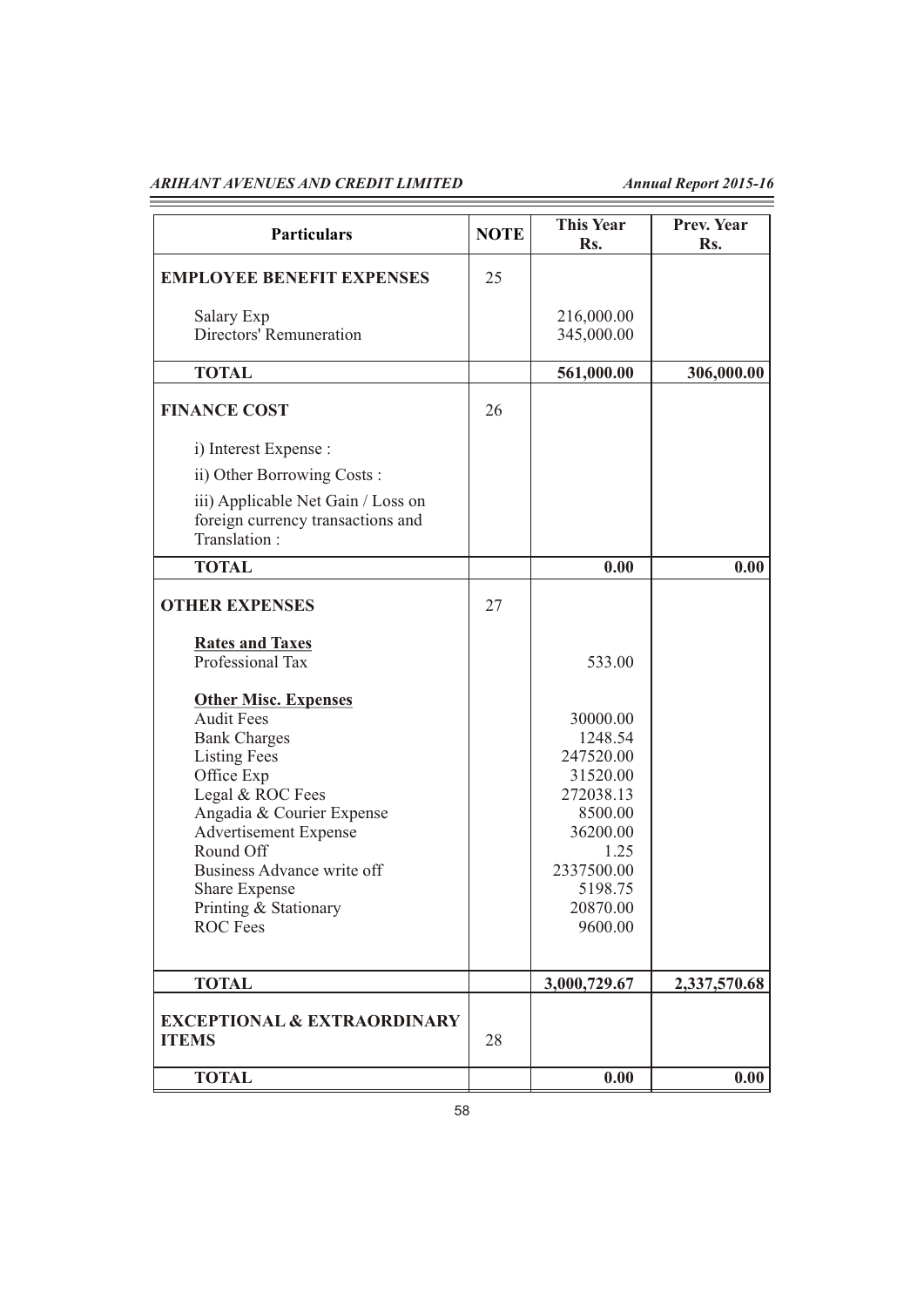# **SIGNIFICANT ACCOUNTING POLICIES AND NOTES FORMING PARTS OF ACCOUNTS :**

# **SIGNIFICANT ACCOUNTING POLICIES :**

- 1. The financial statements have been prepared under Historical Cost Convention in accordance with the generally accepted accounting principles and the provisions of the Companies Act, 1956 & 2013 as adopted consistently by the Company. The same are prepared on a going concern basis. The Company follows mercantile system of accounting and recognizes significant items of income and expenditure on accrual basis.
- 2. Closing Stock of all shares are valued at cost.
- 3. In the opinion of the board, current assets and loans and advances are approximately of the value stated, if realized, in the ordinary course of business and all known liabilities have been provided for.
- 4. Auditor's Remuneration :

| <b>TOTAL</b>                    | 30000   | 30000   |
|---------------------------------|---------|---------|
| Audit Fees & Income Tax Matters | 30000   | 30000   |
| Particulars                     | 2015-16 | 2014-15 |

- 5. Investments are stated at cost, and provision for permanent diminution in value of such investments have been made as per the circumstances.
- 6. P F Superannuation Fund and other employees benefits scheme are not yet applicable to the company.
- 7. Previous year figures have been regrouped and rearranged wherever necessary.
- 8. Balance of Loans, Debtors, Creditors and depositors are subject to confirmation and reconciliation.

| 9. | Contingent Liabilities:                                               |                               |         |
|----|-----------------------------------------------------------------------|-------------------------------|---------|
|    | a. Estimated amount of contracts                                      | As at 31-03-16 As at 31-03-15 |         |
|    | Remaining to be executed on<br>Capital A/c and not provided For       | $-Ni1-$                       | $-Ni1$  |
|    | b. Outstanding guarantee furnished<br>To Banks/Financial Institutions | - Nil -                       | - Nil - |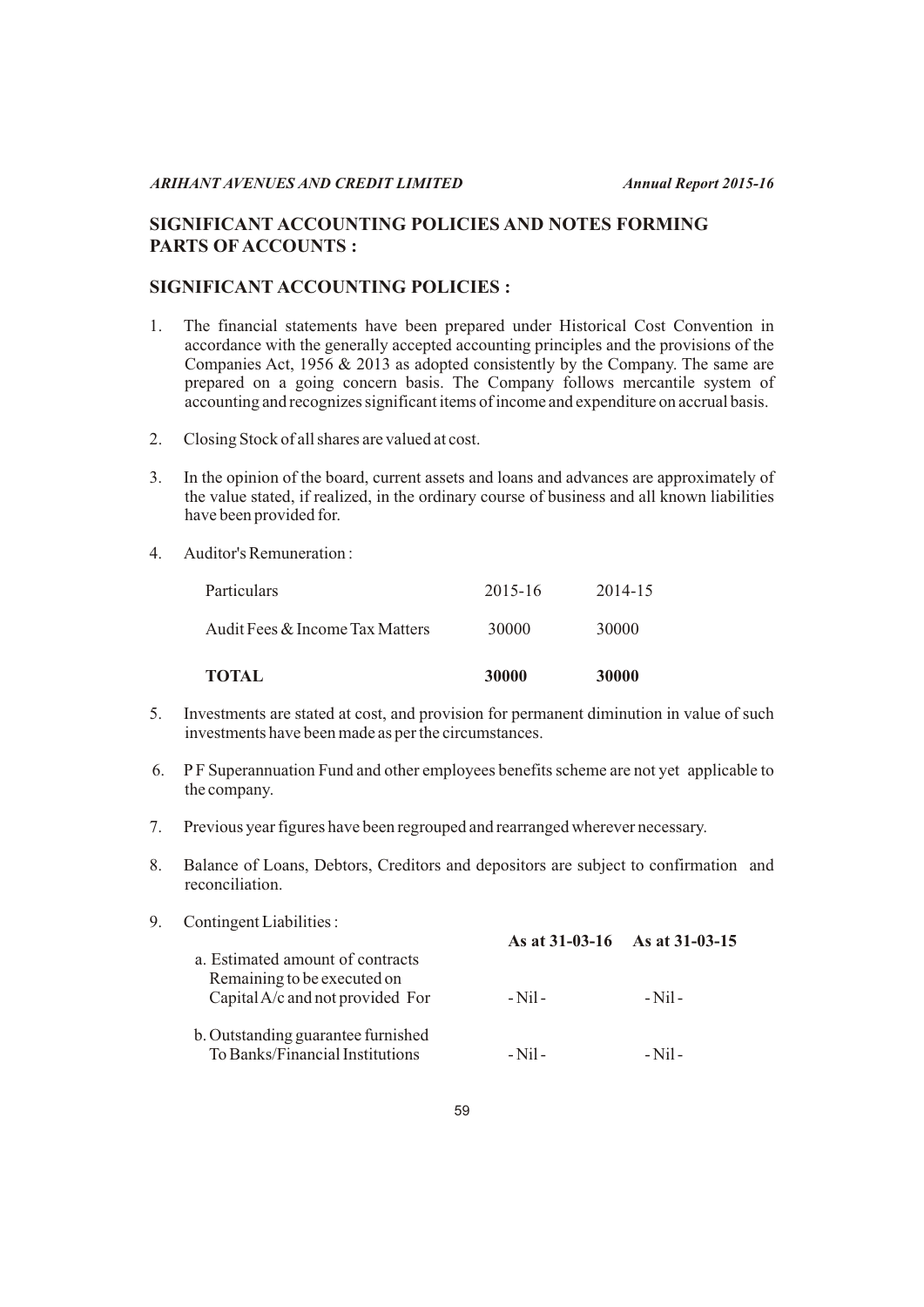and the control of the control of

|     | c. Outstanding guarantee furnished<br>In respect of credit facilities to<br>Others    | $-Ni1-$              | $-Ni1-$               |
|-----|---------------------------------------------------------------------------------------|----------------------|-----------------------|
|     | d. Liabilities in respec of bills Discounted<br>with Banks                            | $-Ni1-$              | $-Nil-$               |
|     | e. Claims against the Company Not<br>acknowledged as debts                            | $-Ni1-$              | $-Ni1-$               |
| 10. | Licensed & Installed Capacity                                                         | Licenced<br>Capacity | Installed<br>Capacity |
| 11. | Expenditure in Foreign Currency:<br>Royalty, Know-how, professional fees,             | N/A                  | N/A                   |
|     | Consulting Fees, Interest & Other<br><b>Matters</b>                                   | $-Ni1-$              | $-Ni1-$               |
| 12. | Earning on Foreign Exchange<br>a. Exports of Goods on FOB Basis                       | $-Nil-$              | $-Nil-$               |
|     | b. Royalty, Know-how, professional fees,<br>Consulting Fees, Interest & Other Matters | $-Nil-$              | $-Nil-$               |

13. Broad categories of Major Items of Raw Material consumed: N/A

| SrNo. | Name |
|-------|------|
|       |      |
|       |      |

Broad categories of Major Items of Finished Goods Manufactured:N/A

| Sr <sub>No.</sub> | Name |
|-------------------|------|
|                   |      |
|                   |      |

Broad categories of Major Items of Finished Goods traded:

| Name                       |
|----------------------------|
| Shares, Securities & Cloth |
|                            |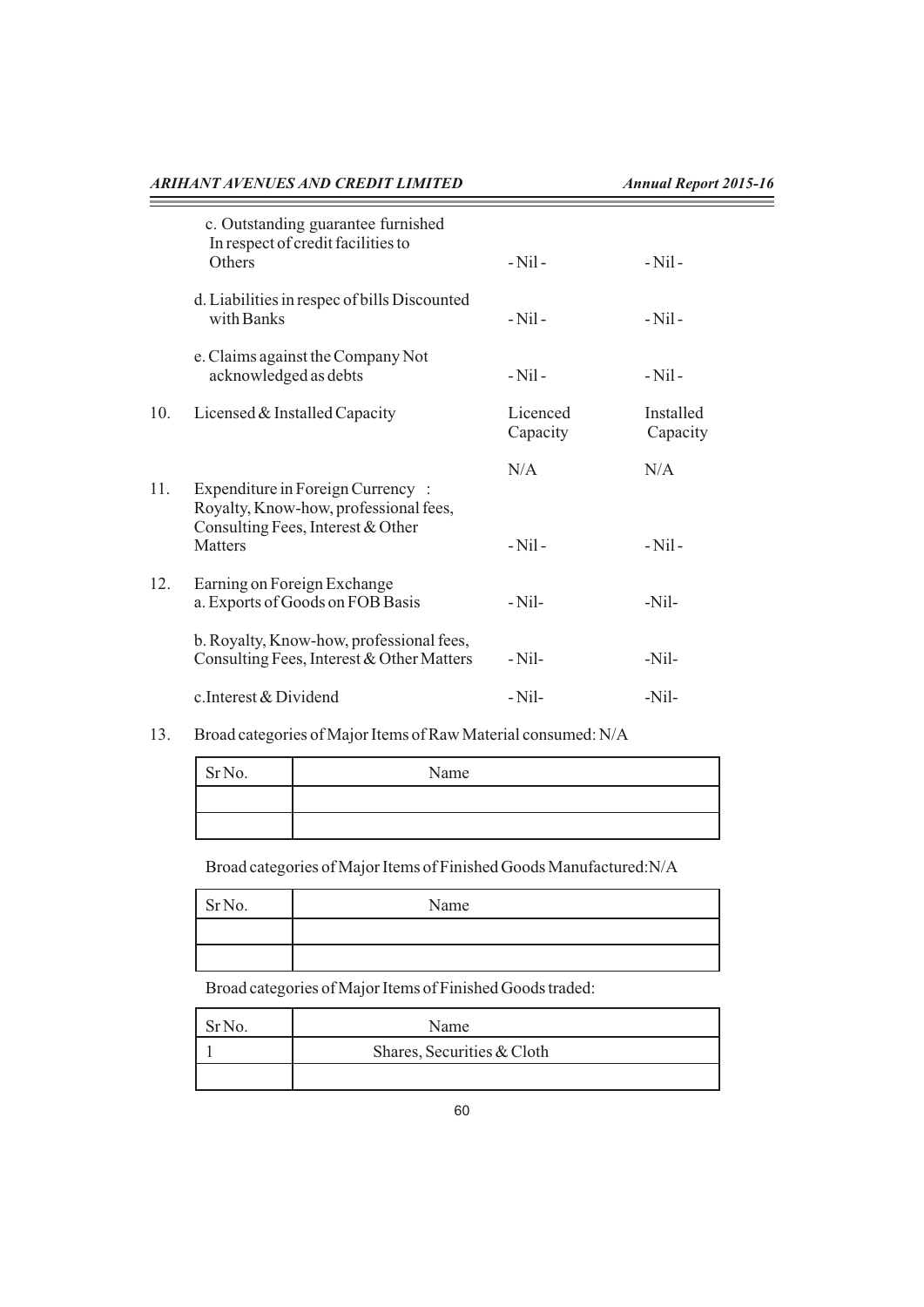### Broad categories of Major Services Provided : N/A

| Jame |
|------|
|      |

Broad categories of Major Work In Progress Items: N/A

| Sr No. | Name |
|--------|------|
|        |      |
|        |      |

# 14. Value of imports on C.I.F.: N/A

Sr No.

| Sr <sub>No.</sub> | Item                     | Value $(Rs)$ |
|-------------------|--------------------------|--------------|
|                   | <b>Raw Materials</b>     |              |
|                   | Components & Spare Parts |              |
|                   | Capital Goods            |              |

# 15. Shareholders with holding over 5 % on date of Balance sheet :

| Sr No   Name of Shareholder | No of Shares $\sim$ 46 Holding |       |
|-----------------------------|--------------------------------|-------|
| Neerajkumar PMaheshwari     | 425600                         | 5.79% |

# **Details of Shares Issued :**

# **A. Issued, subscribed & Fully paid up Equity Shares :**

| Particulars                                     | Number of Shares | Rs.      |
|-------------------------------------------------|------------------|----------|
| Shares outstanding at the beginning of the year | 7315500          | 73155000 |
| Shares issued during the year                   |                  |          |
| Shares bought back during the year              |                  |          |
| Shares outstanding at the end of the year       | 7315500          | 73155000 |

# **B. Forfeited Equity Shares :**

| Particulars                                     | Number of Shares | Rs.    |
|-------------------------------------------------|------------------|--------|
| Shares outstanding at the beginning of the year | 185300           | 926500 |
| Shares issued during the year                   |                  | U      |
| Transssferred to Share Forfeiture Reserive A/cl | 185300           | 926500 |
| Shares outstanding at the end of the year       |                  | U      |
|                                                 |                  |        |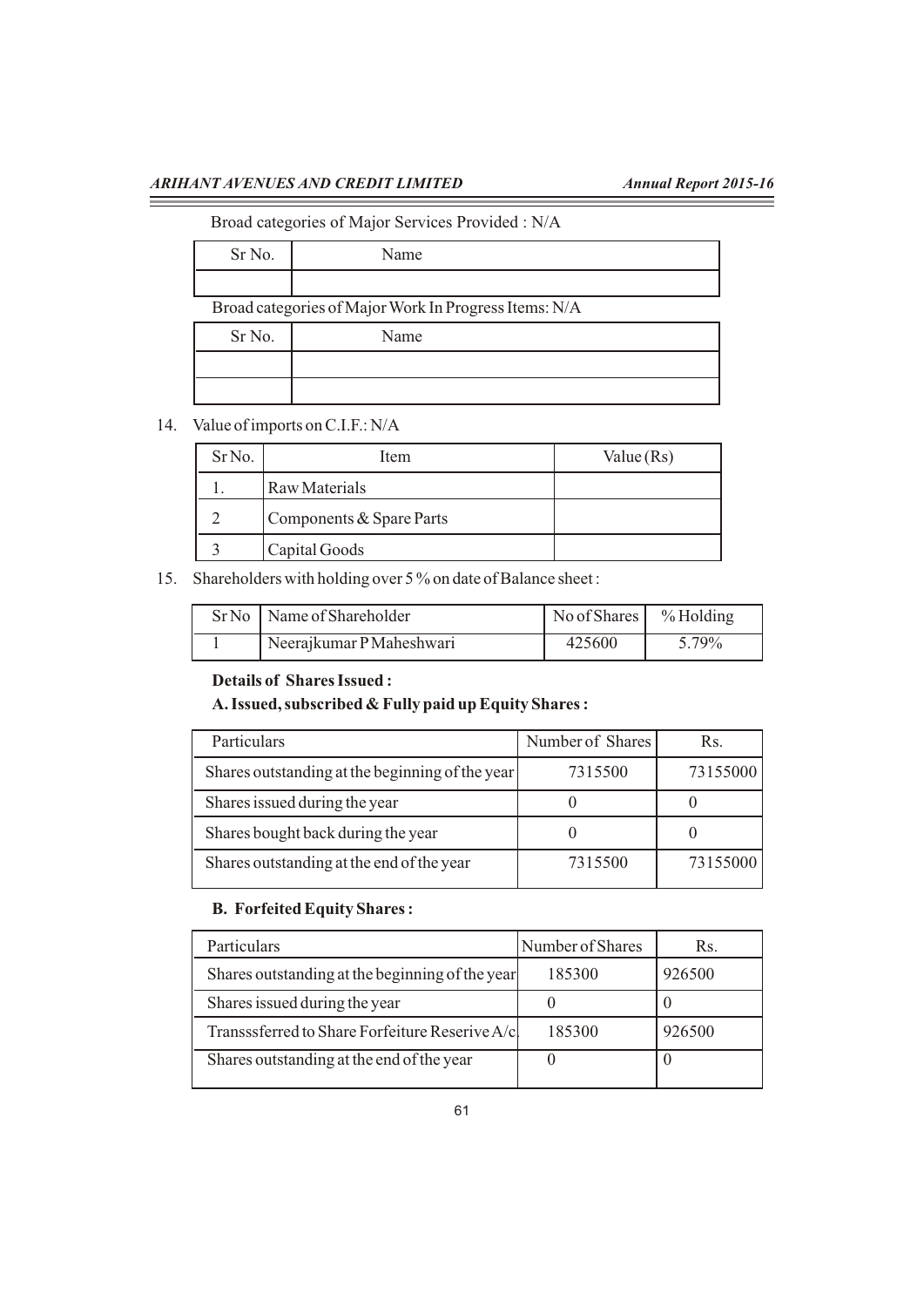15. Details on Secured & Unsecured Term Loans & Credit Facilities from Banks & NBFCs : N/A

16. Details of Investments in Securities as on date of Balance sheet:

| Sr<br>No | Name of Body<br>Corporate       | Whether<br>Subsidiary<br>Others | No of<br><b>Shares</b> | Whether<br>Quoted/<br>Unquoted | Amount<br>[Rs.] |
|----------|---------------------------------|---------------------------------|------------------------|--------------------------------|-----------------|
|          | Balaji Electrical<br>Insu. Ltd. | Others                          | 600000                 | Unquoted                       | 60,00,000       |
| 2        | Maheshwari Logistics<br>Pvt Ltd | Others                          | 50000                  | Unquoted                       | 2,16,00,000     |

- 17. Cash in hand & closing stock at the end of the year has not been physically Verified by us.
- 18. According to the management explanation there are no contingent liabilities/ Losses as on the Balance-Sheet date which shall affect future business of the Enterprise hence not provided for.

To the best of our knowledge  $&$  according to the management Representation given to us, no event has occurred during the period from the Balance sheet date to the date of our report which shall materially affect the financial position of the enterprise.

- 19. Revenue is recognized only when all significant risk & rewards of ownership have been transferred to the buyer & the enterprise has retained no effective control of goods, shares, securities and properties sold.
- 20. No provision has been made for gratuity as there is no liability at present.
- 21. Additional information required under schedule VI of part II of the Companies Act, 1956 to the extent not applicable is not given.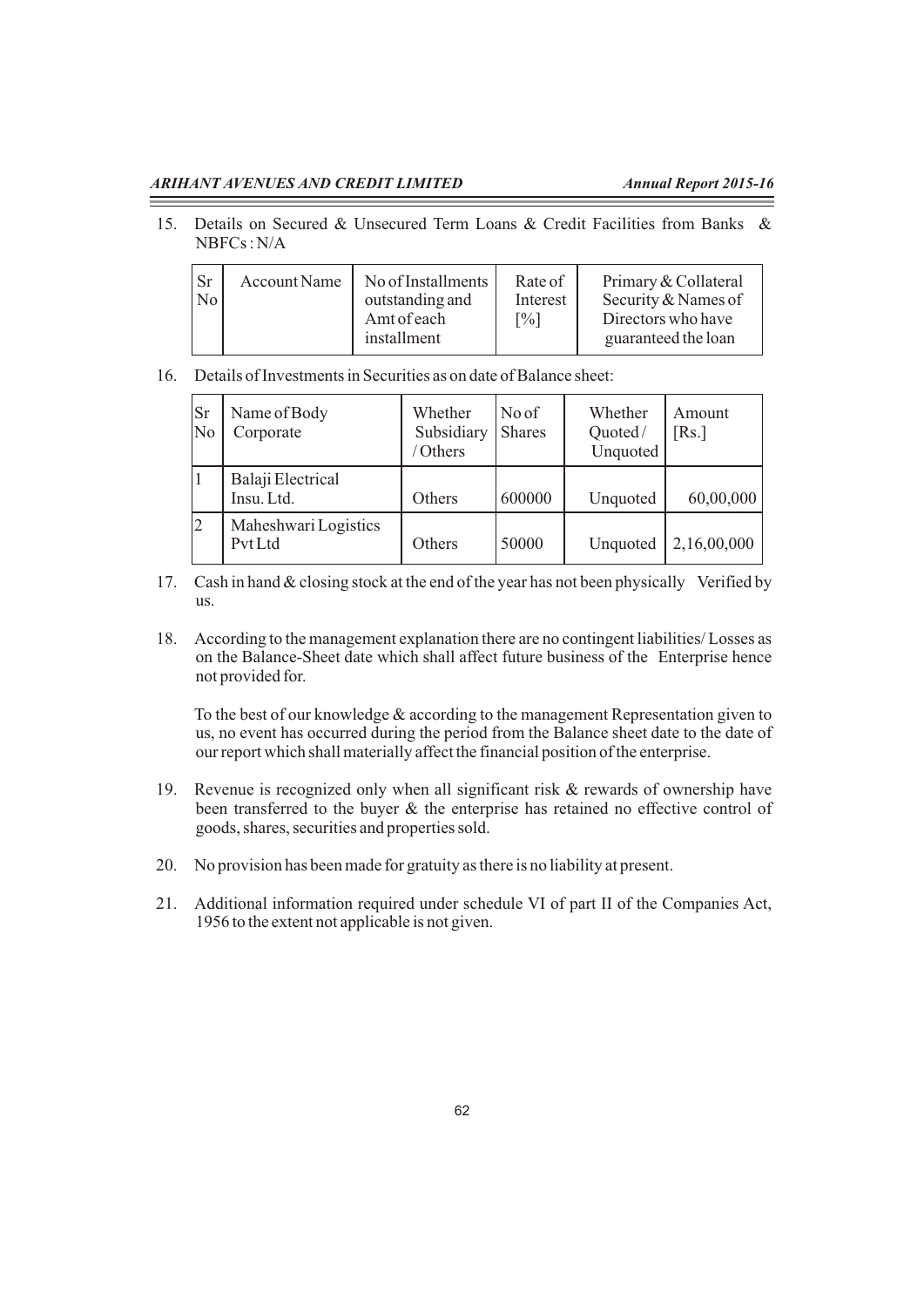| 22. Disclosure in respect of Related party pursuant to AS 18: |  |
|---------------------------------------------------------------|--|
|---------------------------------------------------------------|--|

List of related parties and relationship are as under:

| <b>Name</b>                | Nature of relationship               |  |  |
|----------------------------|--------------------------------------|--|--|
| Shri Krishna Awtar Kabra   | Key Management Personnel             |  |  |
| Shri Satyanarayan Kabra    | Key Management Personnel             |  |  |
| M/s Krishna Corporation    | <b>Related Party</b>                 |  |  |
| Om Prakash & Co.           | <b>Related Party</b>                 |  |  |
| Ming Feng Impex Pvt Ltd    | <b>Related Party</b>                 |  |  |
| Kabra Jewels Pyt Ltd       | <b>Related Party</b>                 |  |  |
| Mayadevi Kabra             | Relative Of Key Manegement personnel |  |  |
| Varun Kabra                | Relative Of Key Manegement personnel |  |  |
| Saroj Kabra                | Relative Of Key Manegement personnel |  |  |
| Kailash Kabra              | Relative Of Key Management personnel |  |  |
| Maya Texturisers Pvt. Ltd. | <b>Related Party</b>                 |  |  |
| Name of Party              | Nature of Transaction & Amount       |  |  |
|                            | Particulars<br>R <sub>S</sub> .      |  |  |
| Shri Krishna Awtar Kabra   | Director's Remuneration<br>345000    |  |  |

Loans and Advances given are as per Schedule 3, 6, 8, 12 of Balance Sheet.

#### **22. Earning perShare:**

| Particulars                                                     |         | 31/03/2016 31/03/2015 |
|-----------------------------------------------------------------|---------|-----------------------|
| Profit after tax<br>(Earnings available to Equity Shareholders) | 1133700 | 1303213               |
| Weighted avg. no. of Equity Shares O/S                          | 7315500 | 7408150               |
| Earnings per Share                                              | 0.15    | 0.18                  |

# **23. Net Profit / Loss for the period, prior period item, and change in Accounting Policies.**

 All the extra ordinary and prior period items of income and expenses are separately disclosed in the statement of Profit & Loss in manner such that it's impact on the current profit or loss can be perceived. Further there has not been any change in the company's accounting polices or accounting estimate so as to have a material impact on the current year profit/loss or that of former or latter periods. All the items of income and expenses from ordinary activities with such size and nature such that they become relevant to the explain the performance of the company have been disclosed separately.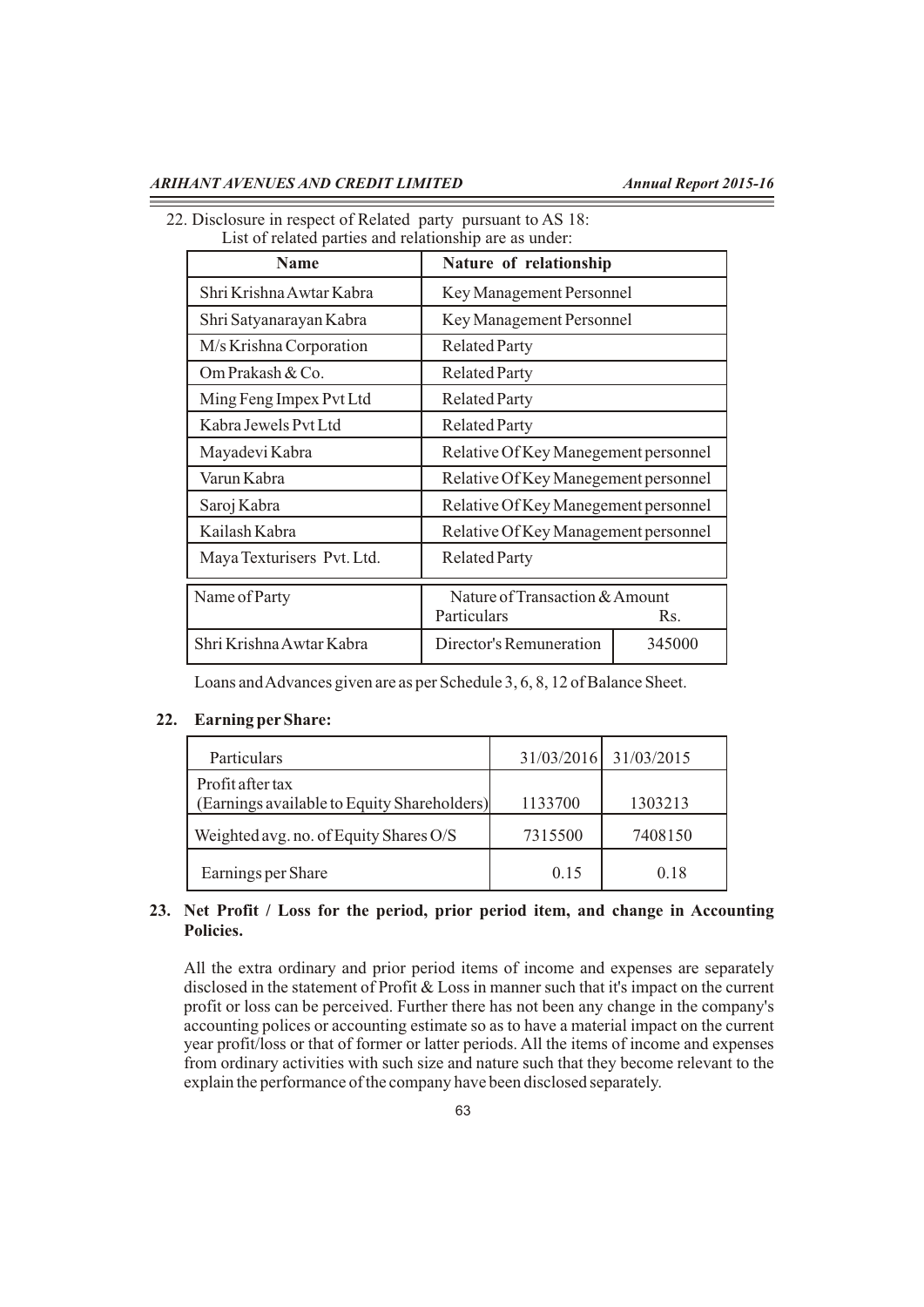#### **24. Taxation:-**

[I] Provision for current Income tax is made in accordance with income tax act 1961.

[II] Deferred Tax Accounting:-

(ii) Deferred tax expenses or benefit is recognized on timing difference being the difference between taxable income and accounting income that originate in one period and are capable of reversal in on or more subsequent periods. Deferred tax assets and liabilities are measured using the tax rates and tax laws that have been enacted are substantively enacted by the balance sheet date.

Deferred tax assets in respect of un absorbed depreciation and carry forward losses are recognized only to the extent that there is virtual certainty that sufficient taxable income will be available to relies these assets. All other deferred tax assets are recognized only to the extent that there is reasonable certainty that sufficient future taxable income will be available to realizes these assets.

For F.Y. 15-16 as timing differences are Nil, No provision for DTLhas been done.

- 25. The company has assessed its Fixed Assets & Financial Assets for impairment as on 31/03/2016 & Concluded that there have no significant impairment that need to be recognized in the books of accounts.
- 26. Business Segment Reporting:

 The major income of the company is interest income only. Net income from cloth sale is very negligible as appearing in Note no 20 & 23 of Profit and loss account.Hence there is no reportable business and geographical segments as per AS 17.

|                                        | Referred to in our report of even date.                               |  |  |
|----------------------------------------|-----------------------------------------------------------------------|--|--|
| For Arihant Avenues And Credit Limited | For V.K. MOONDRA & CO.<br><b>CHARTERED ACCOUNTANTS</b><br>FRN:106563W |  |  |
|                                        |                                                                       |  |  |

| Satyanarayan Kabra         | Krishna Awtar Kabra      | <b>CA V.K. MOONDRA</b> |
|----------------------------|--------------------------|------------------------|
| <b>Whole time Director</b> | <b>Managing Director</b> | <b>Proprietor</b>      |
| DIN: 00540293              | DIN: 00650817            | M. No. 70431           |

**Place : Ahmedabad CFODate : 23/05/2016 Vijay Mehta**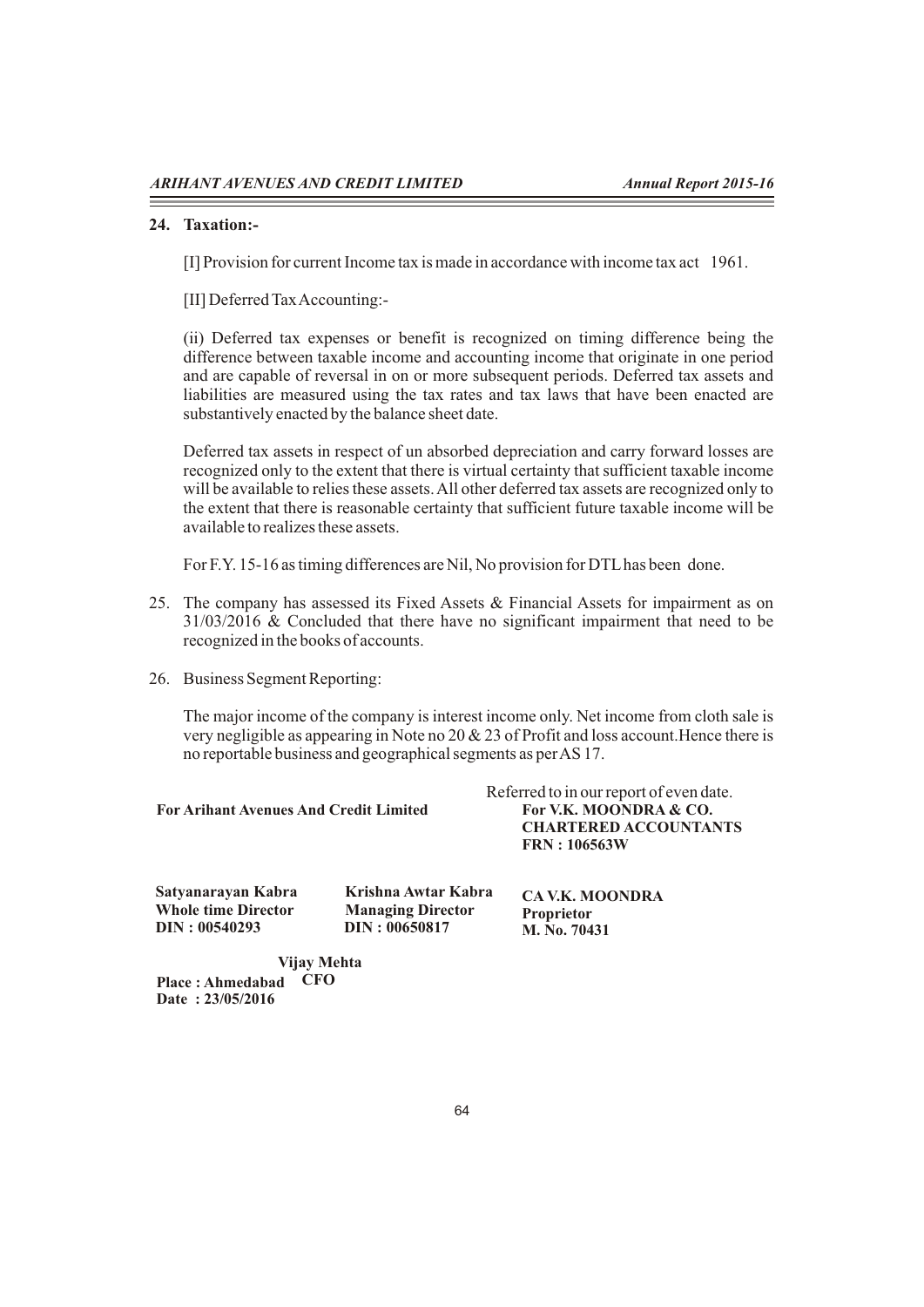**Form No. MGT 11**

### **PROXY FORM**

Pursuant to Section 105(6) of the Companies Act, 2013 and Rule 19(3) of the Companies (Management and Administration Rules, 2014

Name of the member(s) :

Registered address:

E-mail ID:

Folio No/DP ID-Client ID:

I/We, being the member(s) of **ARIHANT AVENUES & CREDIT LIMITED**, holding shares of the above named company, hereby appoint:

| $(1)$ Name: | Address:   |                 |  |  |
|-------------|------------|-----------------|--|--|
| E-mail Id:  | Signature: | or failing him; |  |  |
| $(2)$ Name: | Address:   |                 |  |  |
| E-mail Id:  | Signature: | or failing him; |  |  |

| (3) | Name: | aaress. |      |  |
|-----|-------|---------|------|--|
|     | .     | $ -$    | $ -$ |  |

E-mail ld: \_\_\_\_\_\_\_\_\_\_\_\_\_\_\_\_\_\_\_\_\_\_\_\_\_\_\_\_\_\_\_\_\_Signature: \_\_\_\_\_\_\_\_\_\_\_\_\_\_\_\_\_\_\_\_\_or failing him;

as my / our proxy to attend and vote (on a poll) for me / us and on my /our behalf at the 21<sup>st</sup> Annual General Meeting to be held on Friday, the  $30<sup>th</sup>$  day of September, 2016 at 11.30 AM at the 3, Rajesh Apartment, B/h. Ajanta Comm. Estate, Off Ashram Road, Income Tax, Ahmedabad-380 014 of the Company at and at any adjournment thereof in respect of such resolutions as are indicated below:

- 1 Adoption of Audited financial statement including statement of Profit and loss for the year ended 31st March, 2016 Balance Sheet as at date and Audtitor's Report therewon
- 2. Re-appointment of Mrs. Mukta Maheshwari (DIN: 00194635), Director of the Company, who liable retires by rotation.
- 3. To ratify the appointment of the M/s. V.K. Moondra & Co. as Statutory Auditor for the year ended 2015-2016

#### **SPECIAL BUSINESS**

- 4. Appointment of Mr. Neeraj Maheshwari as Director of the company
- 5. Appointment of Mr. Vipul Vashi as Director of the company.

Signed this ………….day of ………. 2016

Signature of Shareholder



Signature of Proxy holder(s)

**Note:** This form in order to be effective should be duly stamped, completed and signed and must be deposited at the Registered Office of the company, not less than 48 hours before the commencement of the meeting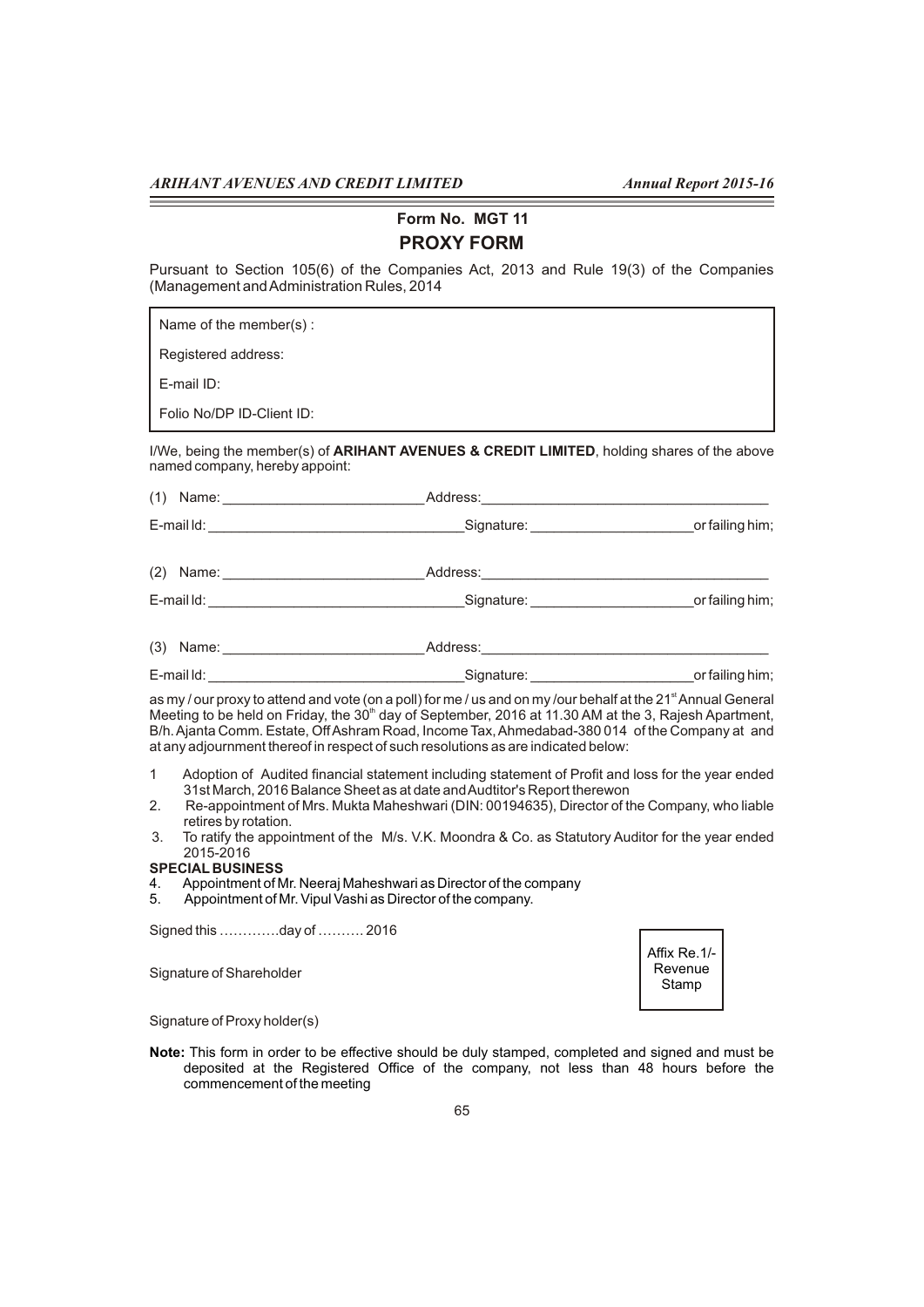#### **ATTENDANCE SLIP**

Regd. Folio No. ………. \*\* DP ID ………..

\*\* Client ID ………..

#### **st 21 Annual General Meeting - 30-09-2016**

I certify that I am a member/ proxy for the member of the Company.

I hereby record my presence at the Twenty First Annual General Meeting of the Company held on Friday, the 30th September, 2016 at 11:30 A.M. at the at the 3, Rajesh Apartment, B/h. Ajanta Comm. Estate Off Ashram Road, Income Tax, Ahmedabad - 380 014.

\*Member's/ Proxy's Name in Block Letter \*Member's/ Proxy Signature

#### **Note:**

- 1. Member/ Proxy must bring the Attendance Slip to the Meeting and hand it over, duly signed, at the registration counter.
- 2. The copy of the Notice may please be brought to the Meeting Hall.
- \* Strike out whichever is not applicable.
- \*\* Applicable only in case of investors holding shares in Electronic Form.